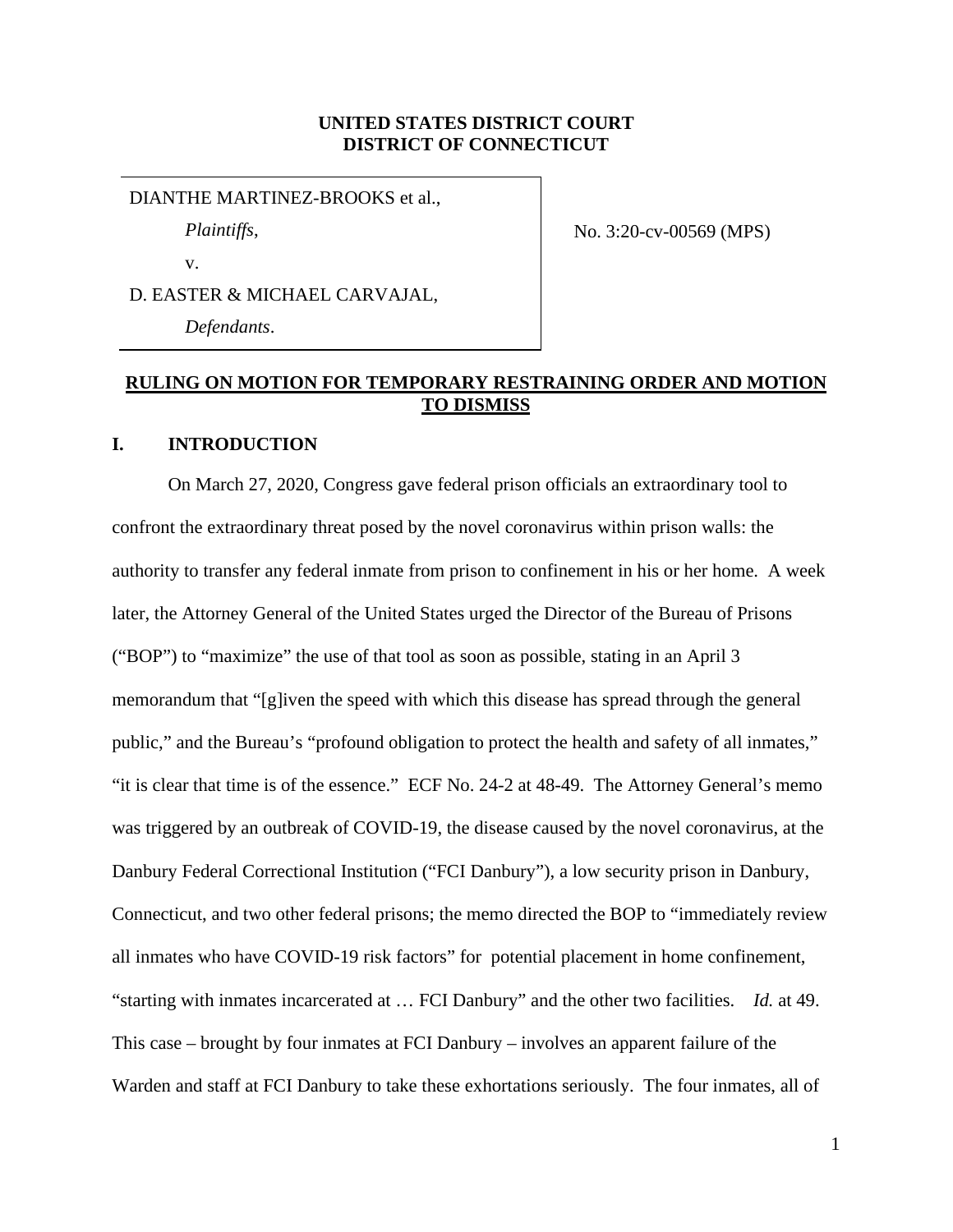whom have COVID-19 risk factors, have made a preliminary showing that officials at FCI Danbury are making only limited use of their home confinement authority, as well as other tools at their disposal to protect inmates during the outbreak, and that these failures amount to deliberate indifference to a substantial risk of serious harm to inmates in violation of the Eighth Amendment. Accordingly, I grant in part the inmates' motion for a temporary restraining order and issue an order that requires the Warden at FCI Danbury to adopt a process for evaluating inmates with COVID-19 risk factors for home confinement and other forms of release that is both far more accelerated and more clearly focused on the critical issues of inmate and public safety than the current process. Factual disputes as to other issues the inmates raise preclude me from granting further relief at this time, but I also order an expedited period of discovery and schedule a hearing for June 11, 2020, to adjudicate the inmates' motion for preliminary injunction.

## **II. PROCEDURAL HISTORY**

On April 27, the inmates (the "Petitioners") filed a petition for writ of habeas corpus under 28 U.S.C. § 2241 against the Warden of FCI Danbury and the Director of the Bureau of Prisons (the "Respondents"). They sought to represent a class consisting of all inmates in the men's prison and the two women's prisons making up FCI Danbury, as well as a "medically vulnerable" subclass consisting of those inmates with COVID-19 risk factors. They alleged that "[t]he only effective way to minimize the potential devastation from COVID-19 in BOP facilities generally and FCI Danbury in particular is to downsize immediately the incarcerated population and, for the prisoners who remain at the institution, to undertake aggressively the detection, prevention, and treatment measures that public health and medical experts have recommended, including effective social distancing." ECF No. 1 at 34. They further alleged that Respondents were violating the Eighth Amendment by "fail[ing] to use the BOP's available statutory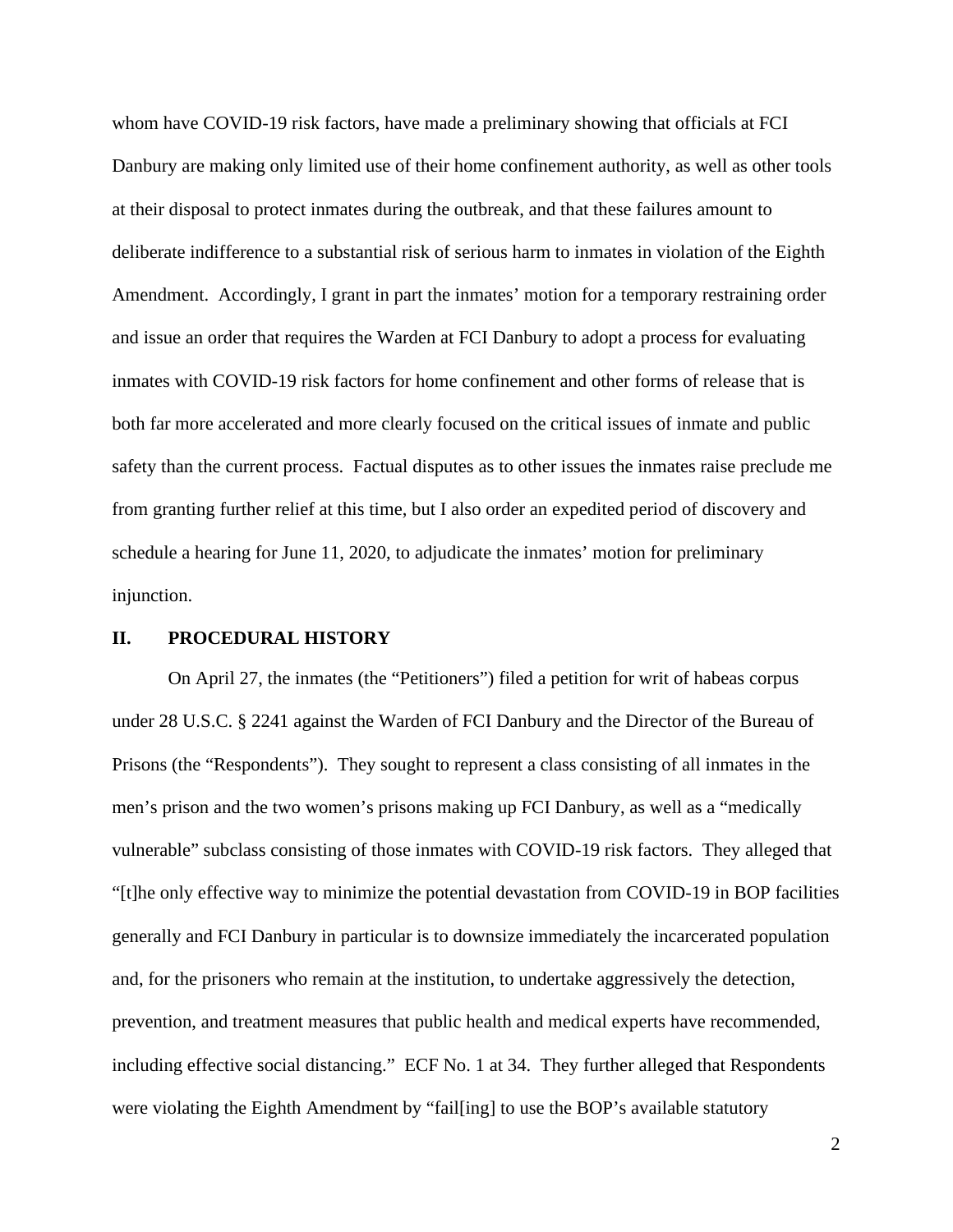authority to reduce the population of FCI Danbury to mitigate the severe risk posed by COVID-19," ECF No. 1 at 41, and by failing to take adequate safety measures—including distancing, hygiene, testing, and medical treatment—to protect inmates during the outbreak.

The Petition seeks a wide range of relief, including an order "requiring Respondents to release from custody or to home confinement members of the [medically vulnerable] Subclass and requiring Respondents to provide medically adequate social distancing and health care and sanitation for members of the Class who remain." ECF No. 1 at 66.

On April 30, the Petitioners filed an "emergency motion for temporary restraining order and preliminary injunction," seeking an order requiring Respondents to "enlarge [*i.e.*, transfer] to home confinement all women currently housed in the satellite camp at FCI Danbury," "enlarge to home confinement all members of the medically vulnerable Subclass,"[1](#page-2-0) and "implement appropriate measures to maximize social distancing and improve hygiene" for the remaining inmates or transfer them to safer BOP facilities. ECF No. 14 at 1. Together with their Petition and motion, Petitioners filed declarations from inmates housed at each of the three prisons within FCI Danbury, as well as declarations from experts and other evidence.

On May 5, the Respondents filed a joint motion to dismiss the habeas petition under Fed. R. Civ. P. 12(b)(1) and 12(b)(6) and an opposition to the motion for temporary restraining order and preliminary injunction. The Respondents argued that the Court lacked jurisdiction over the habeas petition, that it failed state a claim, and that the Petitioners' motion should be denied. With regard to jurisdiction, the Respondents argued, among other things, that the Court was

<span id="page-2-0"></span><sup>&</sup>lt;sup>1</sup> During oral argument on the motion for temporary restraining order and preliminary injunction, Petitioners' counsel stated that, by asking for an order of "enlarge[ment]," Petitioners were *not* seeking the immediate, indiscriminate release of inmates, but instead asking for a process by which inmates would be evaluated promptly for transfer to home confinement, with the urgency reflected in the Attorney General's April 3 memo. The order I issue today requires the implementation of such a process.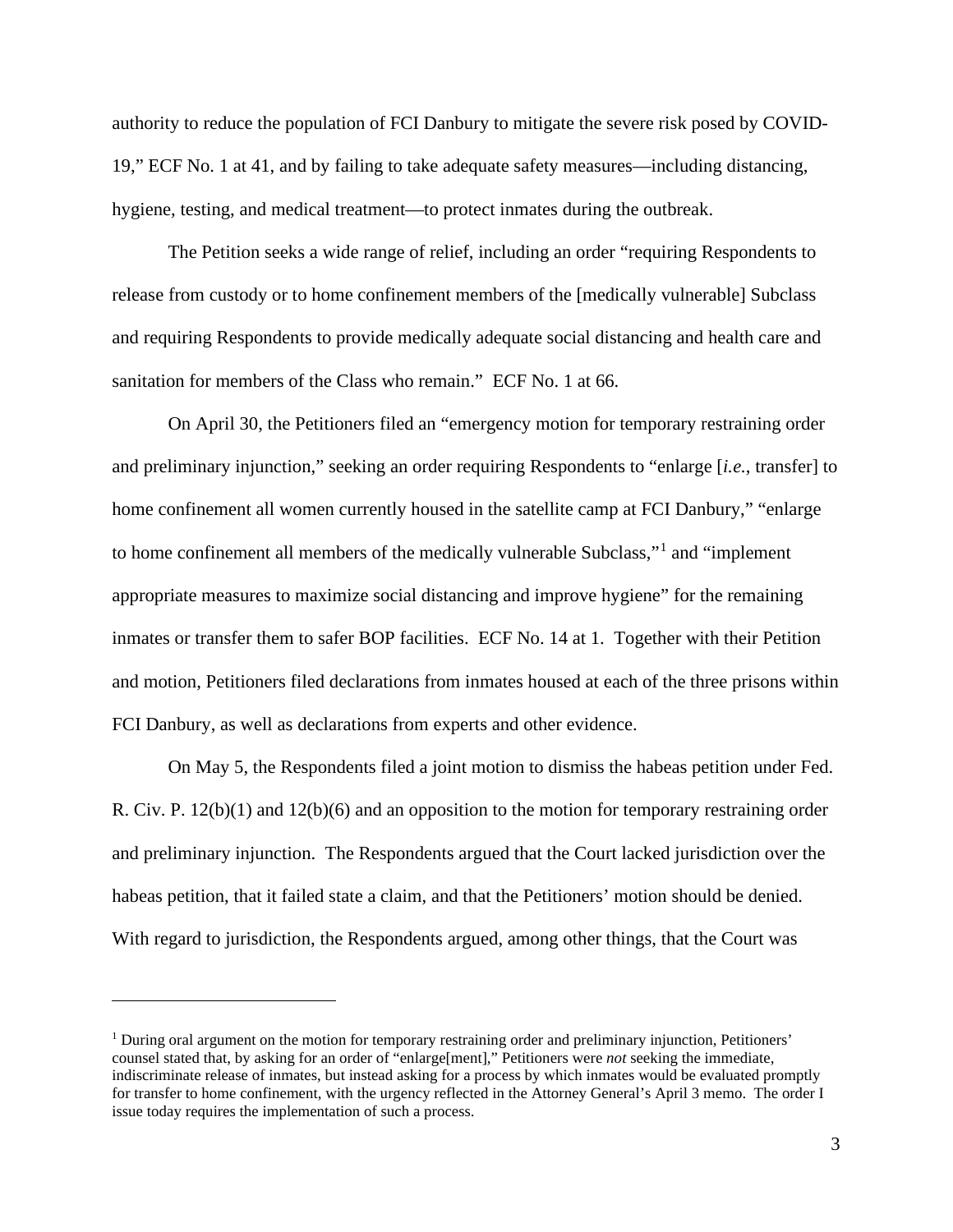prohibited from entertaining the Petitioners' requests for "enlargement", because doing so would exceed the limited authority of district courts to modify sentences once they are imposed; that the Prison Litigation Reform Act, 18 U.S.C. § 3626, foreclosed such relief; and that the Petitioners had failed to exhaust administrative remedies. The Respondents also submitted a lengthy declaration by the Warden and defended her efforts to combat the COVID-19 crisis on the merits, detailing safety measures the Warden had imposed at FCI Danbury, including enhanced sanitation, quarantine of inmates, isolation of groups of inmates, the provision of masks and other protective equipment to inmates and staff, and delivery of food and programming directly to the living units. Finally, the Respondents argued that this habeas petition cannot be maintained as a class action.

I held oral argument on May 6, 2020, and now issue this ruling.

## **III. FACTUAL BACKGROUND**

The factual background is taken from the Petition, the declarations submitted by Petitioners, and the Warden's declaration.

# **A. The Petitioners**

Petitioners are four inmates currently serving terms of imprisonment at FCI Danbury. Petitioners suffer from medical conditions that place them at higher risk for serious illness or death from the disease caused by the SARS-CoV-2 virus ("COVID-19"). They bring this habeas petition on behalf of themselves and a putative class of all inmates currently in custody at FCI Danbury, or who will be in custody at FCI Danbury during the course of the COVID-19 pandemic ("the Class"), as well as a subclass consisting of all such individuals who are also at heightened risk for serious illness or death from COVID-19 ("the Medically Vulnerable Subclass").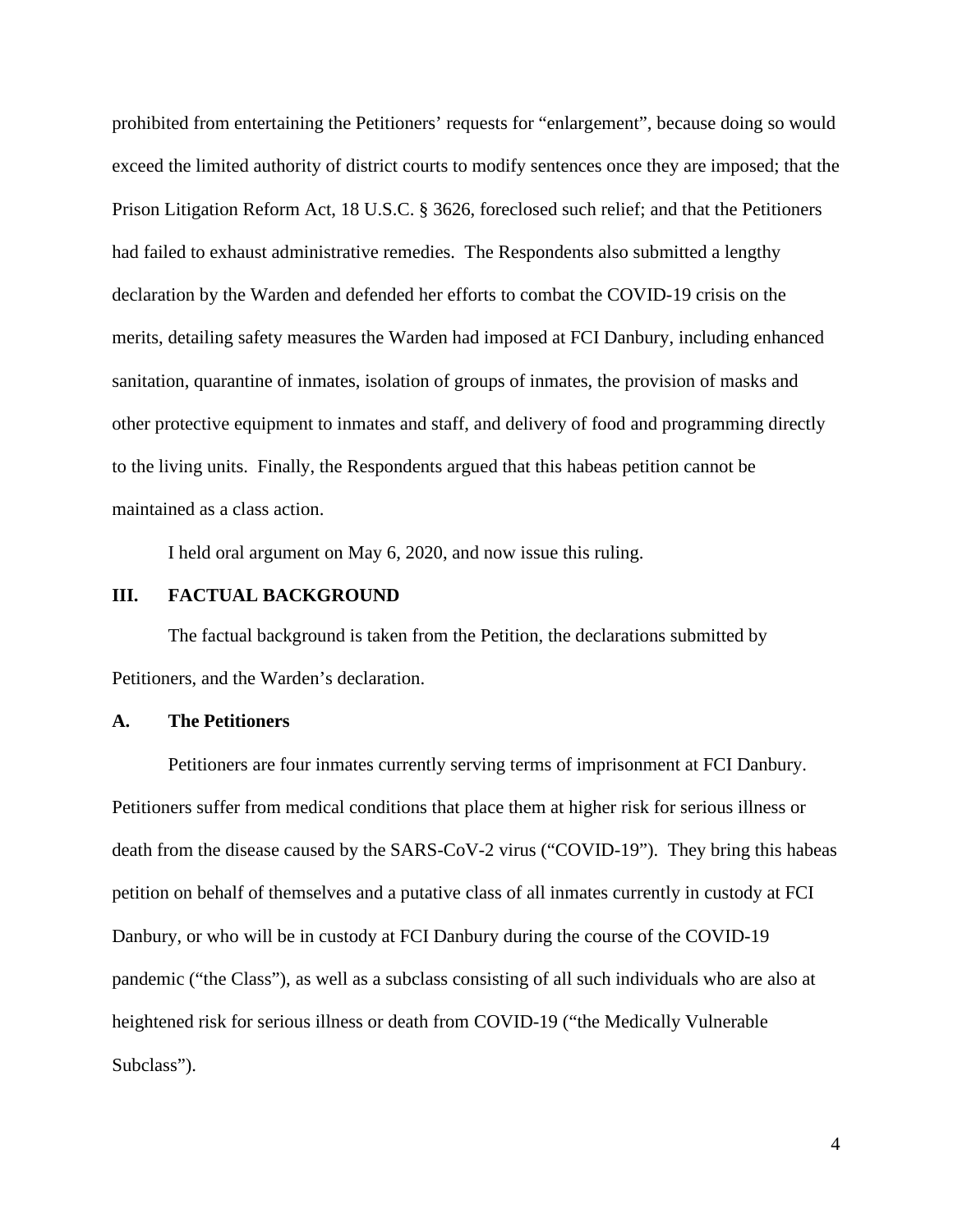Petitioner Dianthe Martinez-Brooks is a 50-year-old woman currently housed in FCI Danbury's women's minimum-security camp. ECF No. 1 ("Petition") ¶ 1. Ms. Martinez-Brooks suffers from systematic lupus erythematosus, an inflammatory autoimmune disease of the connective tissue, for which she takes corticosteroids. *Id.* The prolonged use of corticosteroids can cause a person to be immunocompromised.<sup>[2](#page-4-0)</sup> Ms. Martinez-Brooks also suffers from asthma and hypertension. *Id.* She is serving a 48-month sentence for wire fraud, and her projected release date is June 25, 2022. ECF No. 1-3 at 2.

Petitioner Kenneth Cassidy is a 54-year-old man currently housed at FCI Danbury's men's prison, a low-security facility. ECF No. 1-4 at 2. He has had three heart attacks, has had pneumonia in his right lung more than 20 times, and suffers from multiple chronic medical conditions, including asthma, coronary artery disease, and hypertension. *Id.* He is morbidly obese. *Id.* at 3. Mr. Cassidy is serving a 5 year sentence for conspiracy to commit wire fraud and willful failure to file an income tax return. *Id.* His projected release date is March 31, 2021 and his projected home confinement release date is October 1, 2020. *Id.*

Petitioner Rejeanne Collier is a 64-year-old woman currently housed in the Women's Camp. Petition ¶ 2. She suffers from lupus, hypertension, and hepatitis C and has been treated for cancer while in custody. *Id.* She is serving a 15 ½ year term of imprisonment for conspiracy to possess with intent to distribute and to distribute one kilogram or more of heroin. ECF No. 24-2 at 38-39.

<span id="page-4-0"></span><sup>2</sup> *People Who Are at Higher Risk for Severe Illness*, CDC (Apr. 15, 2020), https://www.cdc.gov/coronavirus/ 2019-ncov/need-extra-precautions/people-at-higher-risk.html.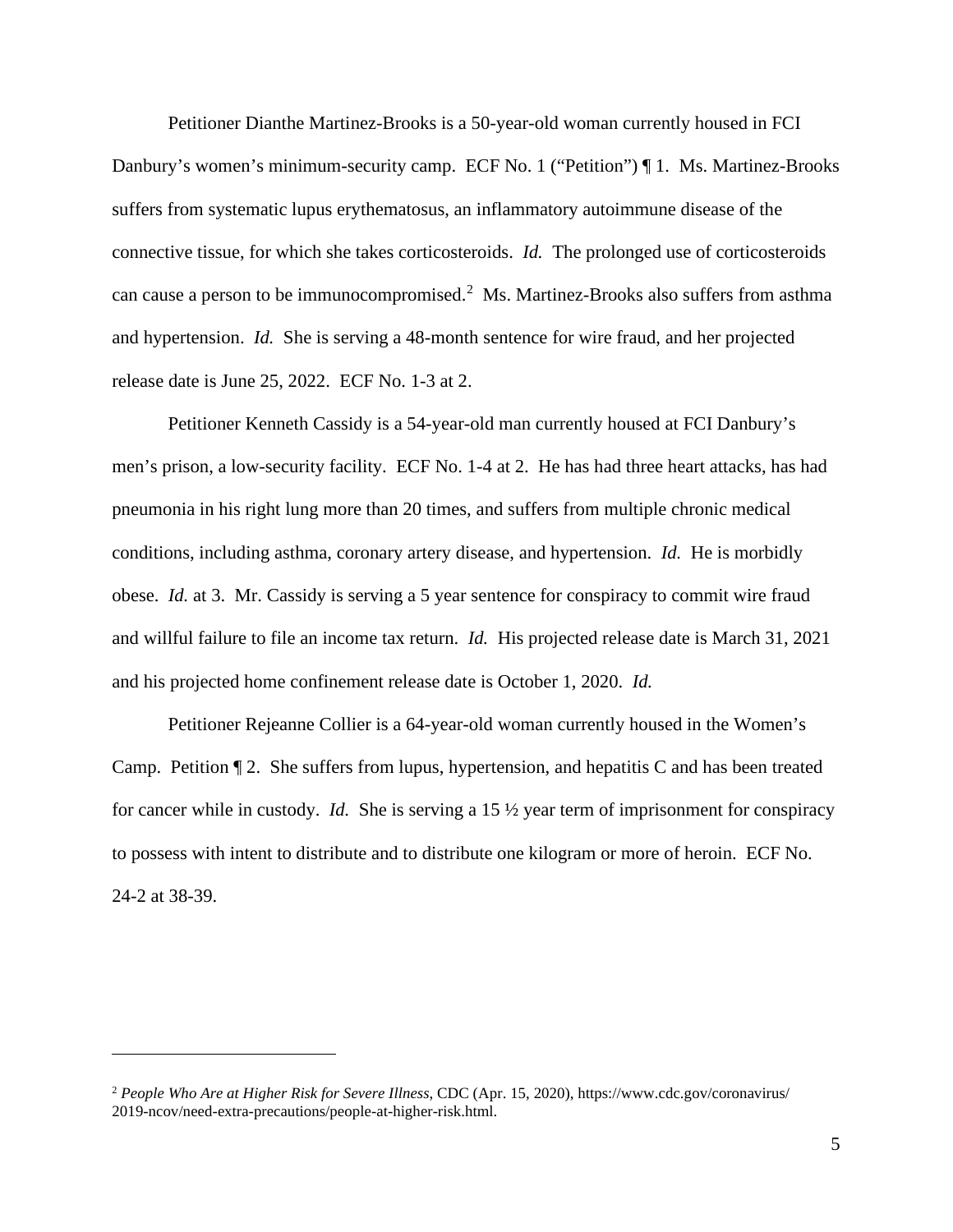Petitioner Jackie Madore is a 50-year-old woman currently housed in the low security satellite prison. Petition ¶ 3. She suffers from hypertension, hypothyroidism, and hepatitis C. *Id.*

## **B. The COVID-19 Pandemic**

The COVID-19 pandemic is an ongoing, once-in-a-century public health crisis to which no reader will need much introduction. As of May 11, 2020, there have been a whopping 1.3 million confirmed cases and roughly 80,000 deaths from COVID-19 in the United States alone. Cases in the U.S., CDC.gov (last updated May 11, 2020).<sup>[3](#page-5-0)</sup> Shops, restaurants, and offices remain shuttered in many states, and unemployment has reached levels unseen since the Great Depression.

Not all Americans, however, are equally at risk. It is well established that the elderly and those suffering from certain preexisting medical conditions are at significantly higher risk of serious illness or death from COVID-19. According to the Centers for Disease Control and Prevention ("CDC"), those at high risk for severe illness from COVID-19 include people who are 65 years and older, have chronic lung disease or moderate to severe asthma, have serious heart conditions, are immunocompromised, are severely obese, have diabetes, have chronic kidney disease and are undergoing dialysis, or have liver disease.<sup>[4](#page-5-1)</sup> High-risk individuals face significantly higher mortality rates should they contract COVID-19 than the general population. According to one report, for example, the mortality rate from COVID-19 is 8.4% for individuals with hypertension, 8.0% for individuals with chronic respiratory disease, 7.6% for individuals with cancer, and 13.2% for individuals with cardiovascular disease. ECF No. 1 at 9-11 (citing

<span id="page-5-0"></span><sup>3</sup> URL: https://www.cdc.gov/coronavirus/2019-ncov/cases-updates/cases-in-us.html.

<span id="page-5-1"></span><sup>4</sup> *People Who Are at Higher Risk for Severe Illness*, CDC (Apr. 15, 2020), https://www.cdc.gov/coronavirus/ 2019-ncov/need-extra-precautions/people-at-higher-risk.html.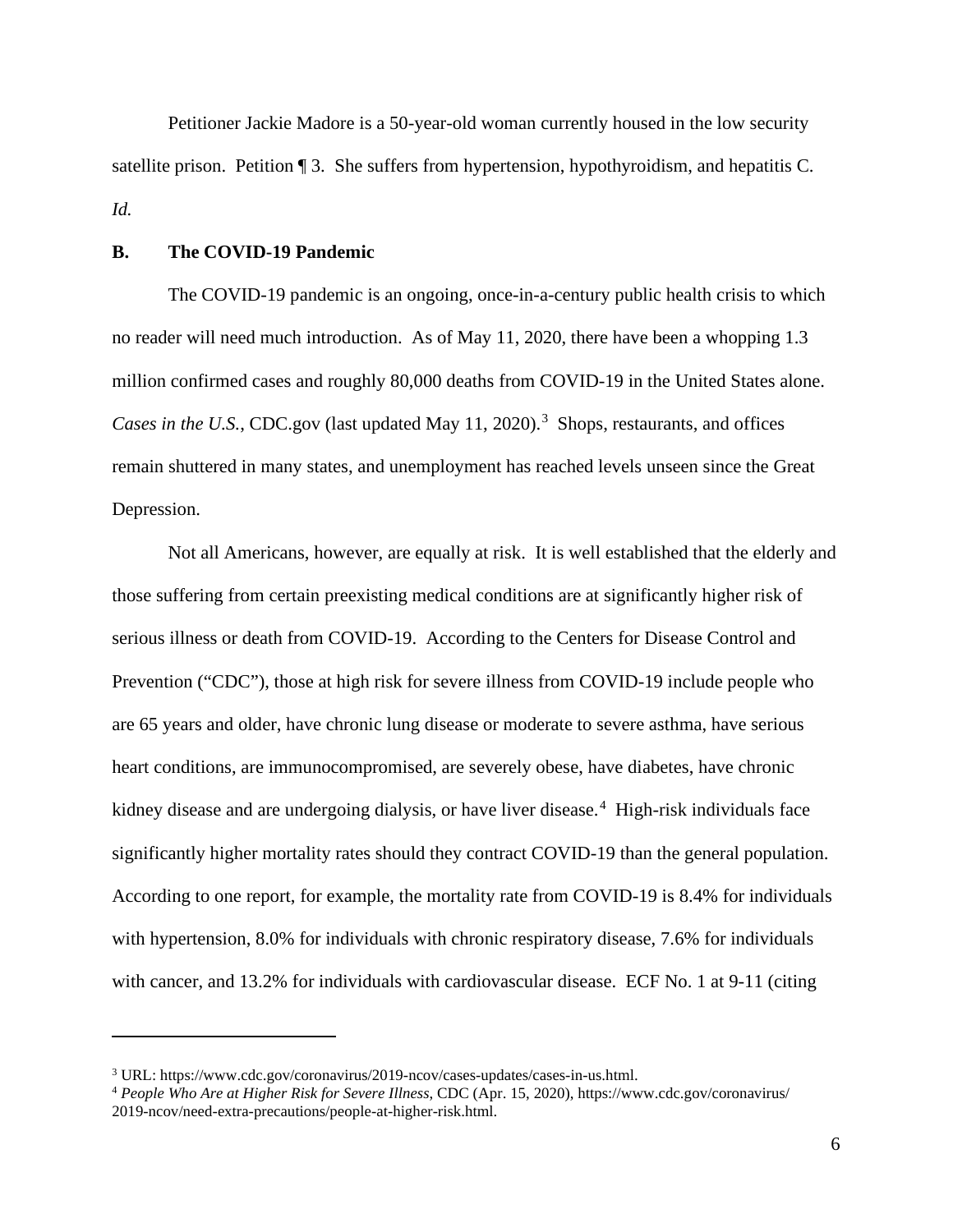Report of WHO-China Joint Mission on Coronavirus Disease 2019 (COVID-19), World Health Organization (Feb. 28, 2020), at 12, https://www.who.int/docs/default-source/coronaviruse/whochina-joint-mission-on-covid-19-final-report.pdf (last visited May 7, 2020)).

Petitioners' medical conditions place them in this high-risk group. And Petitioners face an additional risk that even most of those in the high-risk group do not: They are incarcerated. According to Petitioners' expert, "[t]he risk posed by infectious diseases in jails and prisons is significantly higher than in the community, both in terms of risk of transmission, exposure, and harm to individuals who become infected." ECF No. 1-1 at 3. And it is not difficult to imagine why. The vast majority of the inmates at FCI Danbury live in large dormitory halls lined with bunk beds, each housing roughly 50 or more inmates, with shared bathrooms and common spaces. This arrangement makes effective social distancing virtually impossible.

Thus, not surprisingly, numerous federal and state prisons are contending with significant COVID-19 outbreaks, and FCI Danbury is no exception. Since the pandemic began, sixty-nine inmates at FCI Danbury have tested positive, out of an inmate population of approximately 1,000. ECF No. 24-2 at 25. But this figure may well understate the true number of COVID-19 cases at FCI Danbury, in light of the limited testing that has been conducted. One inmate has died since the crisis began. In fact, FCI Danbury was one of only three federal prisons specifically identified by Attorney General William Barr in an April 3, 2020 memo to the Director of the Bureau Prisons ordering immediate action to place vulnerable inmates on home confinement. ECF No. 24-2 at 48. In the memo, Attorney General Barr noted the "significant levels of infection" at FCI Danbury, along with FCI Oakdale and FCI Elkton. *Id.*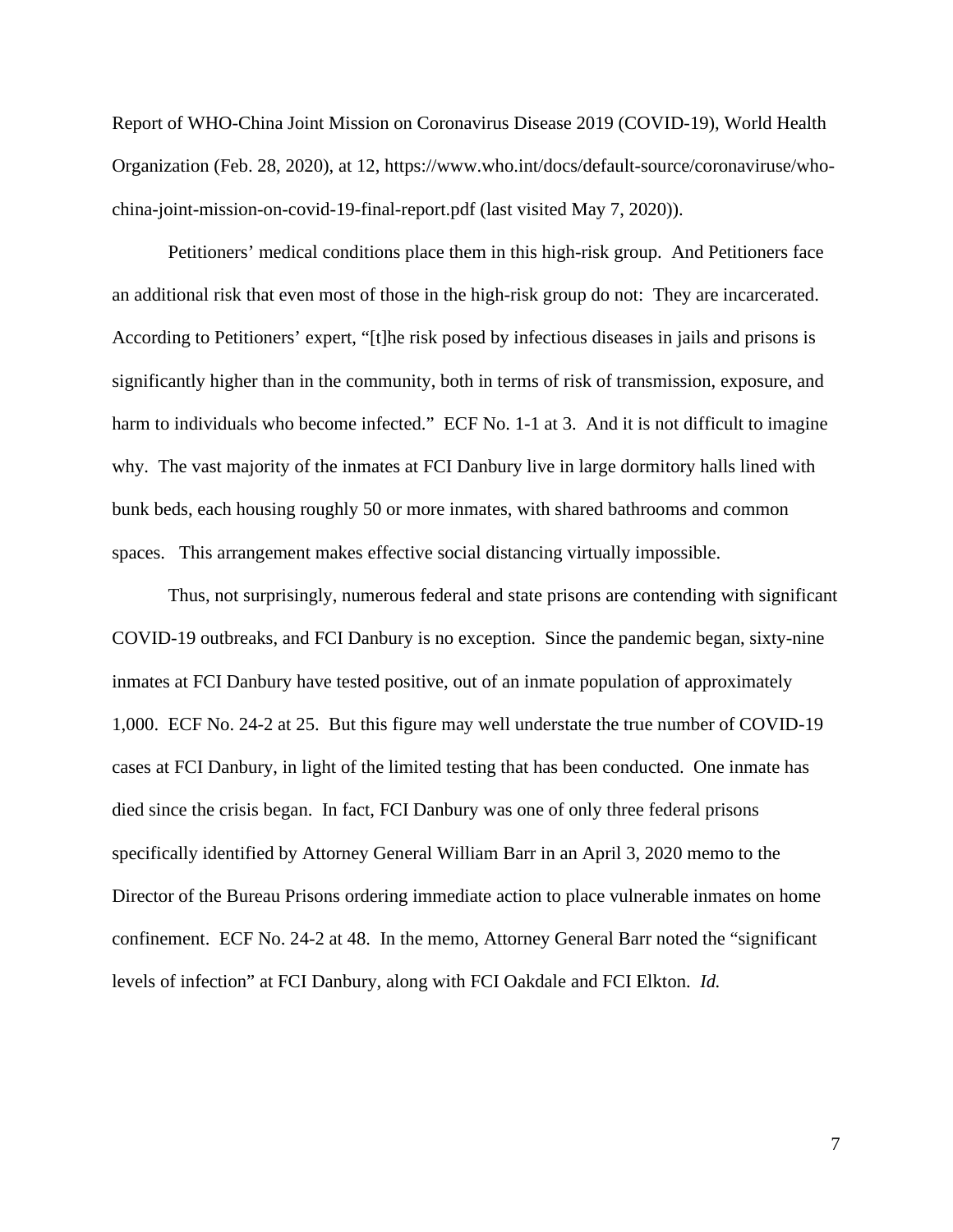# **C. The Warden's Efforts To Contain the Outbreak**

The extent to which the Warden has implemented adequate measures to control the COVID-19 outbreak at FCI Danbury and protect inmates is hotly disputed in this case. The Warden's efforts and the Petitioners' allegations regarding their insufficiency are described in the sections that follow.

# **1. Social Distancing**

According to the CDC, social distancing is "the best way to reduce the spread of coronavirus disease 2019 (COVID-19)." *Social Distancing*, CDC (May 6, 2020), https://www.cdc.gov/coronavirus/2019-ncov/prevent-getting-sick/social-distancing.html. Practicing social distancing requires individuals to stay at least 6 feet from other people, to avoid gathering in large groups, and to stay out of crowded places and avoid mass gatherings. *Id.* These measures are virtually impossible to observe in a prison setting, particularly at facilities like FCI Danbury. FCI Danbury consists of three facilities—a low-security men's prison, a minimum-security women's camp, and a low-security women's satellite prison. ECF No. 24-2 at  $4 - 5$ .

In the men's prison, there are seven units of open, dorm-style housing, two smaller rooms that can house ten to twelve inmates each, and three units of individual cells. ECF No. 24-2 at 4. Thus, the majority of the inmates at the men's prison live in large, open dormitories, with shared common spaces and bathrooms. For example, Petitioner Kenneth Cassidy sleeps in a room with 65 other prisoners. ECF No. 1-4 at 9. He sleeps within one foot of the prisoner on the bunk above him, and within three to four feet of the four prisoners in the two bunks on either side of him. *Id.* There are no barriers between the beds. *Id.* As of May 4, 2020, the men's prison housed 719 inmates. ECF No. 24-2 at 4.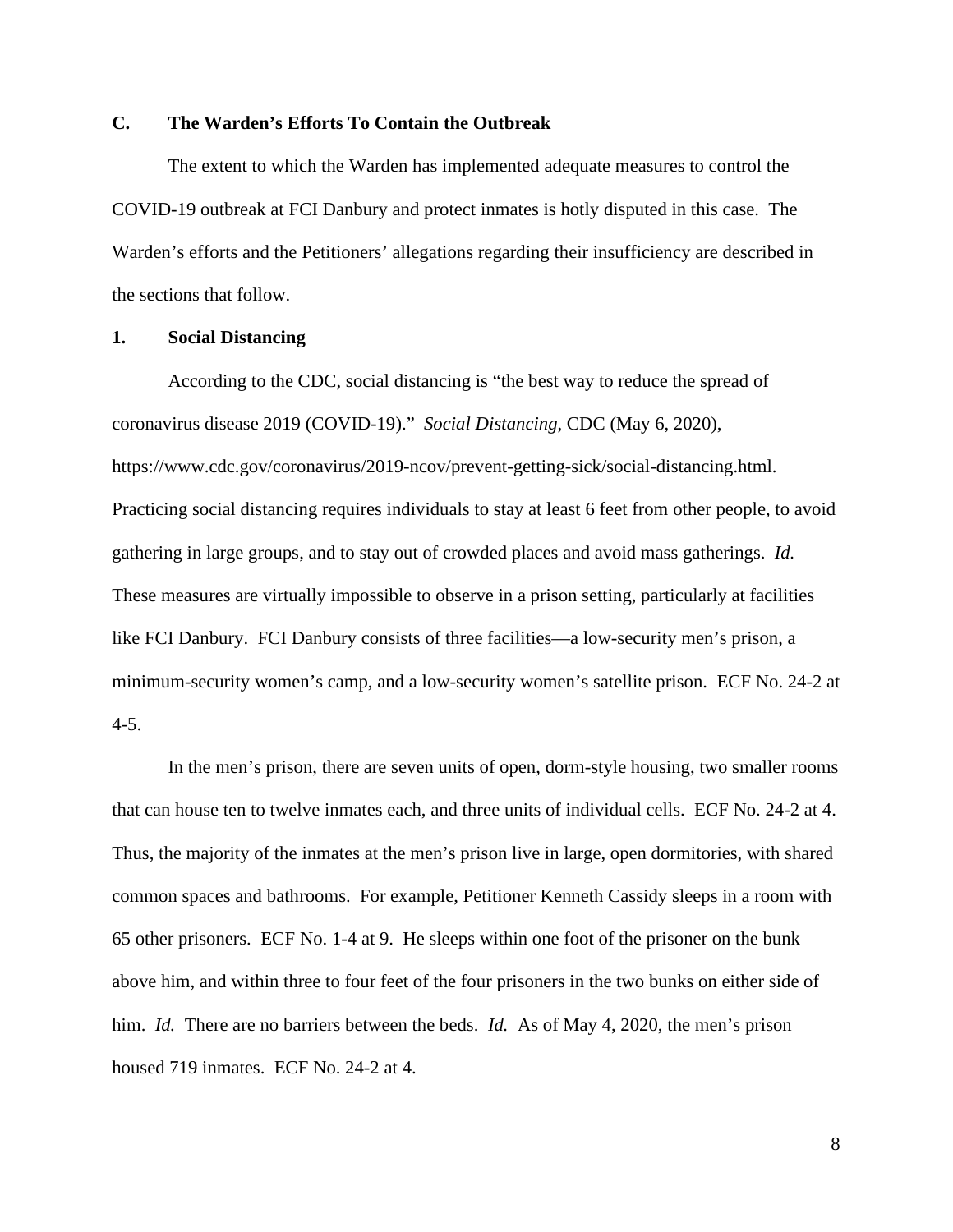In the women's satellite prison, all of the women are housed in a single dormitory-style room that accommodates approximately 160-170 beds. Petition ¶ 36. The room is divided into cubicles, each containing two bunk beds, separated by approximately four feet. *Id.* Beds in each cubicle are immediately adjacent to the cubicle wall, which does not reach to the ceiling. *Id.* In some instances the wall does not even reach the top of the bunk bed, and the woman on the top bunk sleeps right next to the woman on the top bunk in the adjacent cubicle. *Id.* The women in the satellite prison share three bathrooms, each of which includes between 4-8 toilets, sinks, and showers. *Id.* As of May 4, 2020, the women's satellite prison housed 131 inmates. ECF No. 24- 2 at 5.

The women's prison camp is a large building divided into four dormitories, each consisting of cubicles and bunk beds. *Id.* at 4. The cubicles have no doors and their dividing walls do not extend to the ceilings. Petition ¶ 37. The bunk beds are less than six feet apart. *Id.* Each of the four dormitories has a common shower and bathroom area. *Id.* Three of the dorms house 47 women each, and the fourth houses 7. *Id.* As of May 4, 2020, the women's camp housed 134 inmates. ECF No. 24-2 at 4.<sup>[5](#page-8-0)</sup>

The Petitioners complain that social distancing—arguably the most effective measure for preventing the spread of COVID-19—is impossible at FCI Danbury. Most of the inmates at FCI Danbury live in large, open dormitories with 50 or more other inmates, where they sleep within 3 to 4 feet of between 3 and 5 other prisoners. Petition ¶ 149. Prisoners use the same bathrooms and share a limited number of toilets, sinks, and showers, as well as a limited number of telephones and computers, which are located close together in common areas. *Id.* Moreover,

<span id="page-8-0"></span> $<sup>5</sup>$  As these two sentences show, the figures estimated by Petitioners differ somewhat, but not materially, from those</sup> estimated by Respondents; these differences may be a function of the different times at which they filed their submissions.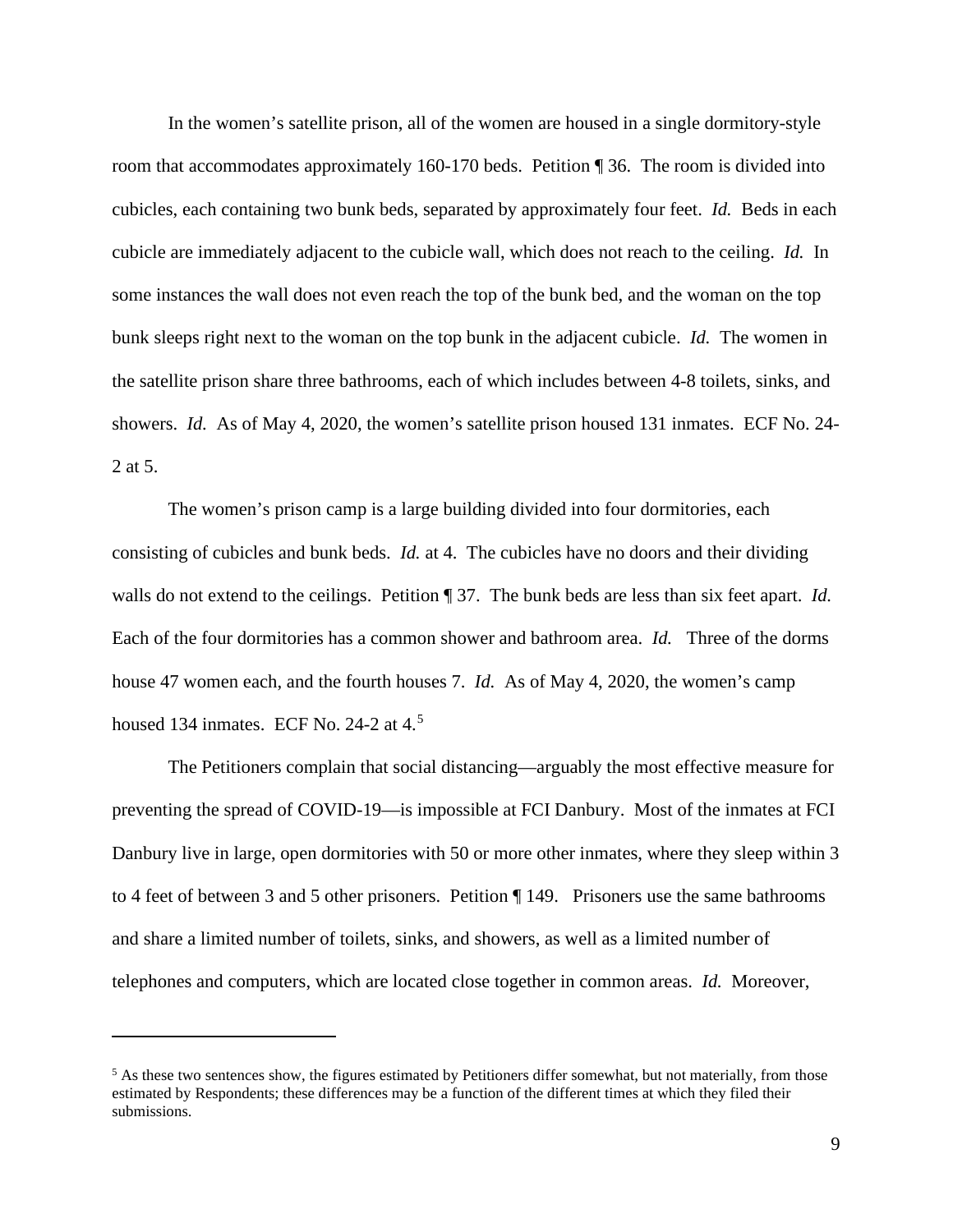according to Petitioners, prisoners are unnecessarily made to line up in close proximity to one another to receive their meals and medications. *Id.* ¶ 150.

The Warden contends that she has taken substantial steps toward implementing social distancing. In general, smaller inmate groups at FCI Danbury have been formed by separating inmates by housing unit so they can "shelter in place" with the fewest number of fellow inmates. ECF No. 24-2 at 9. These groups are rotated through the recreation facility by themselves, and the facility is disinfected between groups. *Id.* Programs, including "Education, Psychology, and Religious Services" are delivered in each unit, and meals are delivered directly to the units by staff (rather than inmate food service workers) in order to maintain the integrity of the inmate group quarantine. *Id.* While the Respondents compare this arrangement to "family units in the general population," and note that an inability to full socially distance is typical of many, if not all, correctional institutions, ECF No. 24-1 at 73, the fact remains that true social distancing appears to be unachievable at FCI Danbury, creating an environment where the risk of transmission is significantly heightened.

## **2. Screening and Testing**

Petitioners contend that the Warden has failed to adequately screen inmates for COVID-19 symptoms and test and isolate inmates exhibiting symptoms. According to Petitioners, inmates who complain to staff of symptoms consistent with COVID-19—including coughing, congestion, and shortness of breath—are routinely unable to obtain immediate medical examination, are not tested for COVID-19, and are returned to the general population until their symptoms worsen. Petition ¶ 131. For example, Kimberly Hoisington, an inmate at the satellite prison, indicates that on March 26, she reported being ill to staff on two separate occasions, but was told to lie down. ECF No. 1-7 at 2. By early morning on March 27, she developed severe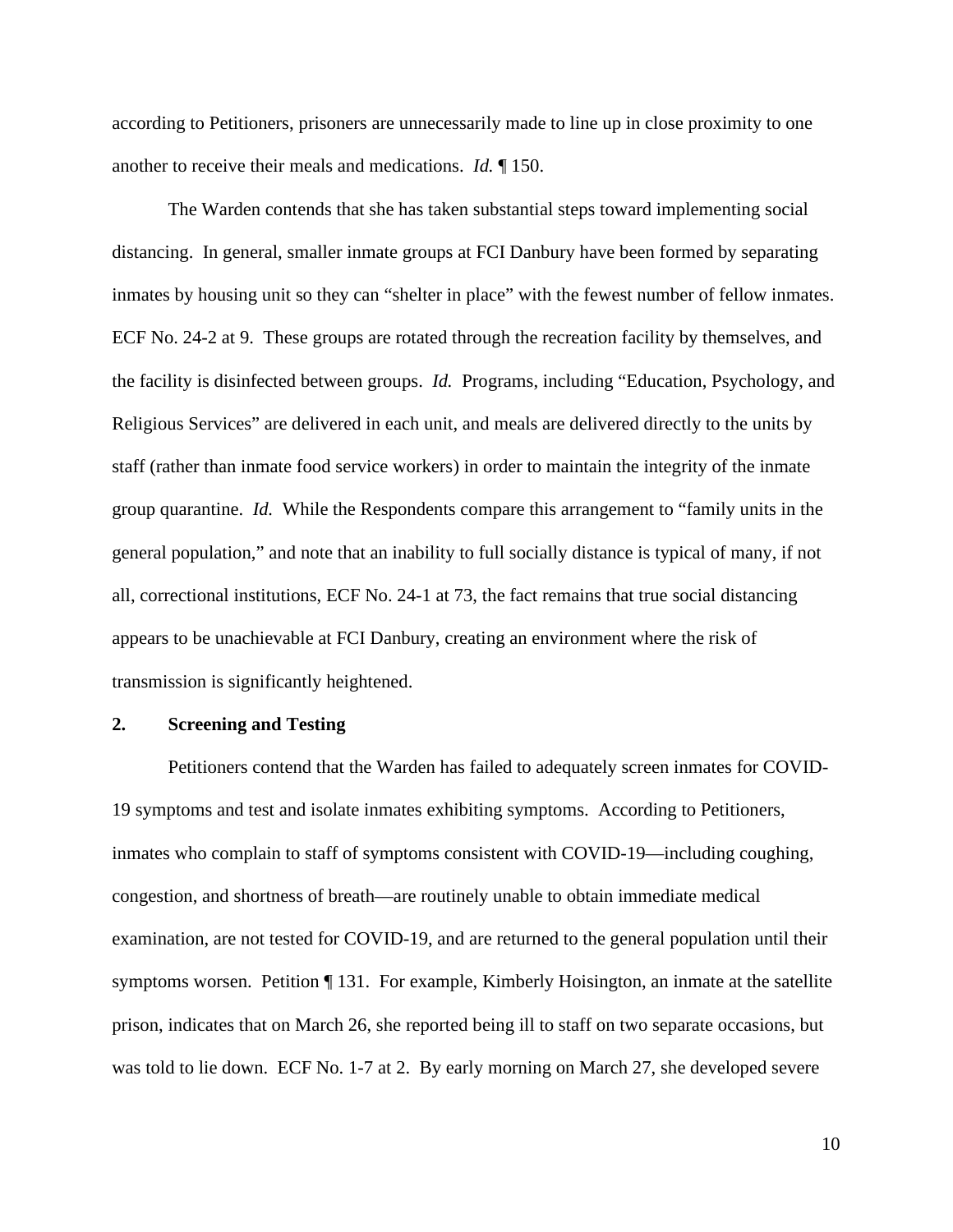chest pain and was eventually taken to the hospital, where she tested positive for COVID-19. *Id.* Similarly, Christina Korbe, an inmate at the satellite prison, submitted testimony indicating that, in early April, she began experiencing symptoms consistent with COVID-19, including a severe headache, body aches, fever, shortness of breath, and "a terrible cough"—the "worst cough I have ever had." ECF No. 1-5 at 2. She spoke to the medical department multiple times about her symptoms but was never offered a test for COVID-19. *Id.* Despite her symptoms, she was not quarantined but was instead kept with the general population. *Id.* She further claims that she has personally observed many other prisoners with symptoms similar to hers, but that the majority of these women were not placed into quarantine. *Id.* at 3. Petitioner Cassidy, an inmate at the men's prison, indicates that "[a]pproximately 80% of prisoners in my unit show flu-like symptoms, including fever, coughing, body aches, shortness of breath, chest pressure, and headaches." ECF No. 1-4 at 3.

Inmate Christina Korbe also relates that, on April 24, a woman at the satellite prison became extremely sick, vomiting and struggling for air. ECF No. 1-5 at 3. Other inmates were around her, trying to help her, without wearing any gloves or masks. *Id.* She was sick for hours and throughout the night, and the inmates did not understand why the staff did not take her to the hospital. *Id.* In response to concern among the inmates, a correctional officer (a lieutenant) came into the dormitory and announced that anyone who used the phone to contact people on the outside about the incident would get a disciplinary violation, and that the inmates needed to "stay in [their] lane" because they "are not doctors." *Id.* The sick woman was eventually taken to the hospital early on April 25. *Id.* At oral argument, the Respondents indicated that she was taken to the hospital because she was aspirating—choking on her own vomit—and that she was intubated for this reason, although she also tested positive for COVID-19. The Respondents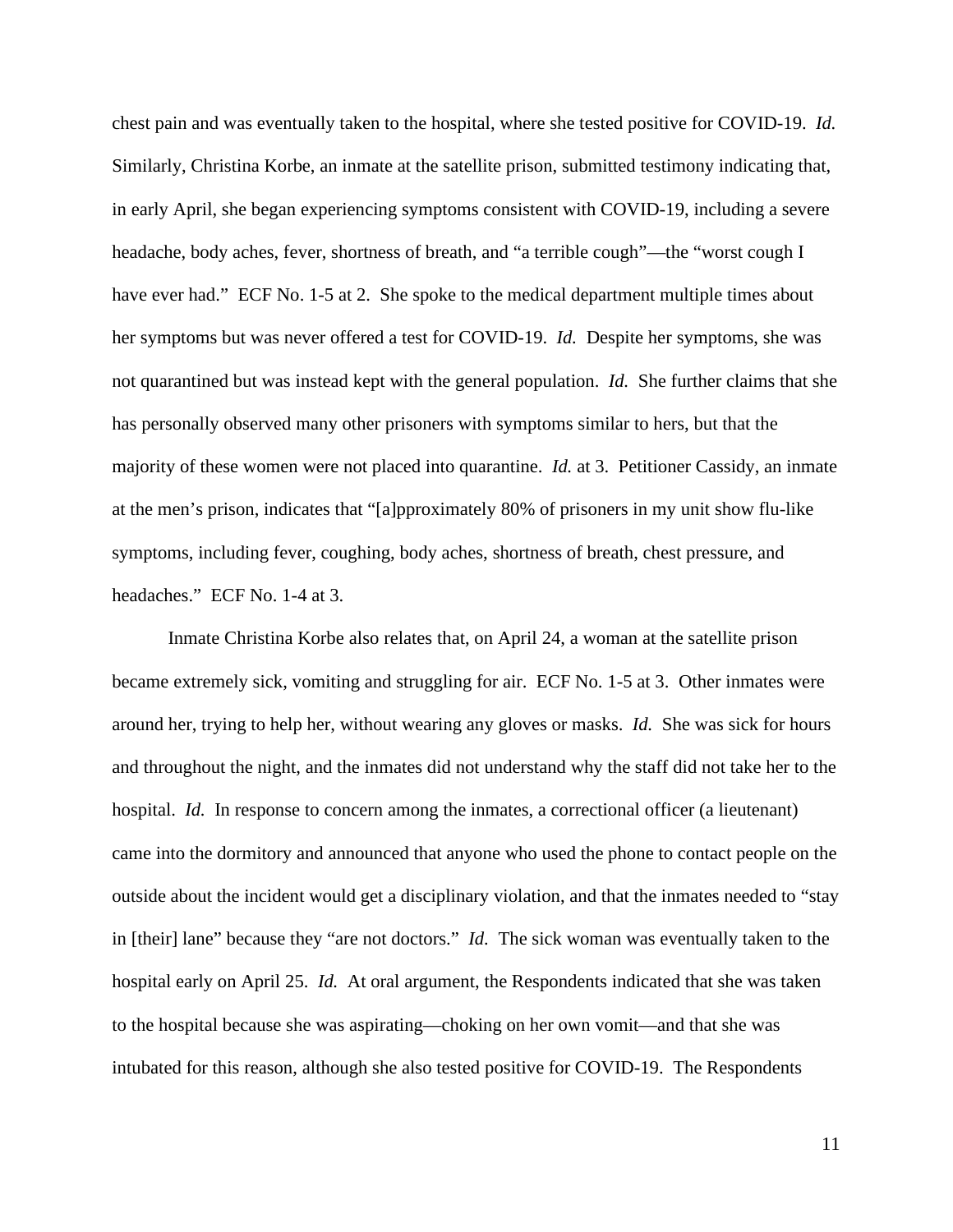further indicated that she was taken off the ventilator the very next day and sent back to FCI Danbury after only two nights in the hospital. According to Christina Korbe, many of the women who had been in contact with the woman who was taken to the hospital were tested for COVID-19, and at least ten of them tested positive. These women have been quarantined, but were first allowed to come back to the dormitory to get their personal belongings and take showers. *Id.* at 3-4.

The Warden contends that inmates are screened daily for COVID-19 symptoms. For example, beginning on April 9, 2020, the Lieutenants at FCI Danbury began visiting each housing unit daily to take the temperature of all inmates assigned to that unit. ECF No. 24-2 at 24. Any inmate found to have a temperature of 99 degrees or higher is sent to Health Services for a follow-up assessment by a licensed health care provider. *Id.* Petitioners contend, however, that these readings are sometimes manipulated to avoid appropriate follow-up by requiring prisoners to drink a glass of cold water, attributing high readings to equipment error, or holding the temperature wand too far from inmates' foreheads. Petition ¶ 134. According to inmate Kimberly Hoisington, for example, when she was taken to the hospital, her temperature was 102 degrees upon arrival, while an hour earlier, FCI Danbury staff had told her that her temperature was 97 degrees. ECF No. 1-7 at 2.

In general, the Warden claims that any inmate at FCI Danbury presenting with symptoms consistent with COVID-19 is immediately evaluated by a medical provider to determine whether testing and/or isolation is appropriate, whether contact tracing might be necessary, and whether inmates with whom the symptomatic inmate had contact might need to be quarantined. ECF No. 24-2 at 24. The decision whether to test an inmate for COVID-19 is made by BOP medical providers based on a number of criteria, including but not limited to: (1) the nature and severity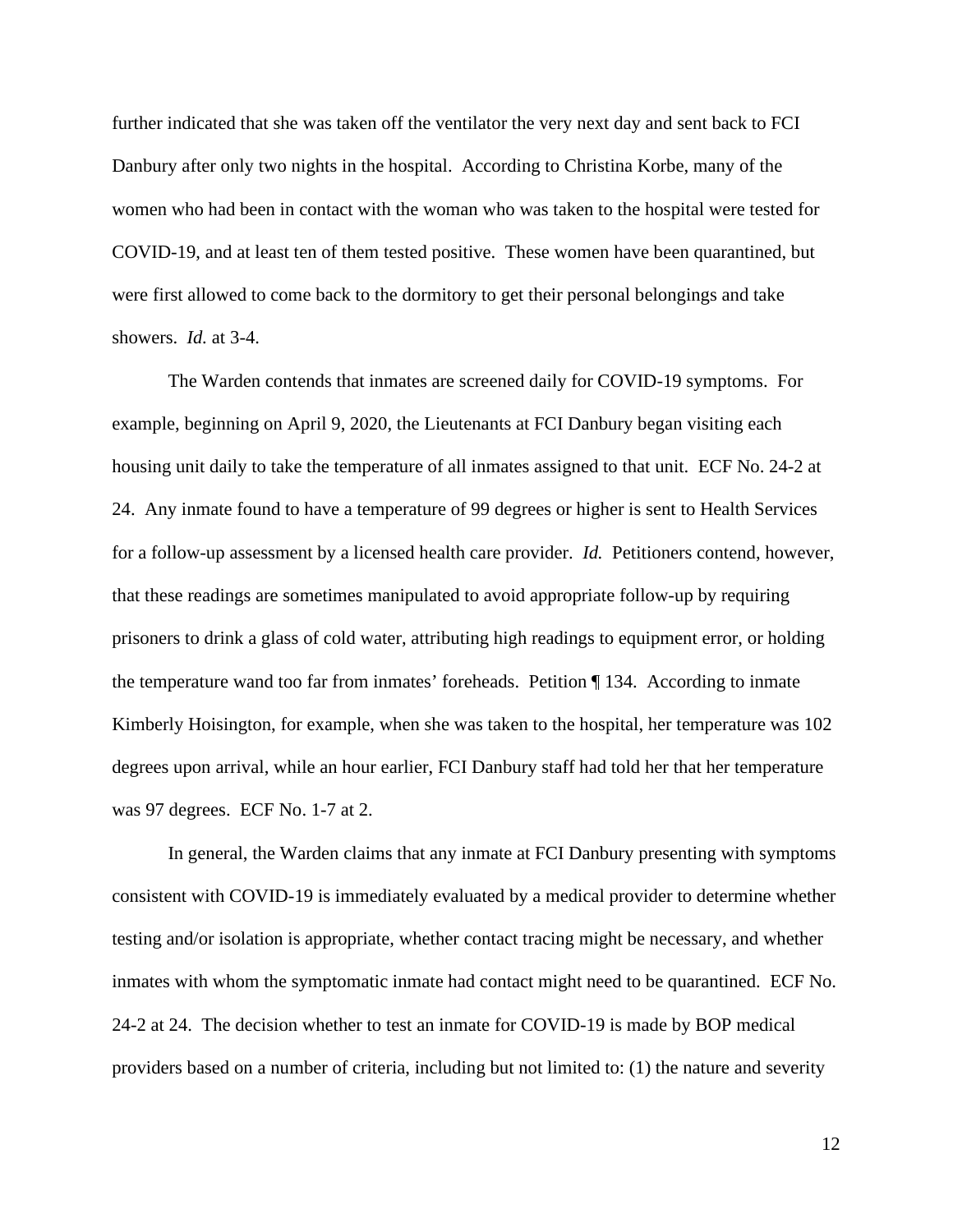of the symptoms; (2) the inmate's potential exposure to COVID-19; and (3) whether the inmate is considered "high-risk." *Id.* On April 14, 2020, FCI Danbury received an Abbott "ID NOW" machine that can deliver test results within approximately 15 minutes. *Id.* at 24-25. As of May 4, 2020, FCI Danbury had 150 COVID-19 testing kits in stock, and the facility has the ability to order and quickly receive additional kits from a designated vendor if needed. *Id.* at 25. Since the advent of the emergency, 205 inmates have been tested for COVID-19; sixty-nine inmates and fifty-six staff have tested positive. *Id*. This includes testing of every woman at the satellite prison, performed at the behest of U.S. Senator Christopher Murphy between May 2nd and 3rd, during which 20 of 143 women tested positive. *Id.*

## **3. Isolation and Quarantine**

The Petitioners claim that the Warden has further failed to adequately isolate individuals testing positive for COVID-19 and to quarantine individuals who have had contact with inmates infected with COVID-19. According to the CDC's "Interim Guidance on Management of [COVID-19] in Correction and Detention Facilities," "as soon as an individual develops symptoms of COVID-19, ... they ... should be immediately placed under medical isolation in a separate environment form other individuals," and "persons who are close contacts of a confirmed or suspected COVID-19 case . . . should be placed under quarantine for 14 days." CDC (May 7, 2020), https://www.cdc.gov/coronavirus/2019-ncov/community/correctiondetention/guidance-correctional-detention.html [hereinafter CDC, Interim Guidance]. For medically isolated individuals, the CDC provides the following criteria for how long an individual testing positive must be isolated:

- **For individuals who will be tested to determine if they are still contagious:**
	- o The individual has been free from fever for at least 72 hours without the use of fever-reducing medications **AND**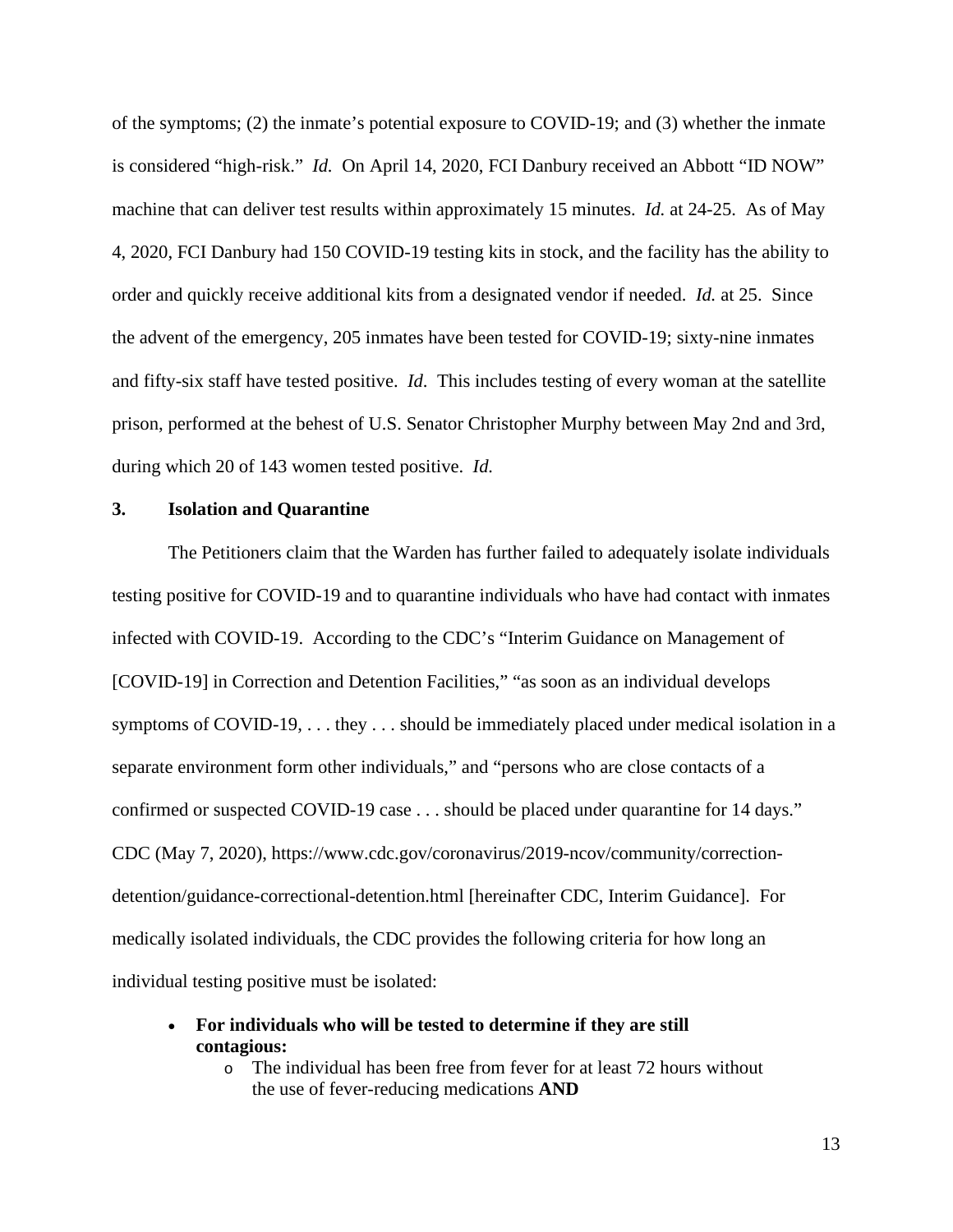- o The individual's other symptoms have improved (e.g., cough, shortness of breath) **AND**
- o The individual has tested negative in at least two consecutive respiratory specimens collected at least 24 hours apart
- **For individuals who will NOT be tested to determine if they are still contagious:**
	- o The individual has been free from fever for at least 72 hours without the use of fever-reducing medications **AND**
	- o The individual's other symptoms have improved (e.g., cough, shortness of breath) **AND**
	- o At least 10 days have passed since the first symptoms appeared
- **For individuals who had a confirmed positive COVID-19 test but never showed symptoms:**
	- o At least 10 days have passed since the date of the individual's first positive COVID-19 test **AND**
	- o The individual has had no subsequent illness

*Id.*

According to Petitioners, in spite of this guidance, prisoners who test positive for COVID-19 are returned to the general population far earlier than appropriate. Petition ¶ 140. For example, Tamika Somerville, an inmate at the satellite prison, indicates that a woman in her unit, who sleeps in the adjacent cubicle, was removed from the unit because she had a fever, tested positive for COVID-19 on a Tuesday, and was returned to the unit that same Friday. ECF No. 1-9 at 3. The Petitioners also indicate that staff members who test positive for COVID-19 return to work while still symptomatic. For example, inmate Marius Mason indicates that one officer told her she still felt ill and did not want to be at work, but was nonetheless told to return. ECF No. 1-6 at 3.

The Warden, on the other hand, indicates that separate housing spaces have been established for "isolation" (for inmates demonstrating symptoms) and "quarantine" (for asymptomatic inmates) in each of the three facilities, and each facility has the ability to create additional isolation/quarantine space should the need arise. ECF No. 24-2 at 10-11. She indicates that all inmates who present with COVID-19 symptoms are isolated and tested the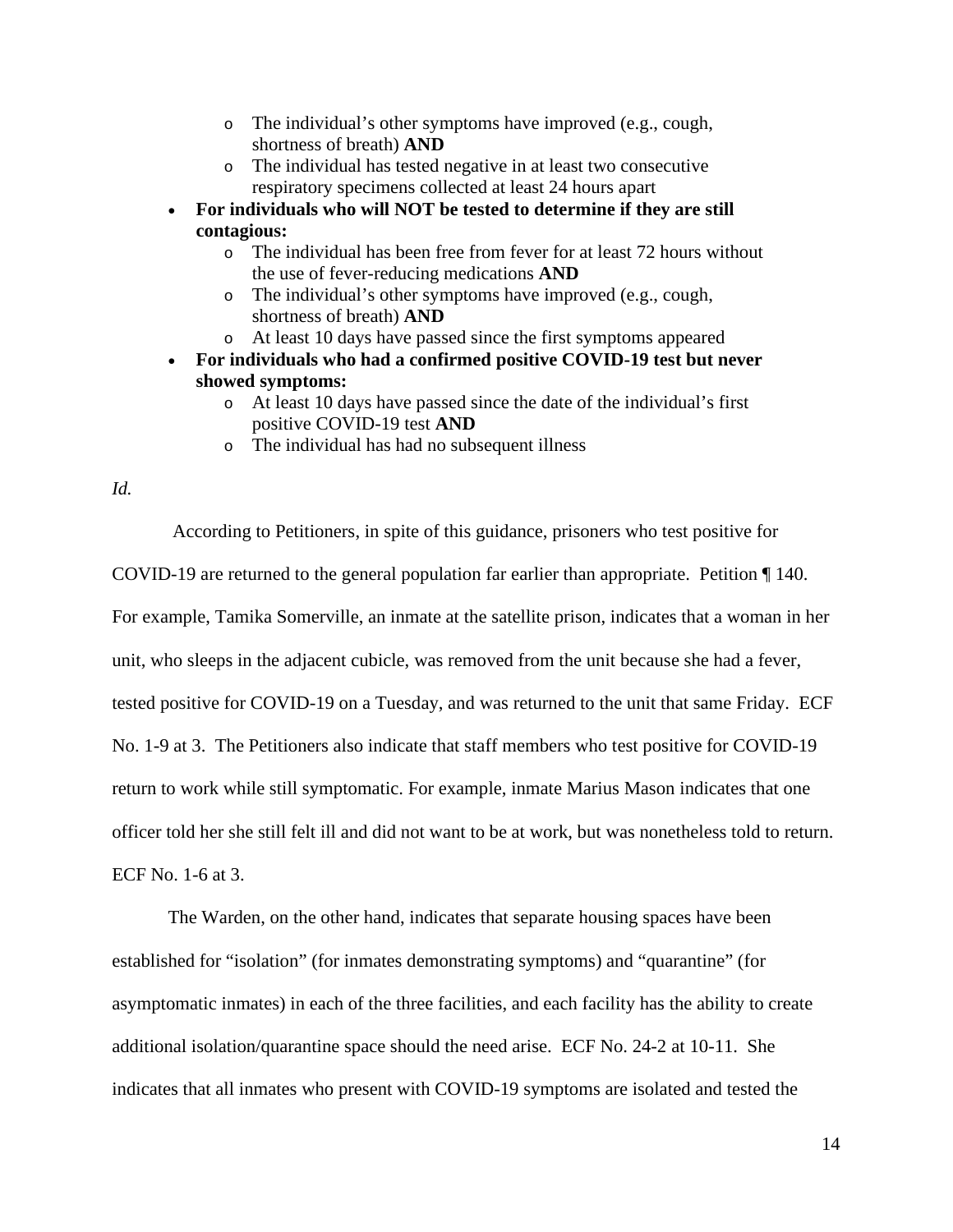same day, "provided testing supplies are available." *Id.* at 26. According to the warden, under no circumstance are inmates who have been placed in isolation released to the general population prior to meeting the CDC's symptom-based criteria.<sup>[6](#page-14-0)</sup> *Id.* at 27. Staff are subjected to screening, including having their temperature taken, prior to the start of every shift. *Id.* at 16. If a staff member reports symptoms consistent with COVID-19, he or she is sent home. *Id.* at 17. If a staff member tests positive, his or her suitability for returning to work is evaluated under the CDC's symptom-based criteria (as described in footnote 4). *Id.*

## **4. Sanitation and Hygiene**

Petitioners claim that they do not have adequate cleaning supplies to clean their personal areas, and that shared living spaces throughout the facility are not regularly or properly disinfected to prevent the spread of COVID-19. Petition ¶ 159. Telephones, computers and video calling equipment, and televisions shared by hundreds of prisoners are not cleaned or disinfected between uses, and the common areas in which the equipment is located is not regularly or properly disinfected. *Id.* ¶ 161. CDC Guidance further recommends thoroughly cleaning and disinfecting all areas where confirmed or suspected COVID-19 cases spent time. CDC, Interim Guidance. According to Petitioners, however, units where prisoners who test positive were housed are not being subjected to any heightened cleaning. Petition ¶ 162. Petitioners also indicate that prisoners have no access to hand sanitizer, which has been out of stock at the commissary for the duration of the present crisis, and that liquid soap dispensers were only recently installed in the men's prison but are not regularly restocked. *Id.* ¶ 163. According to the Petitioners, soap is unavailable to indigent prisoners. *Id.* ¶ 165.

<span id="page-14-0"></span> $6$  The Warden describes these criteria as follows: "(1) being fever-free for greater or equal to 72 hours without the use of fever-reducing medication, and (2) respiratory symptoms have improved, and (3) at least 7 days have passed since the first symptoms appeared." ECF No. 24-2 at 27.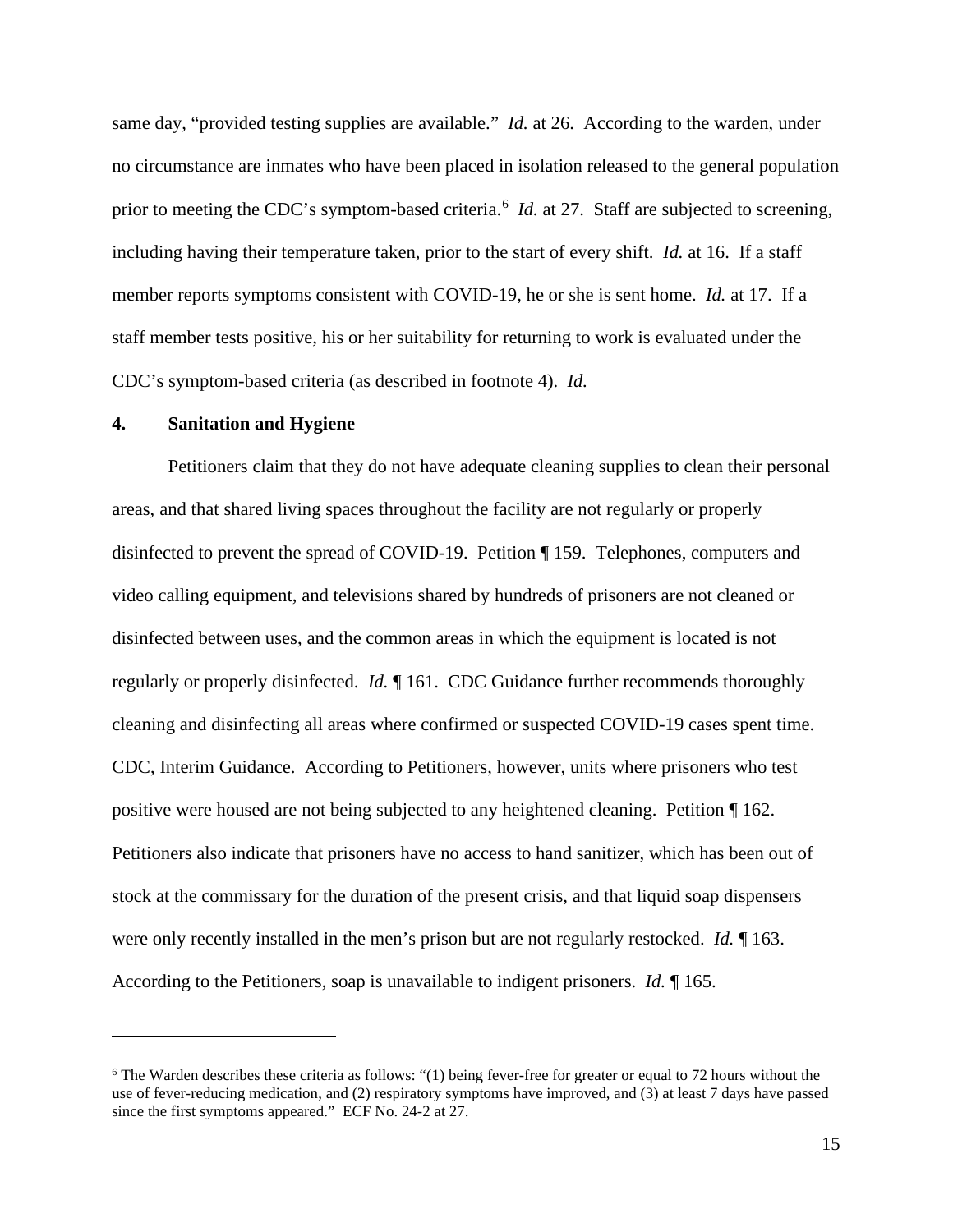The Warden, by contrast, indicates that cleaning supplies are distributed throughout the facility on a daily basis, including a broad-spectrum disinfectant ("Virex II/256"), which was added specifically to address the coronavirus threat. ECF No. 24-2 at 12-13. Once in the housing units, cleaning supplies are maintained in small caddies or bins kept in staff offices or closes, which inmates can then ask to bring back to their living areas. *Id.* at 13.Large area disinfection is being performed at both the satellite prison and the men's prison through the use of backpack cleaning chemical sprayers. *Id.* While the Warden indicates that recreational areas are disinfected between uses, she does not indicate whether items such as phones and computers are disinfected between uses. As for soap and other personal hygiene products, the Warden maintains that inmates at FCI Danbury are provided with basic soap and personal hygiene products by the institution, and that "there is never a reason an inmate should not have access to soap at FCI Danbury." *Id.* at 14. In addition, prisoners can purchase up to 13 different kinds of soap, as well as other personal hygiene products, from the commissary. *Id.* The Warden does not indicate whether inmates have access to hand sanitizer.

#### **5. Personal Protective Equipment**

According to the Warden, staff at FCI Danbury have, and will continue to have, access to appropriate personal protective equipment ("PPE"). ECF No. 24-2 at 15. Upon reporting to work each day, staff at FCI Danbury are provided with new surgical masks, which they are required to wear throughout their shift. *Id.* Additional PPE, including gowns, gloves, N-95 particulate respirators, and face shields, are available for staff working in Health Services, Receiving & Discharge, and isolation housing units. *Id.* Staff are instructed as to the proper use of PPE. *Id.* Inmates at FCI Danbury were initially provided with two of the same surgical masks provided to staff. *Id.* at 16. Once FCI Danbury was able to procure cloth masks, two of these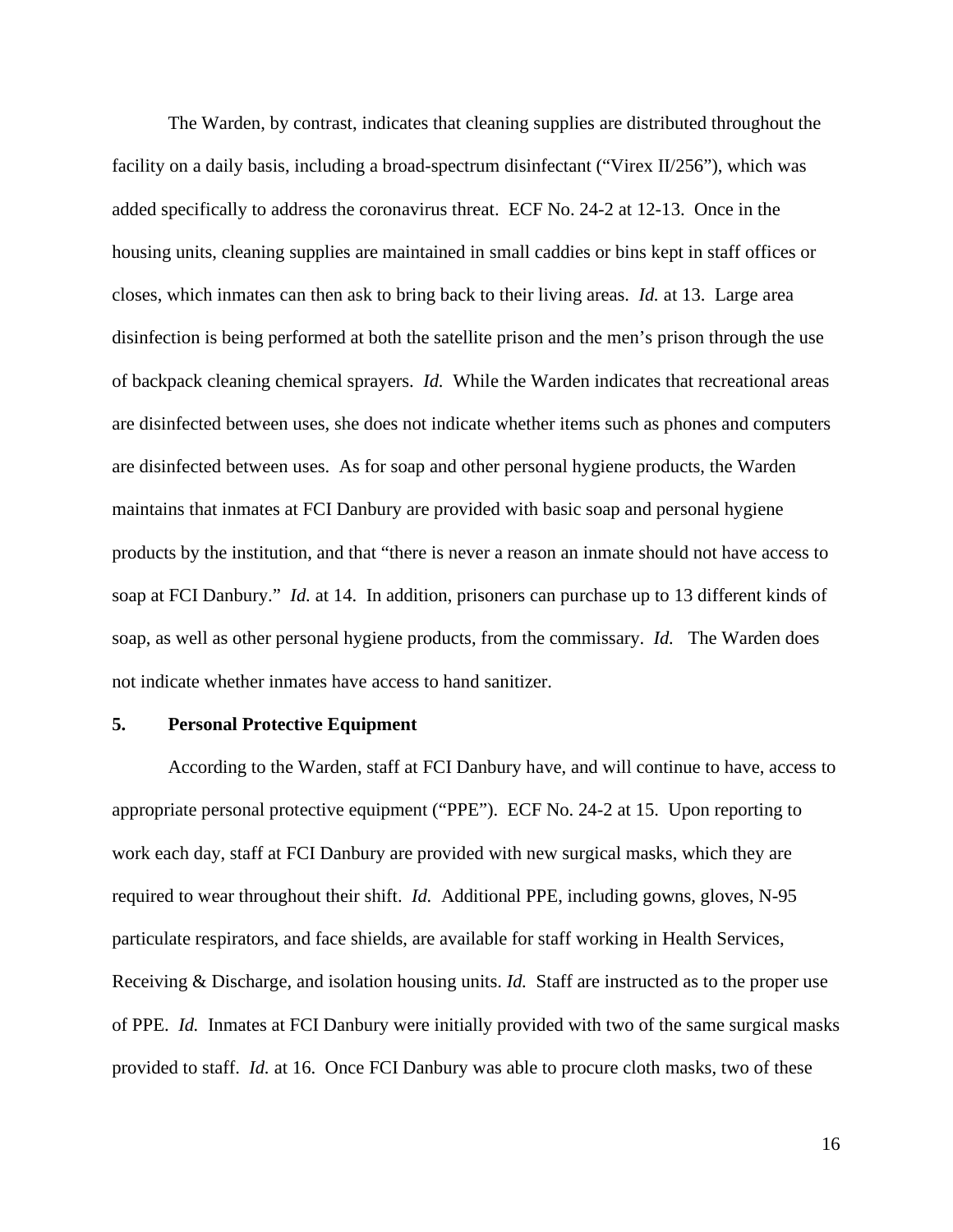masks were issued to every inmate. *Id.* Upon request, inmates are still provided with the same surgical masks provided to staff. *Id.* Inmates are required to wear these masks at all times, except when they are eating or sleeping, and failure to do so can result in disciplinary action. *Id.*

Petitioners contend that the usage of PPE is inconsistent, and correctional staff do not enforce mask usage against prisoners who refuse to cover their faces, nor do correctional staff consistently wear masks or gloves when they are in the units. Petition ¶ 182. Prisoners including prisoners on cleaning duty—are not provided with gloves to protect their hands from exposed surfaces. *Id.* ¶ 180. And in many parts of the facility, FCI Danbury only provides one mask per prisoner and, therefore, prisoners have no protection when their masks are being washed. *Id.* ¶ 179.

### **6. Medical Treatment for Other Conditions**

Petitioners allege that, since the onset of the COVID-19 crisis, non-virus medical needs have sometimes gone unattended. Petition ¶ 188. Prisoners who do not present with a fever during sick call cannot gain access to a physician, and sick call requests unrelated to the virus go unanswered for prolonged periods of time. *Id.* Petitioners indicate that medical triage in the men's prison is conducted by a social worker without medical training, who is openly contemptuous of the men's needs. Petition [129. Petitioner Cassidy represents, for example, that the social worker told the men in his unit, "You are all fucking children with nothing more than a flu so stop your shit you're not going home early." ECF No. 1-4 at 5-6. She has also told the men, "I don't need medical training to tell you you're not sick so go lay the fuck down." *Id.*

Petitioners further indicate the prison pharmacy has been closed, and medications must be shipped from another facility, resulting in delays in their delivery and disruption of medication regimens. *Id.* ¶ 189. Petitioner Cassidy, for example, indicates that he did not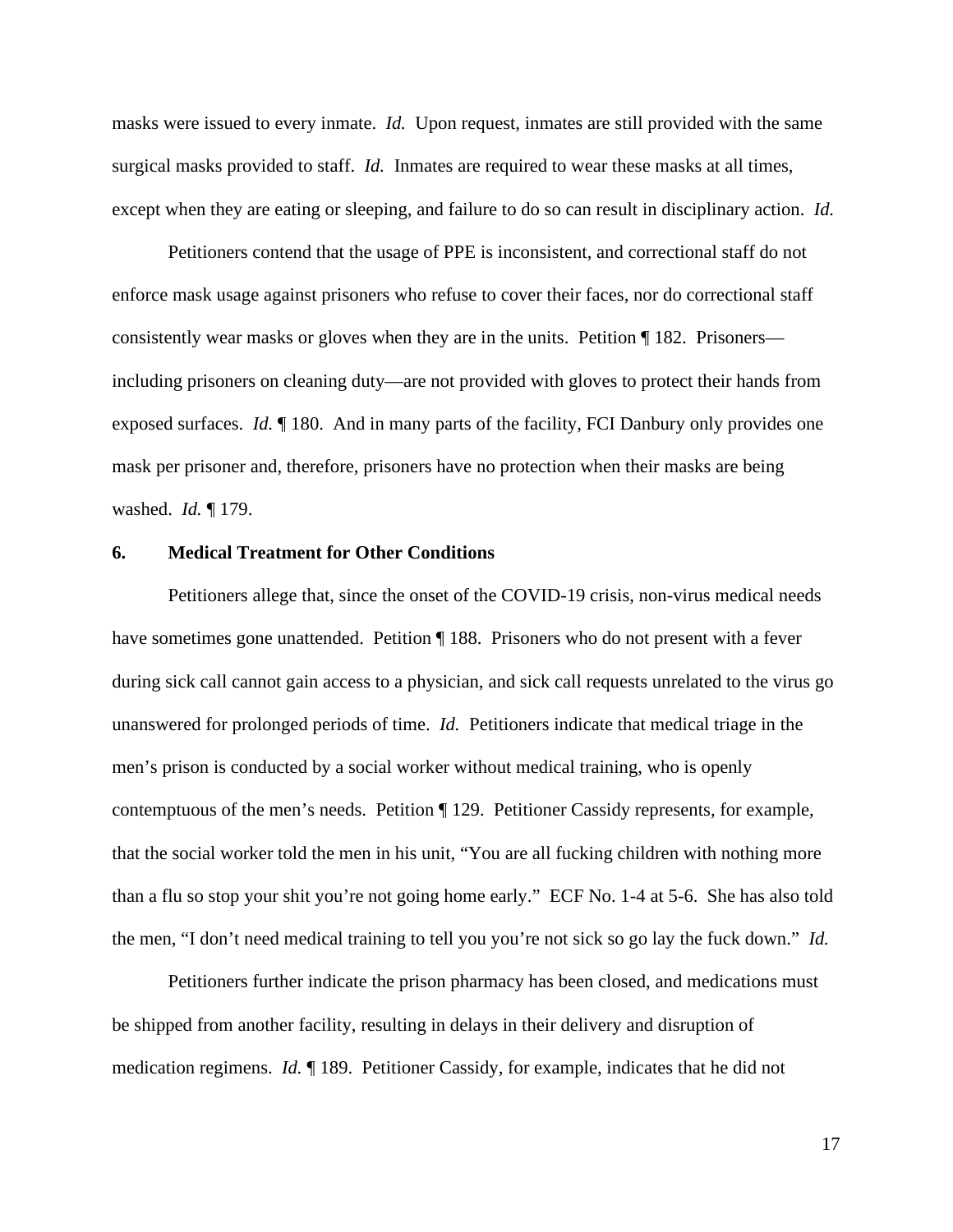receive the correct dose of his medication for two weeks in April, ECF No. 1-4 at 3, and Petitioner Martinez-Brooks indicates that her blood pressure medicine ran out on April 2 and additional medicine did not reach her until April 10. ECF No. 1-3 at 4. Similarly, inmates with special medical diets or allergies have received meals containing ingredients harmful to their health. Prisoners with peanut allergies have received meals containing peanut products, and Petitioner Cassidy, who suffers from diverticulosis, has received meals containing rice and beans. Petition ¶ 190. Petitioners further indicate that, as a result of staff shortages, officers and staff are sometimes not available to respond to medical emergencies. *Id.* ¶ 187.

The Warden, while acknowledging that several medical staff are on leave, for reasons both related and unrelated to COVID-19, indicates that a BOP Medical Asset Support Team, including an Associate Warden, two physician assistants, and one pharmacist, has been dispatched to FCI Danbury to assist with its COVID-19 response. ECF No. 24-2 at 25-26. The Warden maintains that inmates continue to have access to Health Services, but that, in order to maintain the integrity of the group quarantines, Health Services staff (including the social worker and the dental hygienist) go to the individual housing units to pass out and collect "sick call forms," which are written requests to Health Services. *Id.* at 26. These staff do not perform any assessments at that time. *Id.* The "sick call" forms are then triaged by a registered nurse or a physician assistant for appropriate action. *Id.* If it is determined that inmates need to be seen in the clinic, they are set for an appointment at a time they can move to the clinic with other members of their quarantine group or unit. *Id.* For emergent medical needs, an inmate can always be specifically called up to the clinic outside the scheduled time for his or her unit. *Id.* The Warden also indicates that the pharmacy at FCI Danbury has remained functioning throughout the course of the current crisis, and that there are two scheduled times per day when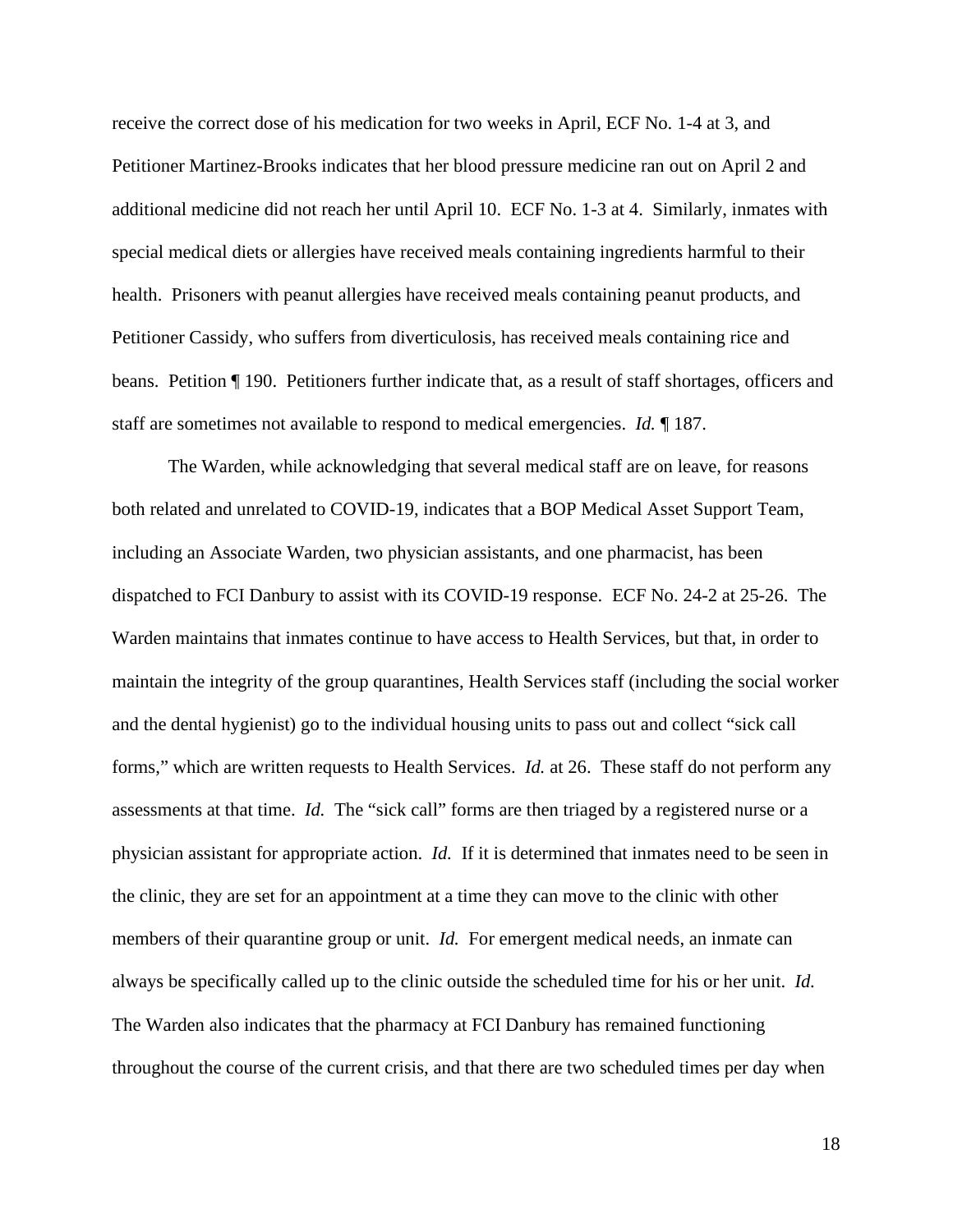inmates can, with their quarantine group, proceed to the clinic for "pill line" or for staff-assisted medication administration. *Id.* at 27.

## **D. Home Confinement and Compassionate Release**

By contrast to the abundant factual disputes regarding the Warden's implementation of safety measures, the facts regarding the Warden's use of home confinement and compassionate release are largely undisputed.

## **1. Home Confinement**

The Bureau of Prisons has statutory authority to transfer prisoners to home confinement under 18 U.S.C. § 3624(c)(2) and 34 U.S.C. § 60541. ECF No. 24-2 at 18. Under 18 U.S.C. § 3624(c)(2), the Bureau of Prisons may "place a prisoner in home confinement for the shorter of 10 percent of the term of imprisonment of that prisoner or 6 months." Under 34 U.S.C. § 60541, the BOP may release some or all eligible elderly offenders<sup>[7](#page-18-0)</sup> and eligible terminally ill offenders<sup>[8](#page-18-1)</sup> from BOP facilities to home detention, upon written request from either BOP staff or an eligible offender.

<span id="page-18-0"></span><sup>&</sup>lt;sup>7</sup> The statute defines "eligible elderly offender" to mean an offender in the custody of the Bureau of Prisons (i) "who is not less than 60 years of age"; (ii) "who is serving a term of imprisonment that is not life imprisonment based on conviction for an offense or offense that do not include any crime of violence . . . , sex offense . . . , or offense under chapter 37 of title 18, and has served 2/3 of the term of imprisonment to which the offender was sentenced"; (iii) "who has not been convicted in the past of any Federal or State crime of violence, sex offense, or other offense described in clause (ii)"; (iv) "who has not been determined by the Bureau of Prisons, on the basis of information the Bureau uses to make custody classifications, and in the sole discretion of the Bureau, to have a history of violence, or of engaging in conduct constituting a sex offense or other offense described in clause"; (v) "who has not escaped or attempted to escape"; (vi) whose release "will result in a substantial net reduction of costs to the Federal Government"; and (vii) "who has been determined by the Bureau of Prisons to be at no substantial risk of engaging in criminal conduct or of endangering any person or the public if released to home detention." 34 U.S.C. §  $60541(g)(5)(A)$ .

<span id="page-18-1"></span><sup>&</sup>lt;sup>8</sup> The statute defines "eligible terminally ill offender" to mean an offender who (i) "is serving a term of imprisonment based on a conviction for an offense or offenses that do not include any crime of violence . . . , sex offense ..., offense described in section  $2332b(g)(5)(B)$  of title 18, or offense under chapter 37 of title 18"; (ii) "satisfied the criteria specified in clauses (ii) through (vii) of subparagraph (A) [defining eligible elderly offender]"; and (iii) "has been determined by a medical doctor approved b the Bureau of Prisons to be . . . (I) in need of care at a nursing home, intermediate care facility, or assisted living facility . . . or . . . (II) diagnosed with a terminal illness." 34 U.S.C. § 60541(g)(5)(D).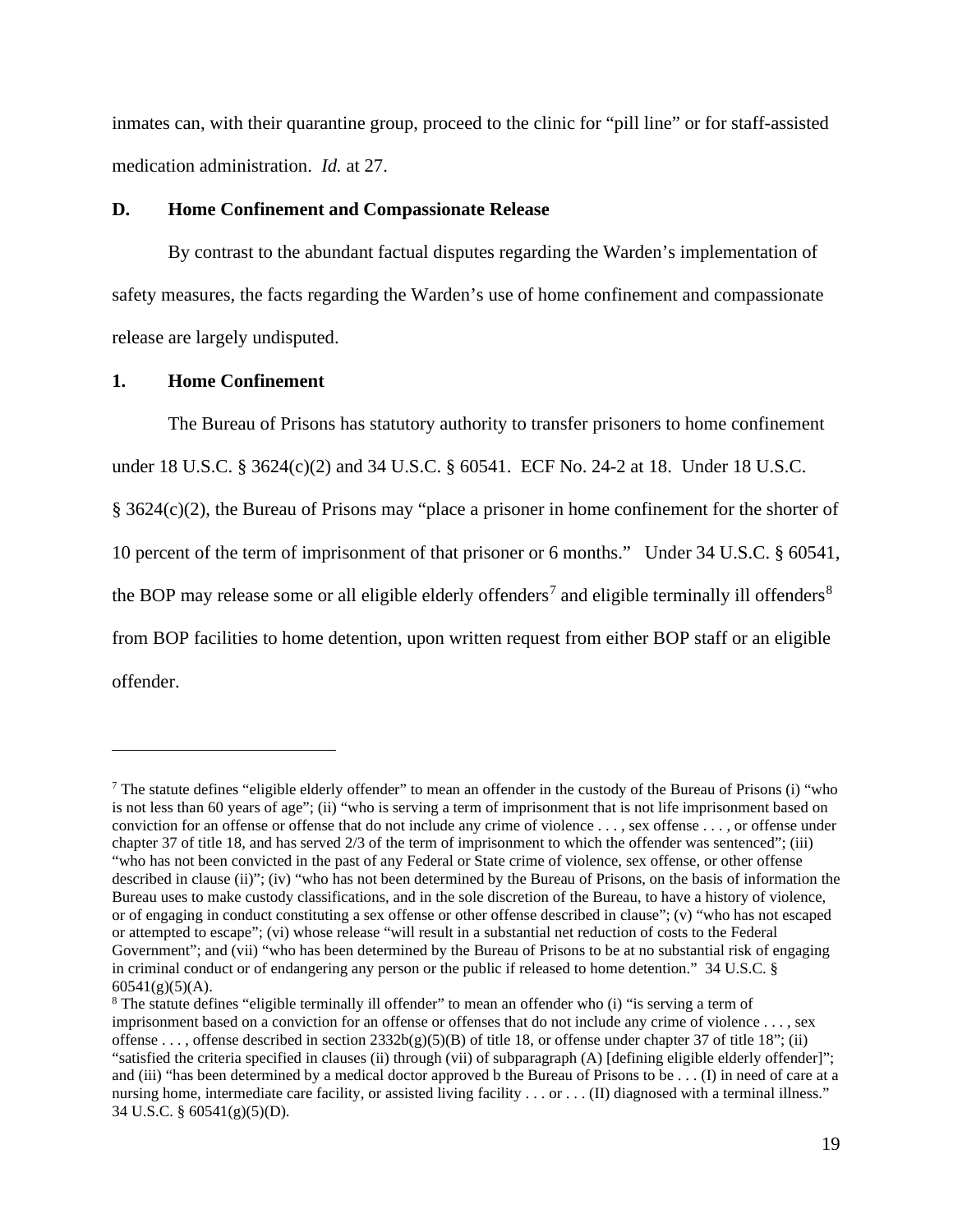On March 26, 2020, Attorney General Barr issued a memorandum to the Director of the Bureau of Prisons, titled "Prioritization of Home Confinement As Appropriate in Response to COVID-19 Pandemic." ECF No. 24-2 at 45. In the memo, Attorney General Barr stated that "there are some at-risk inmates who are non-violent and pose minimal likelihood of recidivism and who might be safer serving their sentences in home confinement rather than in BOP Facilities." *Id.* He directed the Bureau to "prioritize the use of your various statutory authorities to grant home confinement for inmates seeking transfer in connection with the ongoing COVID-19 pandemic." *Id.* The memo provides a non-exhaustive list of discretionary factors for evaluating inmates for confinement. First and foremost among these is the "age and vulnerability of the inmate to COVID-19, in accordance with the Centers for Disease Control and Prevention (CDC) guidelines." *Id.* The other factors in the memo include:

- The security level of the facility currently holding the inmate, with priority given to inmates residing in low and minimum security facilities;
- The inmate's conduct in prison, with inmates who have engaged in violent or gang-related activity in prison or who have incurred a BOP violation within the last year not receiving priority treatment under this Memorandum;
- The inmate's score under PATTERN, with inmates who have anything above a minimum score not receiving priority treatment under this Memorandum;
- Whether the inmate has a demonstrated and verifiable re-entry plan that will prevent recidivism and maximize public safety, including verification that the conditions under which the inmate would be confined upon release would present a lower risk of contracting COVID-19 than the inmate would face in his or her BOP facility;
- The inmate's crime of conviction, and assessment of the danger posed by the inmate to the community. Some offenses, such as sex offenses, will render an inmate ineligible for home detention. Other serious offenses should weigh more heavily against consideration for home detention.

*Id.* at 46.

On March 27, 2020, Congress enacted the Coronavirus Aid, Relief, and Economic

Security Act ("CARES Act"), which authorized the Director of the Bureau of Prisons to lengthen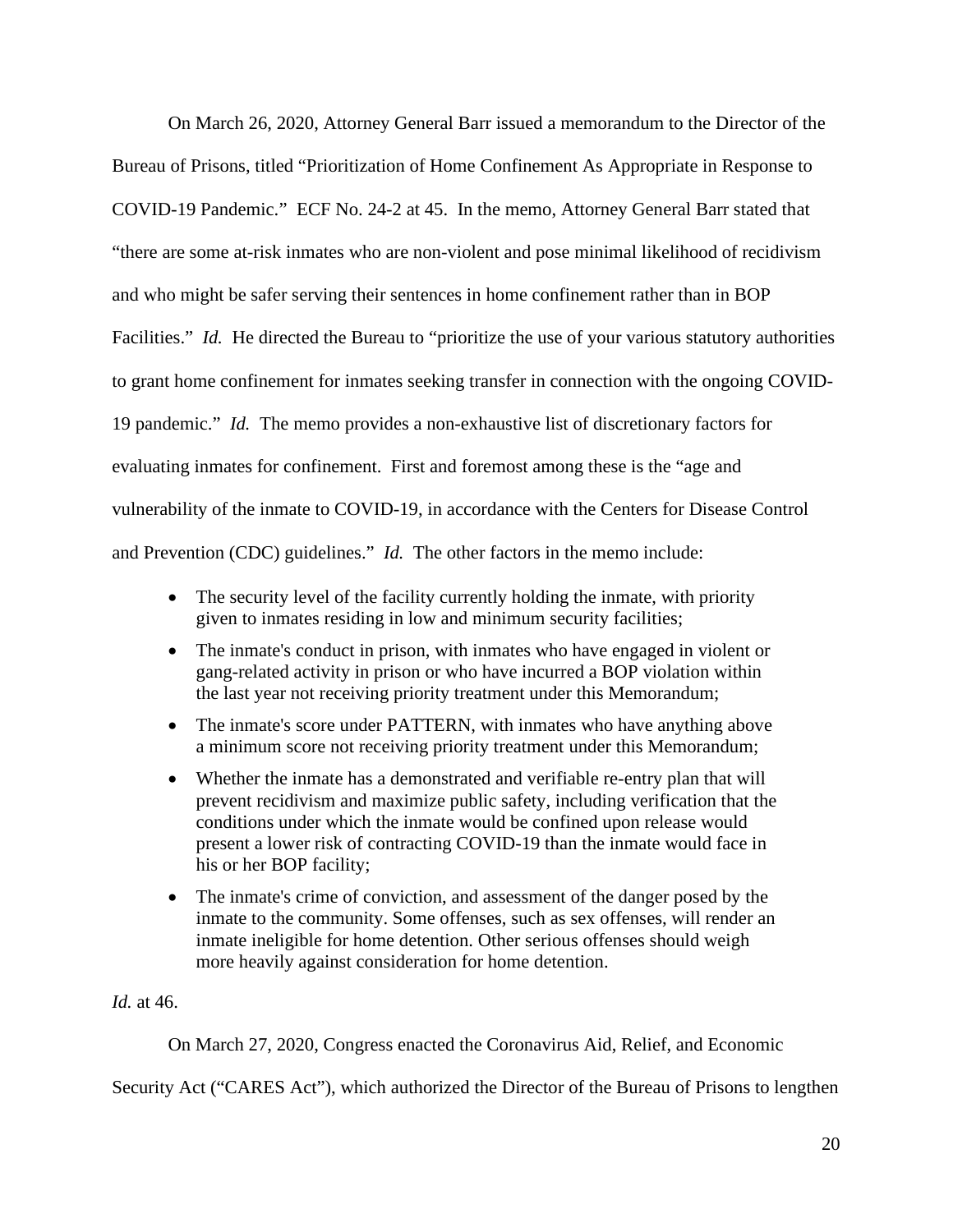the amount of time prisoners can be placed on home confinement under Section  $3624(c)(2)$  previously capped at the shorter of 10% of their sentence or 6 months—provided that the Attorney General makes a finding that "emergency conditions will materially affect the functioning of the Bureau."[9](#page-20-0) CARES Act, Pub. L. No. 116-136, § 12003(b)(2) (2020).

Attorney General Barr made quick use of his authority under the CARES Act, issuing a memo on April 3, 2020, in which he made the requisite finding that "emergency conditions are materially affecting the functioning of the Bureau." ECF No. 24-1 at 48. The memo indicated that the Bureau of Prisons was "experiencing significant levels of infection at several of our facilities, including FCI Oakdale, FCI Danbury, and FCI Elkton." *Id.* Noting the Bureau's "profound obligation to protect the health and safety of all inmates," Attorney General Barr directed the Bureau to "move with dispatch in using home confinement, where appropriate, to move vulnerable inmates out of these institutions." *Id.*

Reflecting the urgency of the situation, Attorney General Barr's memo directed immediate action. He directed the Bureau to "immediately review all inmates who have COVID-19 risk factors, as established by the CDC," to "immediately maximize appropriate transfers," and to "begin implementing this directive immediately." *Id.* at 49. He noted that, "[g]iven the speed with which this disease has spread through the general public, it is clear that time is of the essence," and directed the Bureau to "implement this Memorandum as quickly as possible . . . ." *Id.*

<span id="page-20-0"></span><sup>&</sup>lt;sup>9</sup> Section 12003(b)(2) provides that "[d]uring the covered emergency period, if the Attorney General finds that emergency conditions will materially affect the functioning of the Bureau, the Director of the Bureau may lengthen the maximum amount of time for which the Director is authorized to place a prisoner in home confinement under the first sentence of section 3624(c)(2) of title 18, United States Code, as the Director determines appropriate." CARES Act, Pub. L. No. 116-136, § 12003(b)(2) (2020).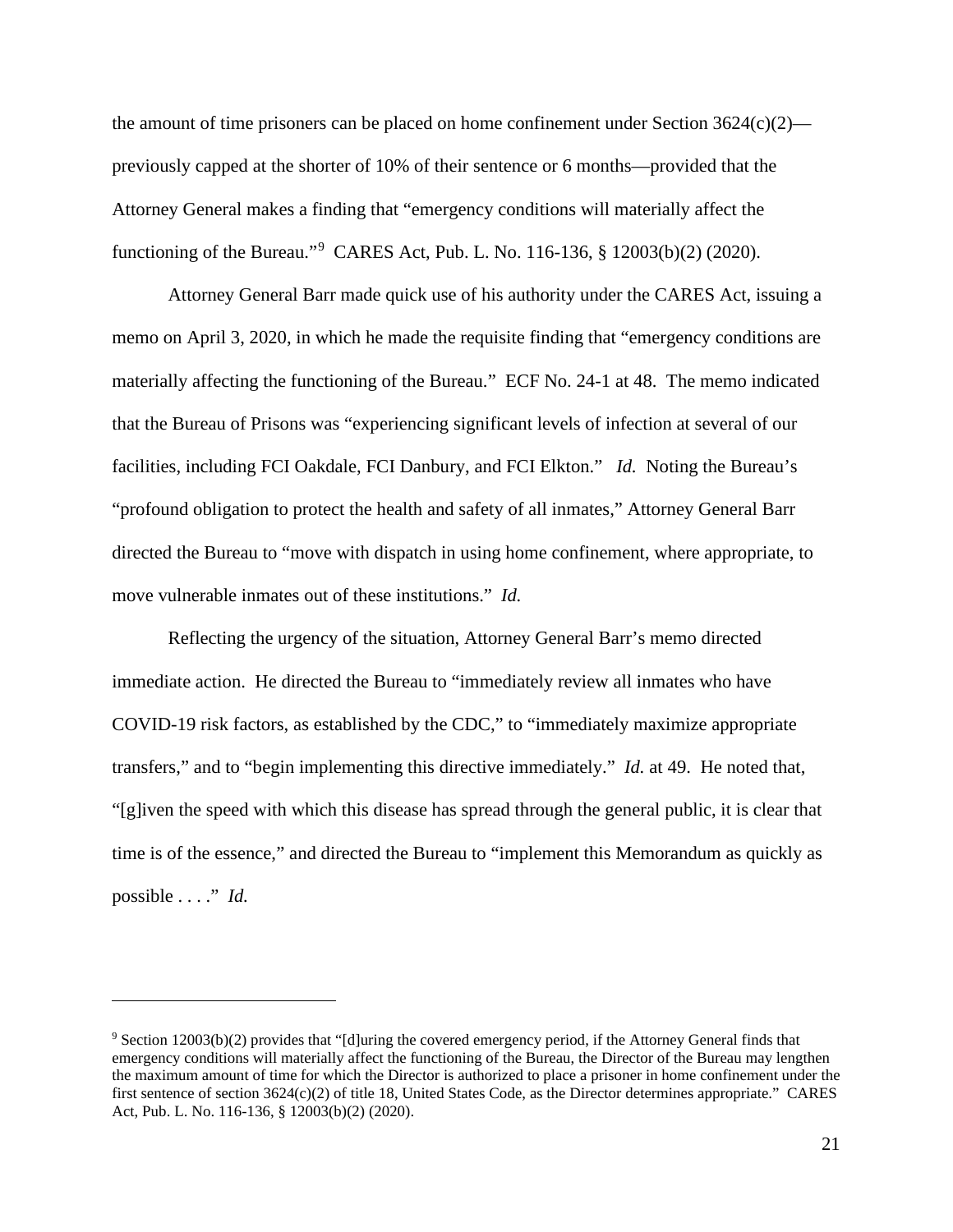Attorney General Barr's memorandum specifically named FCI Danbury—out of over one hundred BOP facilities--as one of three experiencing significant outbreaks and with respect to which the Bureau was to move "as quickly as possible." *Id.* 48-49. Moreover, the Attorney General made clear that the Bureau's review was to include "all at-risk inmates—not only those who were previously eligible for transfer" and "starting with the inmates incarcerated FCI Oakdale, FCI Danbury, FCI Elkton, and similarly situated facilities where [the Director] determine[s] that COVID-19 is materially affecting operations." *Id.* at 49. The Attorney General went further, stating that although the BOP has limited resources to monitor inmates on home confinement, he was authorizing it to transfer inmates to home confinement "even if electronic monitoring is not available, so long as BOP determines in every such instance that doing so is appropriate and consistent with our obligation to protect public safety." Id. Noting, however, the Bureau's responsibility to protect the public, Attorney General Barr directed the Bureau to continue to make "individualized determinations" and cautioned against the "indiscriminate" release of prisoners. *Id.* at 50.

Despite the explicit statutory authority under the CARES Act to place any inmate on home confinement, and despite Attorney General Barr's urgent memorandum calling out FCI Danbury and directing immediate action, the Warden's use of her home confinement authority has been limited. Since March 26, the Warden indicates that of the nearly 1,000 inmates at FCI Danbury, only 159 inmates have been reviewed for home confinement, and only 21 of these have been released to home confinement. ECF No. 24-2 at 23.<sup>10</sup>

<span id="page-21-0"></span> $10$  The Warden indicates that another 2 inmates have been released on furlough until the beginning of a previously established home confinement date. ECF No. 24-2 at 23-24.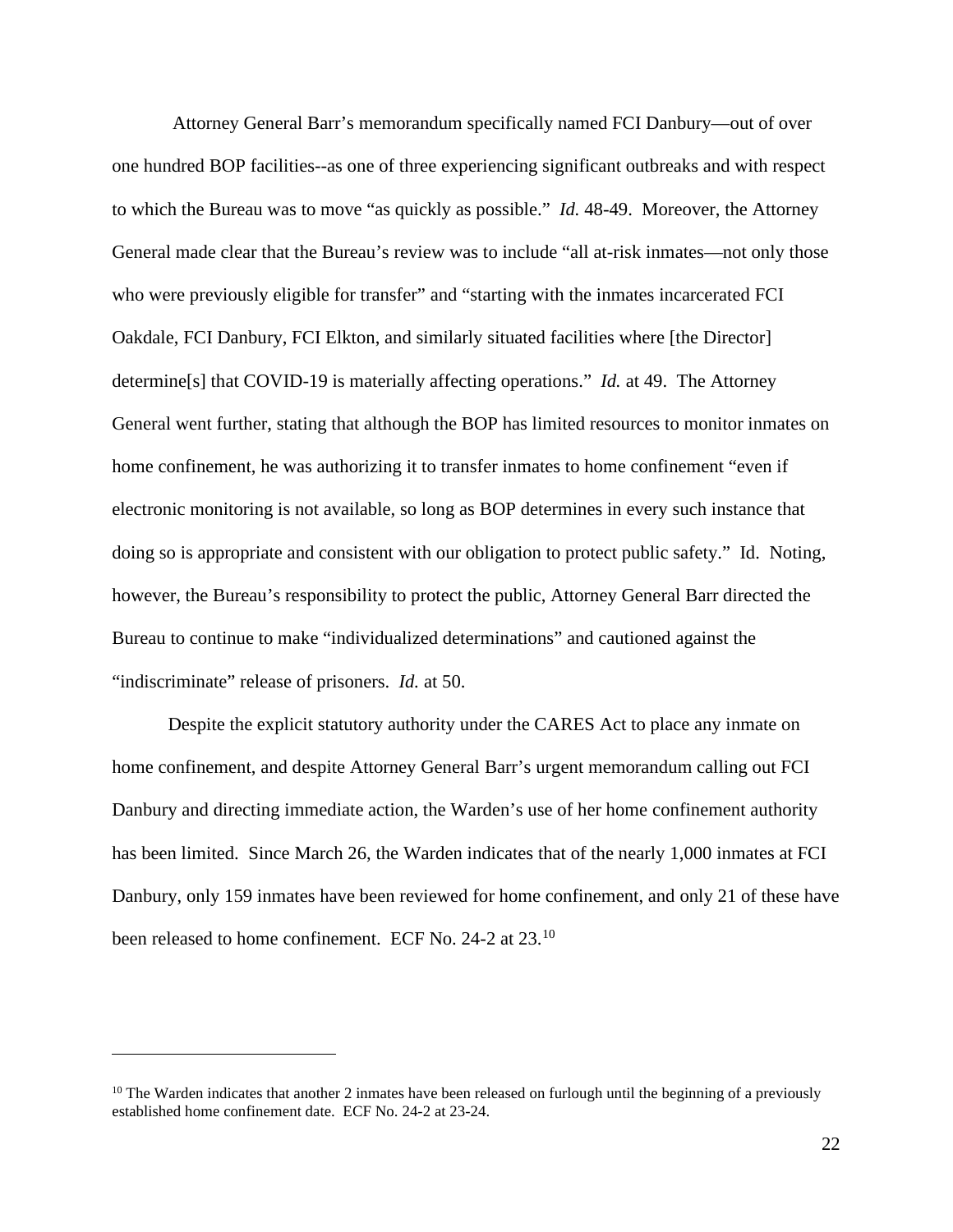In her description of the Bureau's—and FCI Danbury's—implementation of Attorney General Barr's memoranda and the Bureau's expanded home confinement authority under the CARES Act, the Warden indicates that BOP Case Management staff are reviewing inmates for suitability for home confinement, and that inmates do not need to apply to be considered, although any inmate who believes he or she is eligible may submit a request. *Id.* at 22. The Warden indicates that BOP is currently assessing "a number of factors to ensure an inmate is suitable for home confinement including, but not limited to, reviewing the inmate's institutional disciplinary history for the last twelve months; ensuring the inmate has a verifiable release plan; verifying the inmate's primary offense is not violent, a sex offense, or terrorism related; and confirming the inmate does not have a current detainer." *Id.* at 23. In addition, the Warden indicates that, at this time, BOP is "prioritizing for consideration those inmates who either (1) have served 50% or more of their sentence, or (2) have 18 months or less remaining in their sentence and have served 25% or more of their sentence." *Id.* The Warden does not provide any indication regarding the extent to which inmates' COVID-19 risk factors—such as their age and preexisting medical conditions—are weighed in evaluating inmates for home confinement.

A Danbury Inmate Bulletin from the Warden dated April 16, 2020 and titled "Criteria for Home Confinement based on COVID-19 Guidelines," apparently distributed to inmates, indicates that the criteria for home confinement include: "No incident reports in the past 12 months (regardless of severity level)"; "U.S. Citizen"; "PATTERN risk score is MINIMUM"; and "Mental Health Care Level is less than CARE-MH 4." ECF No. 15-7 at 2. The April 16 Bulletin further indicates that "Other considerations" include age, projected release date, percentage of time served, medical care level, issues related to victims, date of arrival to FCI Danbury, gang-related activity, health concerns of residents in the proposed release plan, and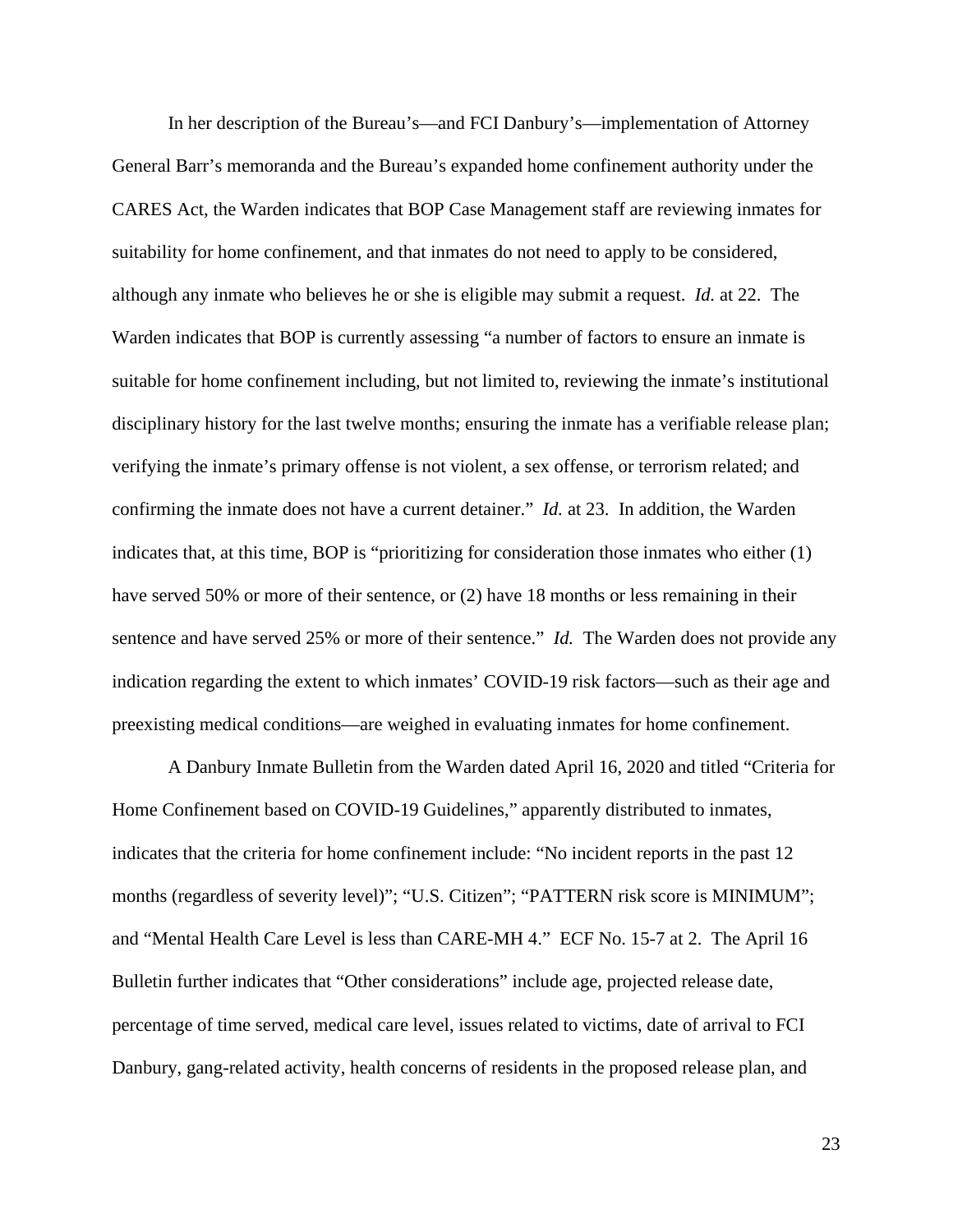medical needs/concerns in the community. *Id.* A more recent Danbury Inmate Bulletin, dated

April 21, 2020 and titled "Updated criteria for Home Confinement based on COVID-19

guidelines," lists eight criteria that "must" be met to be eligible for home confinement:

- 1. Primary Offense is not violent;
- 2. Primary Offense is not sex offense;
- 3. Primary Offense is not terrorism;
- 4. No detainer;
- 5. Mental Health Care Level is less than IV;
- 6. PATTERN risk score is MIN;
- 7. No Incident Reports in the past 12 months;
- **8. Inmate must have served at least 50% of their sentence** [bolded in original]

ECF No. 15-8 at 1. The April 21 Bulletin gives no indication whether and how inmates'

COVID-19 risk factors are factored into the analysis.

## **2. Compassionate Release**

Under 18 U.S.C. § 3582(c)(1)(A), a sentencing court may, upon motion of the Director of

the Bureau of Prisons or upon motion of the defendant, reduce a defendant's term of

imprisonment if it finds that "extraordinary and compelling reasons warrant such a reduction."[11](#page-23-0)

This authority is often referred to as "compassionate release." Importantly, if the Bureau of

Prisons does not bring a motion for compassionate release on behalf of a defendant, the

defendant may only bring a motion on his or her own behalf after either "fully exhaust[ing] all

administrative rights to appeal a failure of the Bureau of Prisons to bring a motion on the

defendant's behalf" or "the lapse of 30 days from the receipt of such a request by the warden of

the defendant's facility, whichever is earlier." 18 U.S.C.  $\S 3582(c)(1)(A)$ .

Since the COVID-19 crisis began, it does not appear that the BOP has issued any updated internal guidance as to the standards to be used in assessing whether there are "extraordinary and

<span id="page-23-0"></span> $11$  The statute further requires the sentencing court to consider the factors set forth in Section 3553(a) to the extent that they are applicable. 18 U.S.C.  $\S 3582(c)(1)(A)$ .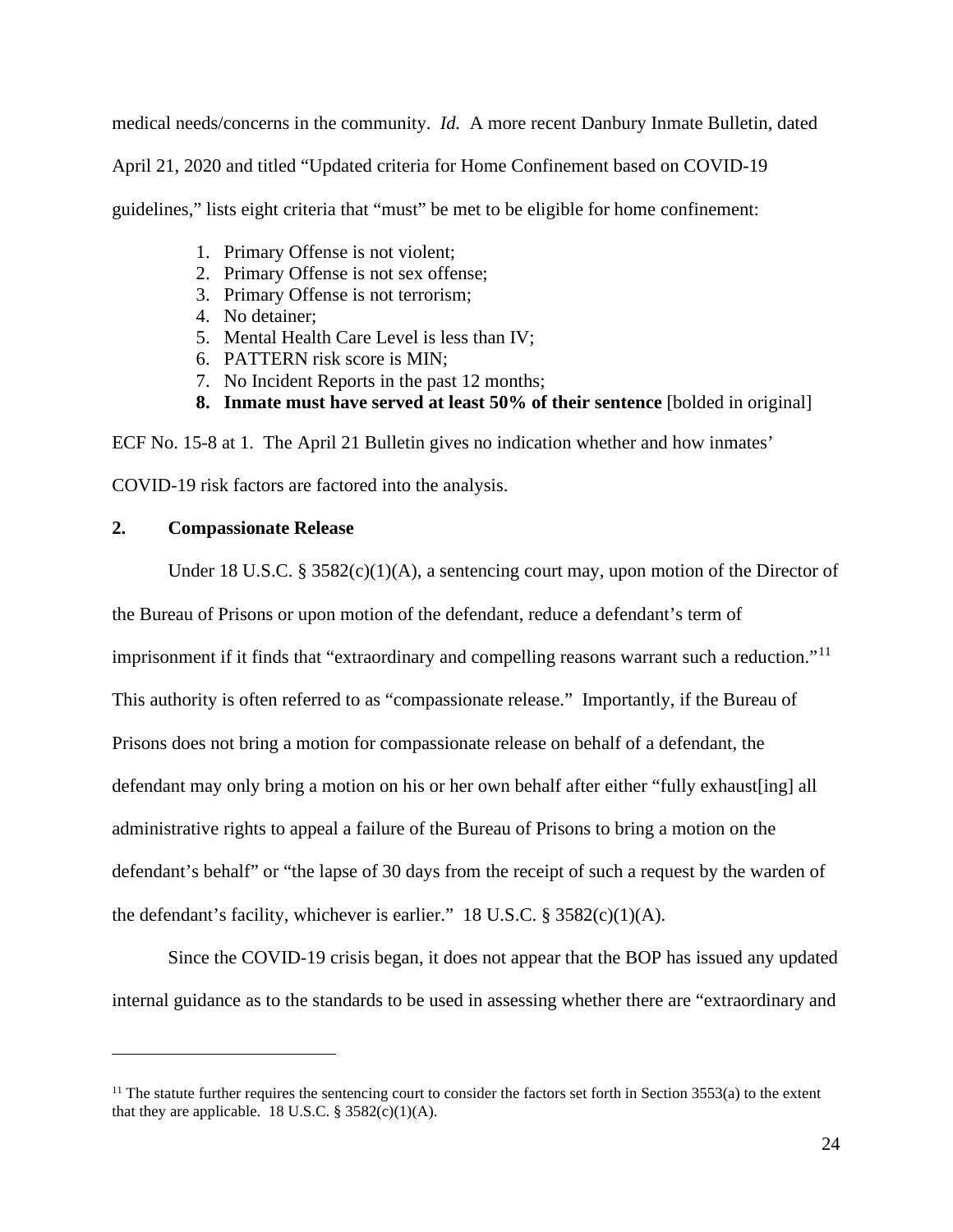compelling reasons" warranting a reduction in a defendant's term of imprisonment. Respondents' brief points to a BOP program statement that was last updated in January 2019. ECF No. 24-1 at 31 (citing Program Statement 5050.50, available at http://www.bop.gov/policy/ progstat/5050\_050\_EN.pdf). That document, of course, makes no mention of the current pandemic; nor does it mention the risk of infection inside prisons in general. Instead, it identifies a few extreme situations that might make "compassionate release" appropriate. These extreme cases include: "inmates who have been diagnosed with a terminal, incurable disease" or "an incurable, progressive illness" or "debilitating injury" that has left them "completely disabled" or "capable of only limited self care and . . . confined to a bed or chair more than 50% of waking hours"; inmates who are 65 or older, suffer from "chronic or serious medical conditions related to the aging process," experience "deteriorating mental or physical health that substantially diminishes their ability to function in a correctional facility," have no prospect of "substantial improvement" in their condition from "conventional treatment," and have served at least half their sentence; inmates age 65 or older who have served the greater of 10 years or 75% of their sentence; and inmates whose minor children "are suddenly without a family member caregiver due to that caregiver's death or incapacitation." *Id.* Even in these cases, "compassionate release" is far from guaranteed. Instead, the inmate must satisfy a host of criteria, some of which are focused on public safety but others of which include the age at which the inmate committed the offense, whether the inmate lived with the caregiver (in cases of deceased caregivers), and whether the inmate received public funding or had a job prior to incarceration. *Id.*

For the Bureau of Prisons to bring a motion for compassionate release on behalf of a defendant, a lengthy, multi-tiered administrative process must first play out. First, the Warden must determine that the request warrants approval. Requests do not reach the Warden's desk,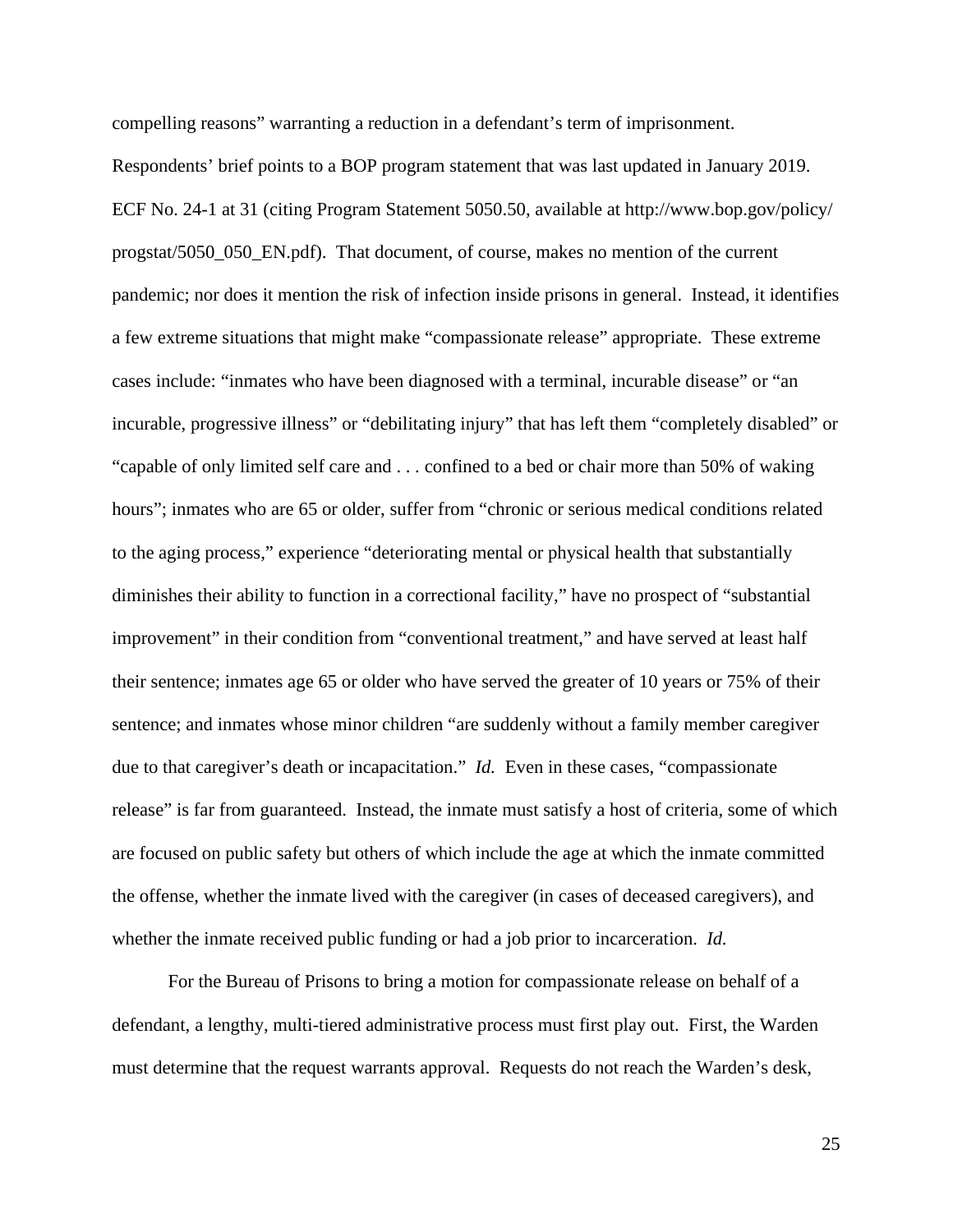however, until "various staff" at the prison have reviewed the request first. ECF No. 24-2 at 27. Next, even if the Warden approves the request, BOP regulations provide that the Director will make a motion under Section 3582(c) only after further review by both the General Counsel and either the Medical Director or the Assistant Director, Correctional Programs Division. 28 C.F.R. § 571.62. Since the beginning of the COVID-19 crisis, however, the Warden has not approved a single request for compassionate release for referral to the General Counsel, and consequently no inmate at FCI Danbury has reached the latter stages of the Bureau's administrative process. *See*  ECF No. 24-2 at 27 (indicating that, from the beginning of the COVID-19 crisis through May 4, 2020, prison officials have received 241 requests for compassionate release and that, of these, 136 have been processed and denied, 18 have been returned to the inmate seeking further information, 70 are being reviewed by "various staff who need to review the application," and 17 are awaiting the Warden's review).

In the event that the Warden denies a request, a defendant may bring a motion on his or her own behalf only after either "fully exhaust [ing] all administrative rights to appeal," including appeals to the appropriate Regional Director and then to the General Counsel, or else waiting for the 30-day statutory period to expire. 28 C.F.R. §. 571.63; 28 C.F.R. § 542.15.

Where inmates from across the country have managed to bring COVID-19 related motions for compassionate release on their own behalf, they have enjoyed significant success before courts in this District. *See* ECF No. 24-2 at 52-54 (indicating that approximately 25 out of 48 COVID-19 related motions for compassionate release have been granted in this District alone since the crisis began).

### **IV. DISCUSSION**

As noted, Respondents have filed both a motion to dismiss under Fed. R. Civ. P. 12(b)(1) and 12(b)(6) and a response to the Petitioners motion for a temporary restraining order and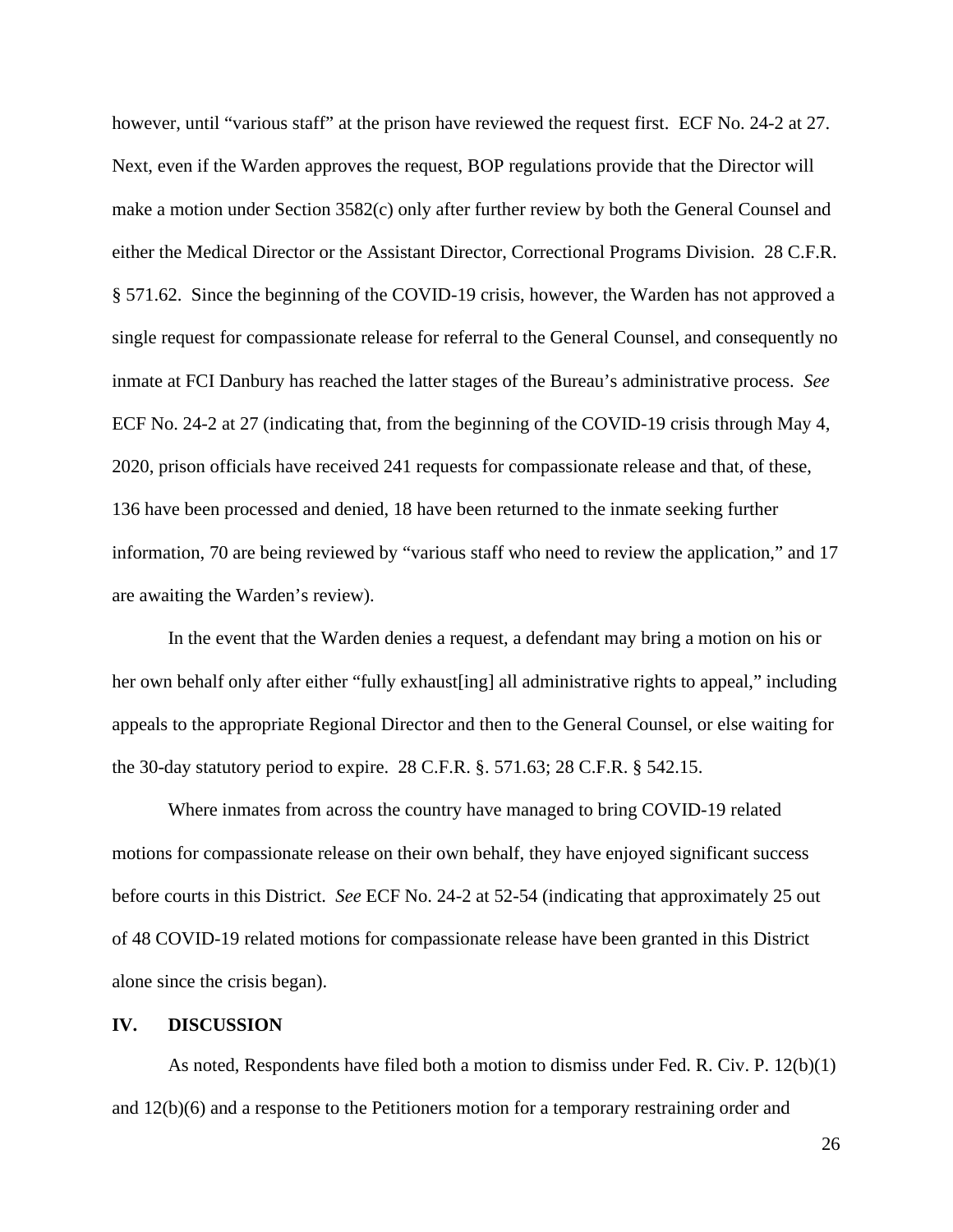preliminary injunction. In the discussion below, I deny the Rule 12(b)(1) motion because I find that the Warden's jurisdictional challenges lack merit; I grant in part and deny in part the motion for temporary restraining order and order expedited discovery and an evidentiary hearing to adjudicate the motion for preliminary injunction; and I deny the Rule 12(b)(6) motion because I find that the Petition states a claim under 28 U.S.C. § 2241.

# **A. The Warden's Jurisdictional Arguments**

## **1. Rule 12(b)(1) Standard**

"In resolving a motion to dismiss under Rule  $12(b)(1)$ , the district court must take all uncontroverted facts in the complaint (or petition) as true, and draw all reasonable inferences in favor of the party asserting jurisdiction." *Tandon v. Captain's Cove Marina of Bridgeport, Inc.*, 752 F.3d 239, 243 (2d Cir. 2014) (citations and internal quotation marks omitted). "[W]here jurisdictional facts are placed in dispute, the court has the power and obligation to decide issues of fact by reference to evidence outside the pleadings, such as affidavits. In that case, the party asserting subject matter jurisdiction has the burden of proving by a preponderance of the evidence that it exists." *Id.* (citations, quotation marks, and alterations omitted). "A case is properly dismissed for lack of subject matter jurisdiction under Fed. R. Civ. P. 12(b)(1) when the district court lacks the statutory or constitutional power to adjudicate it." *Gonzalez v. Option One Mortgage Corp.*, 2014 WL 2475893, at \*2 (D. Conn. June 3, 2014).

# **2. Sentencing Finality, the Court's Authority under Section 2241, and the BOP's Statutory Discretion**

Respondents argue that "[t]his Court lacks authority to divest the BOP and sentencing courts of their jurisdiction to place inmates in home confinement or the sentencing judge's authority to amend a term of imprisonment." ECF No. 24-1. This argument is not an obstacle to the temporary restraining order I issue today, because the order does not divest the BOP of any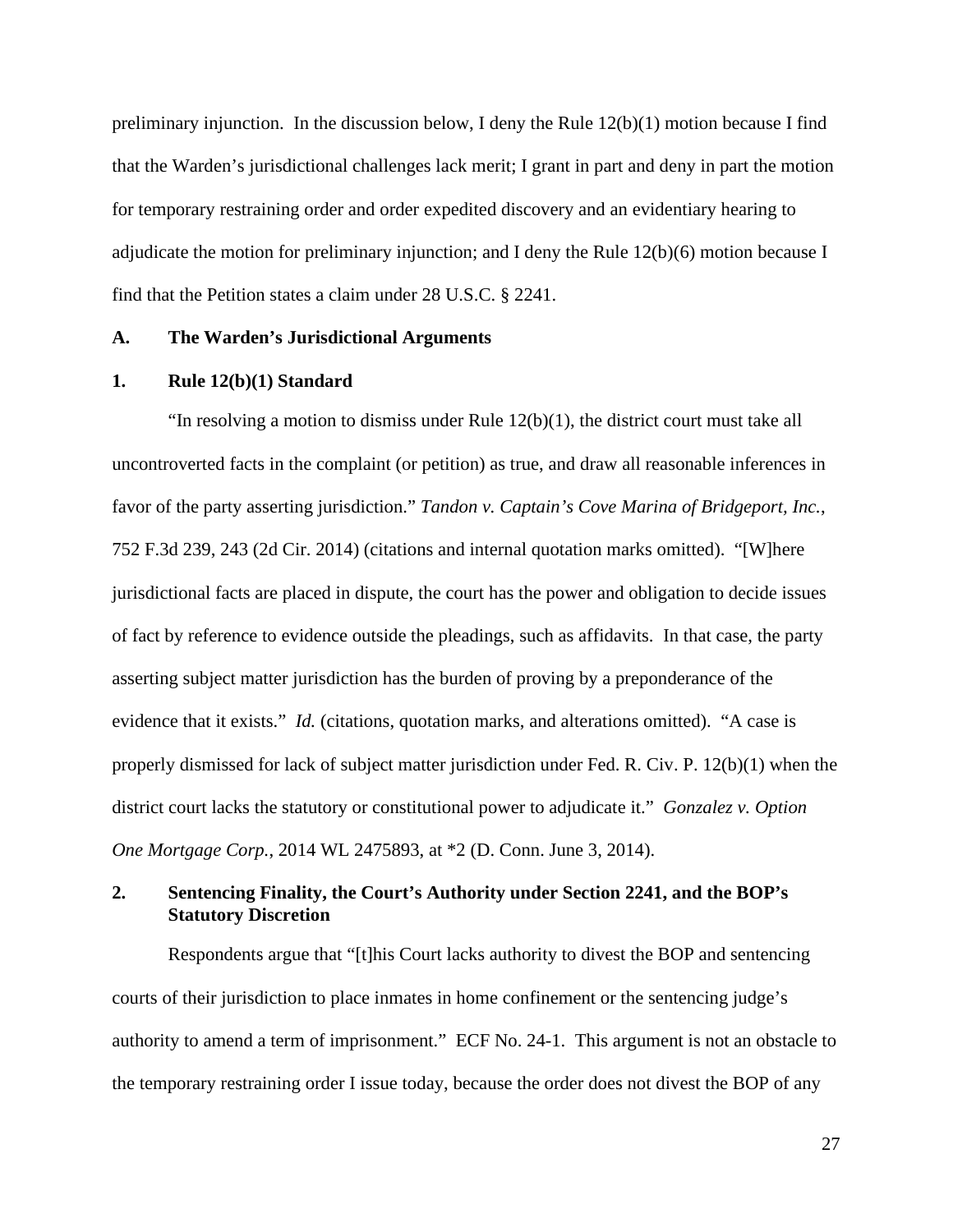authority or infringe on the sentencing judge's authority to amend a term of imprisonment. It merely directs the Respondents to exercise the authority already conferred on them to place inmates in home confinement and consider requests for compassionate release in a manner that does not violate the Eighth Amendment.

First, Respondents point to well-established law regarding the finality of sentences and the limited, statutory authority of sentencing courts to modify them after they are imposed. *See, e.g., Dillon v. United States*, 560 U.S. 817, 824 (2010) ("A judgment of conviction that includes a sentence of imprisonment constitutes a final judgment and may not be modified by a district court except in limited circumstances." (internal quotation marks and alterations omitted)); 18 U.S.C. § 3582(c) ("The court may not modify a term of imprisonment once it has been imposed except that … [listing specific exceptions for "compassionate release" and subsequent lowering of applicable Guideline ranges]"). But it is clear from context that these restrictions apply to *sentencing courts. See* 18 U.S.C. 3582(a) (referring to the factors that "[t]he court" must consider "in determining whether to impose a term of imprisonment); *id.* 3582(c) (again referring to the "the court" when stating "[t]he court may not modify a term of imprisonment"); *id.*  $3582(c)(1)(B)$  (allowing "the court" to modify a term of imprisonment to the extent allowed by statute or by Rule 35); Fed. R. Civ. Crim. P. 35(a) ("Within 14 days after sentencing, the court may correct a sentence that resulted from arithmetical, technical, or other clear error."). It is less clear whether they apply to a judge presiding over a 2241 petition who did not sentence the petitioner—a common situation, because 2241 petitions must be filed in the jurisdiction of the place of confinement rather than the jurisdiction of the sentencing court. *Rumsfeld v. Padilla*, 542 U.S. 426, 443 (2004) ("[T]he general rule [is] that for core habeas petitions challenging present physical confinement, jurisdiction lies in only one district: the district of confinement.")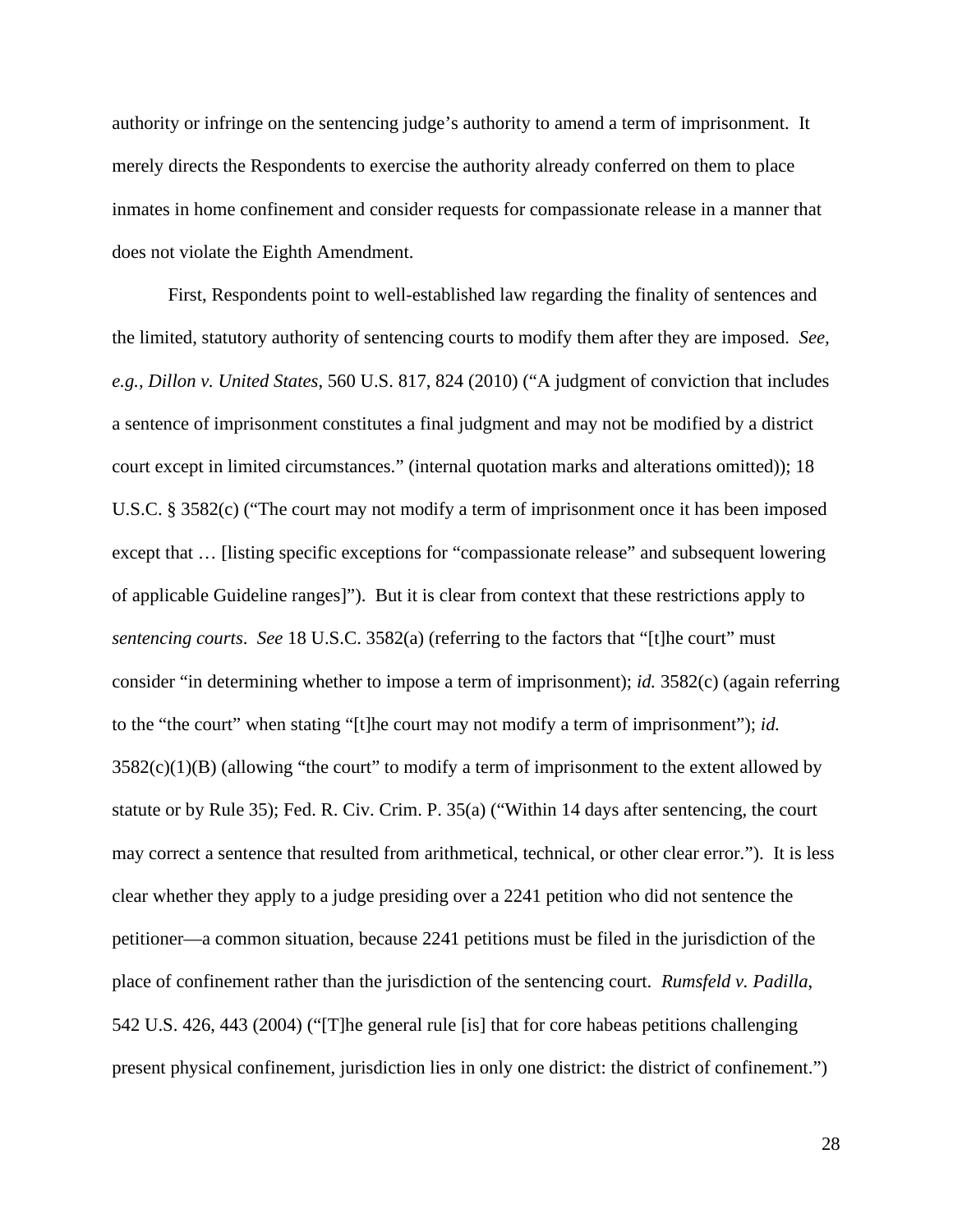I need not decide whether I have authority to modify the Petitioners' sentences, however, because the order I impose today does not modify any sentences. What it does do is ensure that inmates who face an imminent risk of serious illness or death from the rapid spread of the coronavirus within the facility receive prompt review of either a request for compassionate release or consideration for home confinement, both of which are within the statutory authority of the BOP.

Respondents also argue that "release" is not an available remedy to a Section 2241 petitioner who challenges the conditions of his or her confinement, citing cases from courts outside the Second Circuit that have so held. *See, e.g., Glaus v. Anderson*, 408 F.3d 382, 387 (7th Cir. 2005) ("Glaus's [2241] habeas corpus petition would be proper if release were among the possible remedies for an Eighth Amendment deliberate indifference claim. Unfortunately for Glaus, it is not. If an inmate established that his medical treatment amounts to cruel and unusual punishment, the appropriate remedy would be to call for proper treatment, or to award him damages; release from custody is not an option."). But in their motion for a temporary restraining order, Petitioners do not seek "release from custody." Instead, they seek (among other relief) "enlarge[ment] to home confinement," ECF No. 14 at  $1^{12}$ ; in home confinement, they would remain within the "custody" of the BOP. *See* 18 U.S.C. 3624(c)(2) (authorizing the BOP to make home confinement placements under a subsection entitled "[p]release custody"); *see also United States v. Hope*, 2018 WL 358490, at \*4 (D. Mont. Jan. 10, 2018) ("When a defendant is transferred pursuant to Section 3624(c), he remains under BOP custody until his prescribed term of imprisonment expires."). In any event, Respondents cite no Supreme Court or

<span id="page-28-0"></span> $12$  It is true that one of the forms of relief sought in the habeas petition itself is "release from custody." ECF No. 1 at 66 (praying for the issuance of a writ of habeas corpus or injunctive relief "requiring Respondents to release from custody or to home confinement members of the [medically vulnerable] Subclass ….").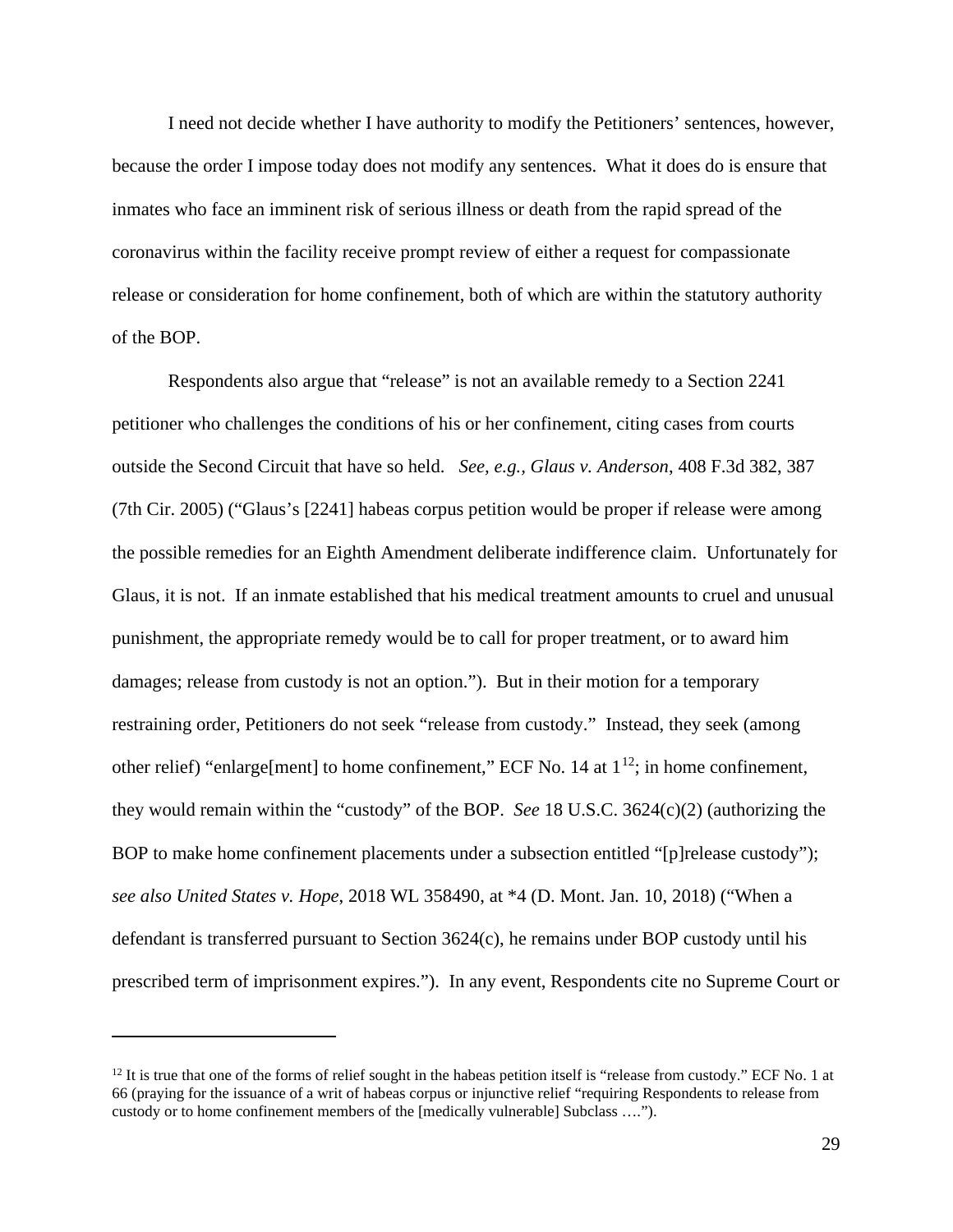Second Circuit decision suggesting that release is categorically unavailable to a Section 2241 petitioner asserting an Eighth Amendment claim. To the contrary, the Second Circuit affords habeas petitioners bail, albeit "in unusual cases, or when extraordinary or exceptional circumstances exist which make the grant of bail necessary to make the habeas remedy effective." *Mapp v. Reno*, 241 F.3d 221, 226 (2d Cir. 2001).

Although *Mapp* does not mention Section 2241, it involved a habeas petition brought on behalf of immigration detainees, who commonly rely on Section 2241. *See, e.g., Basank v. Decker*, 2020 WL 1953847 (S.D.N.Y Apr. 23, 2020) (2241 petition filed by ICE detainees seeking release because of the public health crisis posed by COVID-19); *Ferreyra v. Decker*, 2020 WL 1989417 (S.D.N.Y. Apr. 27, 2020) (same). Further, the *Mapp* court's statement of its holding makes clear that a federal court's bail authority sweeps broadly across the habeas spectrum: "We hold that the federal courts have the same inherent authority to admit habeas petitioners to bail in the immigration context as they do in criminal habeas cases." *Mapp*, 241 F.3d at 223. During the ongoing pandemic, district courts within the Circuit have relied on the authority of *Mapp* to issue bail or temporary release orders to 2241 petitioners who have argued that their conditions of confinement and medical histories make them especially vulnerable to serious illness from COVID-19. *See, e.g., Basank*, 2020 WL 1953847, at \*13 ("Even if [ICE detainees petitioning under Section 2241] had not met the requirements for a preliminary injunction, the Court would release them on bail pending final resolution of their habeas claims under the Second Circuit's decision in *Mapp v. Reno*, 241 F.3d 221, 226 (2d Cir. 2001)."); *Ferreyra*, 2020 WL 1989417, at \*12 (same); *Coronel v. Decker*, 2020 WL 1487274, at \*8-9 (S.D.N.Y. March 27, 2020) (finding that "Petitioners have raised substantial claims" and that "[r]elease is . . . necessary to make the habeas remedy effective" because "[i]f Petitioners were to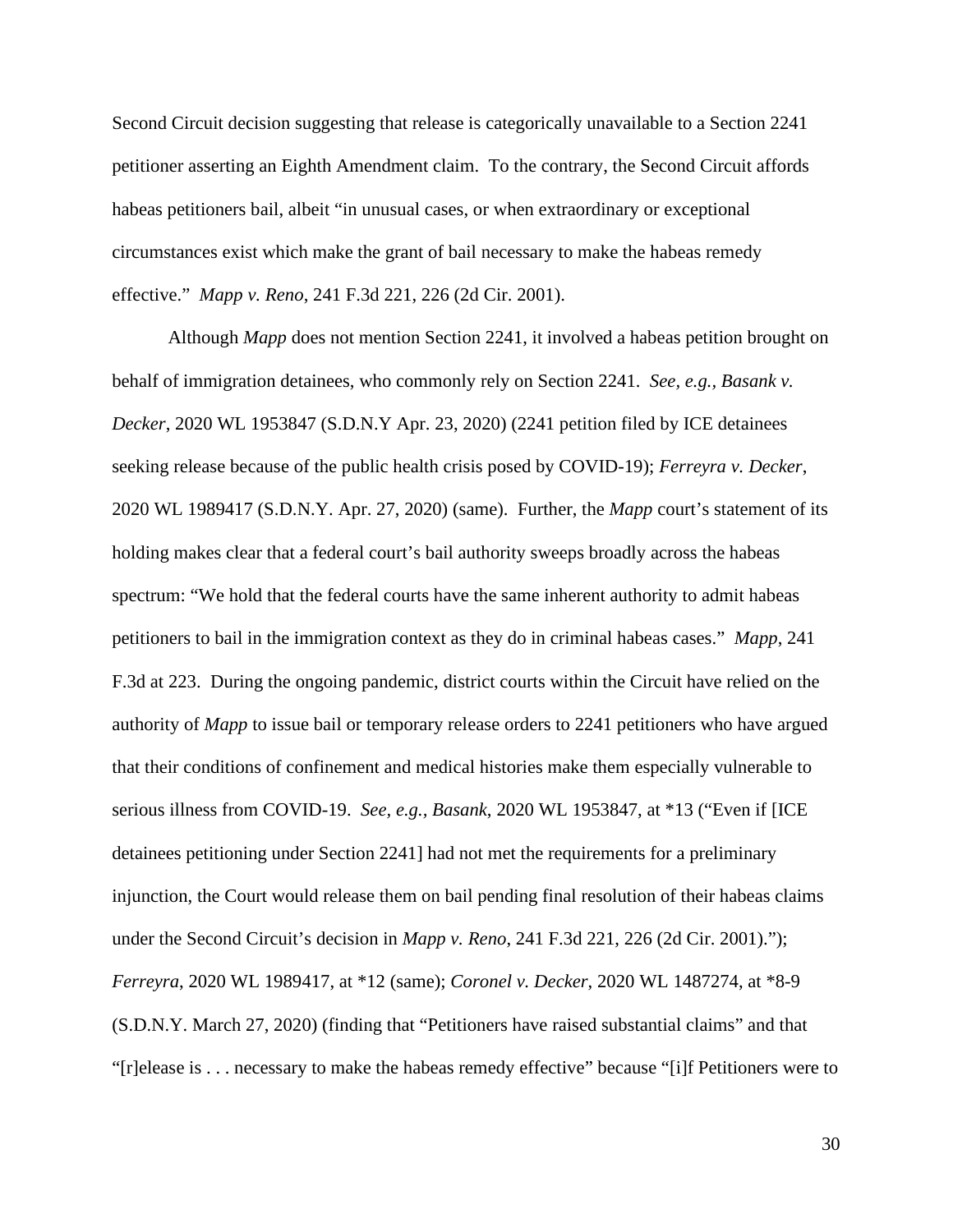remain detained, they would face a significant risk that they would contract COVID-19—the very outcome they seek to avoid.").

Respondents also argue that "Petitioners . . . are seeking to divest the BOP of its statutory and regulatory discretion as to which inmates should be placed on home confinement." ECF No. 24-1 at 47. Here, Respondents invoke the language of Section 3621(b), which states, in part, that "[n]otwithstanding any other provision of law, a designation of a place of imprisonment under this subsection is not reviewable by any court." 18 U.S.C. § 3621(b). But this provision is not an obstacle to the order I impose today either, for several reasons. First, Petitioners' argument that Respondents are not adequately exercising their authority under Section 3624, as expanded by the CARES Act and the Attorney General's memo, does not require the Court to "review[]" "a designation of a place of imprisonment under this subsection," *i.e.*, under subsection 3621(b). Petitioners are not challenging their designation to FCI Danbury. Rather, they are challenging Respondents' failure adequately to exercise their separate, recently expanded statutory authority under subsection  $3624(c)(2)$  to place inmates on home confinement. While subsection  $3621(b)$ gives the BOP broad, general authority over designations of and transfers to "places of imprisonment," a term that some courts have construed to cover halfway houses as well as prisons, *see, e.g., Goldings v. Winn*, 383 F.3d 17, 26 (1st Cir. 2004), subsection 3624(c)(2) provides specific, independent authority to place inmates in home confinement.<sup>[13](#page-30-0)</sup> So in finding preliminarily that Respondents are not exercising their authority under subsection  $3624(c)(2)$  in a

<span id="page-30-0"></span><sup>&</sup>lt;sup>13</sup> To be sure, the two are not unrelated, and the Second Circuit has suggested, in dicta, that, while the broad authority in subsection 3621(b) is discretionary, the "prerelease" provisions of Section 3624, which includes the home confinement authority of subsection 3624(c)(2), "impose[] an affirmative, discretion less obligation on the BOP, where practicable, to send an offender to a less-restrictive facility during a transitional period prior to final release." *Levine v. Apker*, 455 F.3d 71, 75 (2d Cir. 2006) (citing cases, including *Goldings v. Winn*, 383 F.3d 17 (1st Cir. 2004) (noting the "shall" language in Section  $3624(c)(1)$ ).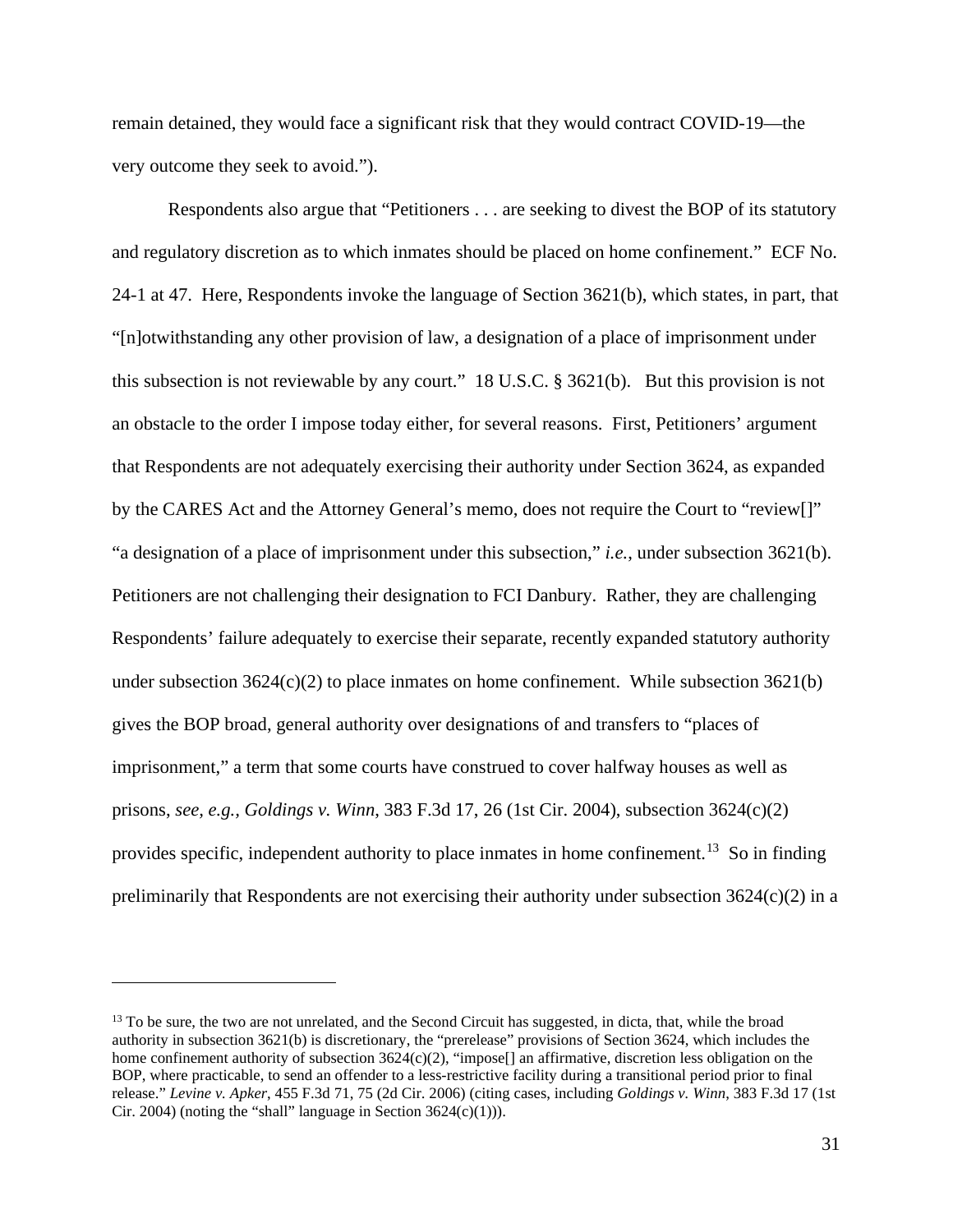constitutionally adequate manner, I am not "review[ing]" the BOP's "designation of a place of imprisonment" under subsection  $3621(b)$ .<sup>14</sup> Second, to the extent there is any ambiguity about whether Section 3621(b) or any other statute bars judicial review of the Respondents' failures to exercise their authority under Section 3624, I would construe it not to do so to avoid the constitutional question that would arise from a wholesale bar on judicial review in the circumstances of this case. *Triestman v. United States*, 124 F.3d 361, 378 (2d Cir. 1997) ("[W]e must construe a federal statute to avoid constitutional questions where such a construction is reasonably possible. By construing the habeas-preserving paragraph of Section 2255 to provide that habeas corpus remains available to federal prisoners when Section 2255 is not available and when the failure to allow for some form of collateral review would raise serious constitutional questions, we do just that."); *see also Webster v. Doe*, 486 U.S. 592, 603 (1988) ("[W]here Congress intends to preclude judicial review of constitutional claims its intent to do so must be clear . . . . We require this heightened showing in part to avoid the serious constitutional question that would arise if a federal statute were construed to deny any judicial forum for a colorable constitutional claim." (internal citations and quotation marks omitted)).[15](#page-31-1)

<span id="page-31-1"></span><sup>15</sup> During oral argument, Respondents also cited two decisions by another judge on this court, *Fournier v. Zickefoose*, 620 F. Supp.2d 313 (D. Conn. 2009) and *United States v. Ford*, 2009 WL 3059129 (D. Conn. Sept. 21, 2009). But neither decision suggests that the Court is foreclosed from reviewing whether Respondents are exercising their authority under Sections  $3624(c)(2)$  or  $3582(c)(1)(A)$  in conformity with the Eighth Amendment. In *Fournier*, the Court reviewed the petitioner's Section 2241 claim regarding the BOP's refusal to allow her to serve the remainder of her sentence in a halfway house or home confinement but found that it failed on the merits. *Fournier*, 620 F. Supp. 2d at 317-18 (noting that "[t]he general rule is that the Fifth Amendment's Due Process Clause does not confer any right upon an inmate to any particular custody or security classification," that the BOP had acted "within its authority to place Fournier" in a halfway house for a shorter period than she desired, and that her Eighth Amendment claim failed because she "neither claims that she has been deprived of the minimal civilized measure of life's necessities" nor asserts that the Warden acted with a sufficiently culpable state of mind). Similarly, in *Ford*, the court found that the defendant's challenge to his designation to FCI Fairton failed on the merits, concluding that "the BOP [] act[ed] well within its authority under section 3621" in making the designation. 2009 WL 3059129, at \* 1.

<span id="page-31-0"></span><sup>&</sup>lt;sup>14</sup> 18 U.S.C. § 3625, which makes the provisions of the Administrative Procedure Act inapplicable to designation, transfer, and placement decisions by the BOP, also is not a bar to Petitioners' challenge, which is brought under the habeas statute, 28 U.S.C. § 2241, not the Administrative Procedure Act.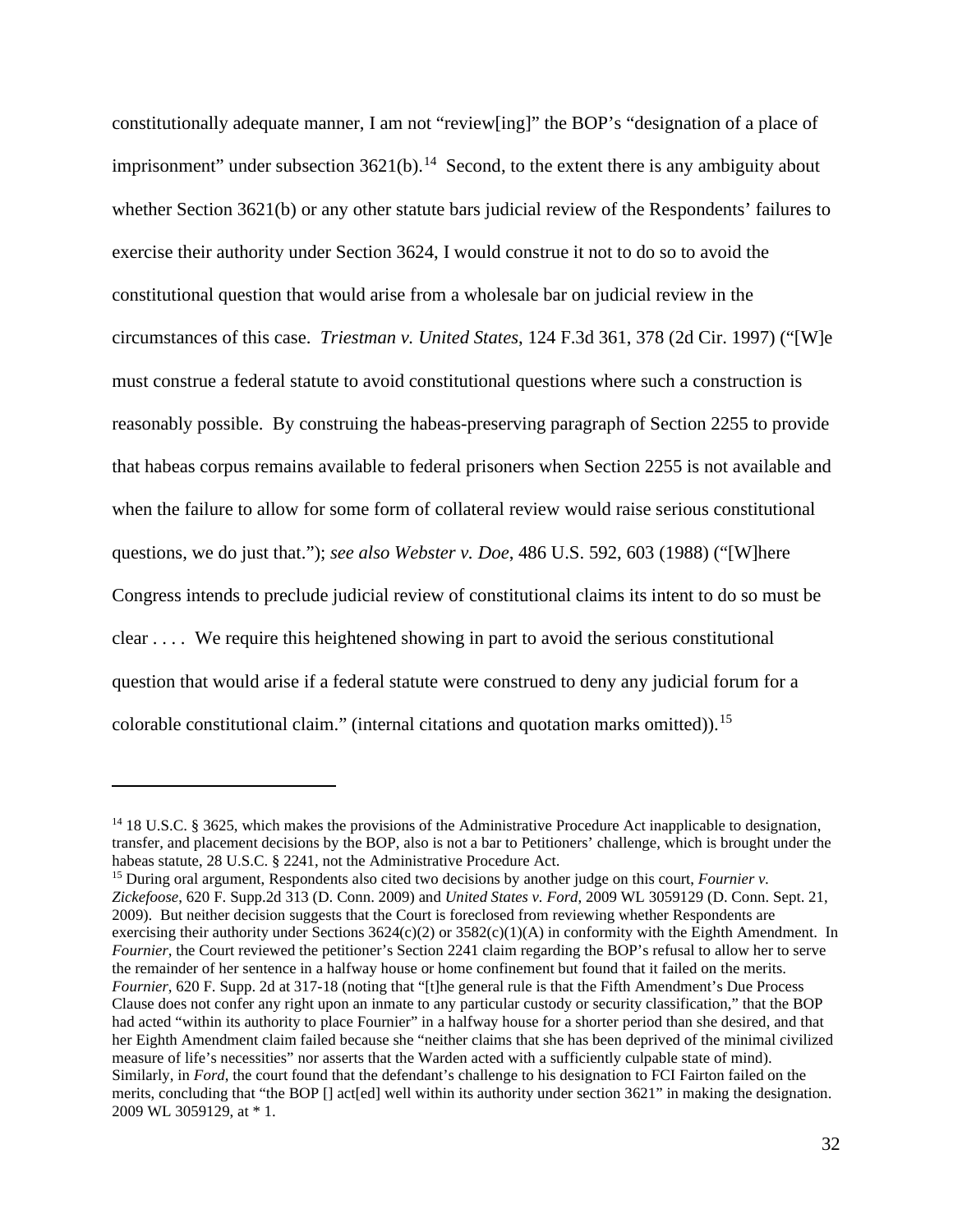# **3. The Prison Litigation Reform Act and Res Judicata**

Respondents also raise objections based on the Prison Litigation Reform Act, 18 U.S.C. § 3626 (the "PLRA"), and res judicata, or claim preclusion. ECF No. 24-1 at 54-58. For the reasons set forth below, I find that neither objection precludes the order I enter today.

# **a. The PLRA**

The provisions of the PLRA set forth in 18 U.S.C. § 3626 impose restrictions on the types of relief federal courts can award in "any civil action with respect to prison conditions." 18 U.S.C. § 3626(a). Among other things, the statute requires that prospective relief—the type Petitioners seek in this case—be "narrowly drawn, extend[] no further than necessary to correct the violation of the Federal right, and [be] the least intrusive means necessary to correct the violation of the Federal right." 18 U.S.C. § 3626(a). In addition, the statute imposes strict prerequisites before a federal court may issue a "prisoner release order," which is broadly defined as "any order, including a temporary restraining order or preliminary injunctive relief, that has the purpose or effect of reducing or limiting the prison population, or that directs the release from or non-admission of prisoners to a prison." 18 U.S.C.  $\S 3626(g)(4)$ . Those prerequisites include the failure of some other, earlier-imposed remedy to address the deprivation of the federal right and the convening of a three-judge court. *Id.* § 3626(a)(3). None of these provisions apply, however, unless the proceeding is a "civil action with respect to prison conditions," a term that "means any civil proceeding arising under Federal law with respect to the conditions of confinement or the effects of actions by government officials on the lives of persons confined in prison, *but does not include habeas corpus proceedings challenging the fact or duration of confinement in prison*." *Id*. § 3626(g)(2) (emphasis added). Whether the requirements of Section 3626 apply here turns on whether the italicized language in the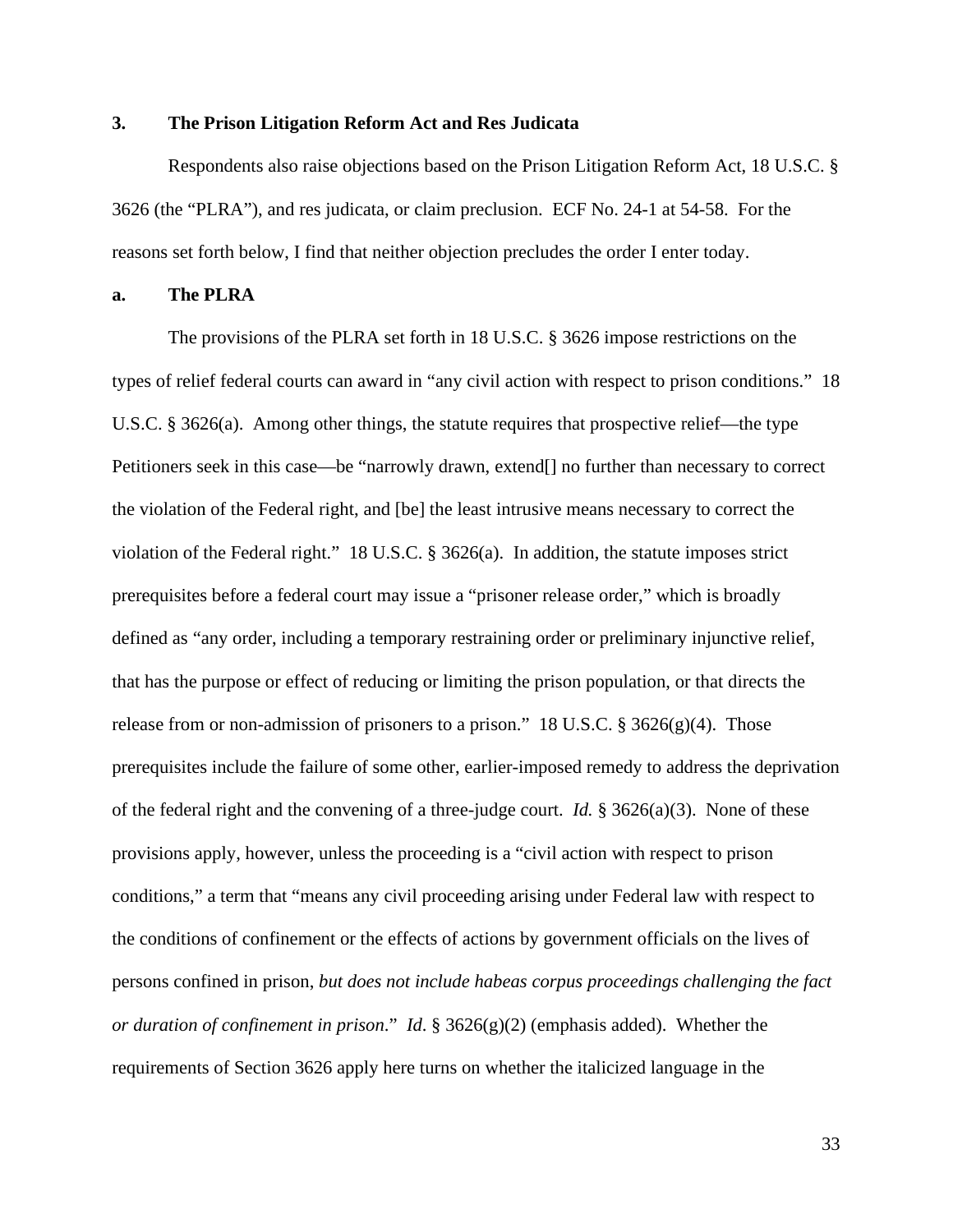preceding sentence describes this case. For the reasons set forth below, I find that it does, and thus that Section 3626 is inapplicable.

The Petitioners in this case are challenging the conditions of their confinement but they are also challenging the "fact . . . of confinement in prison." Specifically, they contend that their medical histories and the outbreak at FCI Danbury combine to place them in grave danger from COVID-19; that at current facility population levels, they and other FCI Danbury inmates cannot comply with CDC guidelines for physical distancing; and that "[a]s long as prisoners are unable to practice physical distancing, any other mitigating steps will fail to decrease meaningfully the risk of COVID-19 infections at FCI Danbury." ECF No. 1 at 21. The Petition seeks an order either releasing them from custody altogether or releasing them to home confinement, *id.* at 66, because, "[a]bsent significant de-densifying, people who are confined in prisons, jails, and detention centers, as well as staff, will find it impossible to engage in the necessary social distancing and hygiene required to mitigate the risk of transmission." *Id.* at 26; *see also id.* at 34 ("The only effective way to minimize the potential devastation from COVID-19 in BOP facilities generally and at FCI Danbury in particular is to downsize immediately the incarcerated population…."). In short, Petitioners contend that the fact of their confinement in prison itself amounts to an Eighth Amendment violation under these circumstances, and nothing short of an order ending their confinement at FCI Danbury will alleviate that violation.<sup>[16](#page-33-0)</sup>

These allegations show that, under the plain language of the definition quoted above, this is a habeas proceeding challenging "the fact . . . of confinement in prison." A "fact," when used

<span id="page-33-0"></span><sup>16</sup> This contention distinguishes this case from the situation in *Alvarez v. Larose*, 20cv782-DMS(AHG) (S.D. Cal. May 9, 2020) (attached to Respondents' Notice of Additional Authority, ECF No. 29 at 16), where the court recently reached a different conclusion about the applicability of Section 3626 based in part on the fact that "Plaintiffs fail to argue there are no set of conditions of confinement that would be constitutionally sufficient." ECF No. 29 at 16. Here, Petitioners are making precisely that argument as to the medically vulnerable subclass.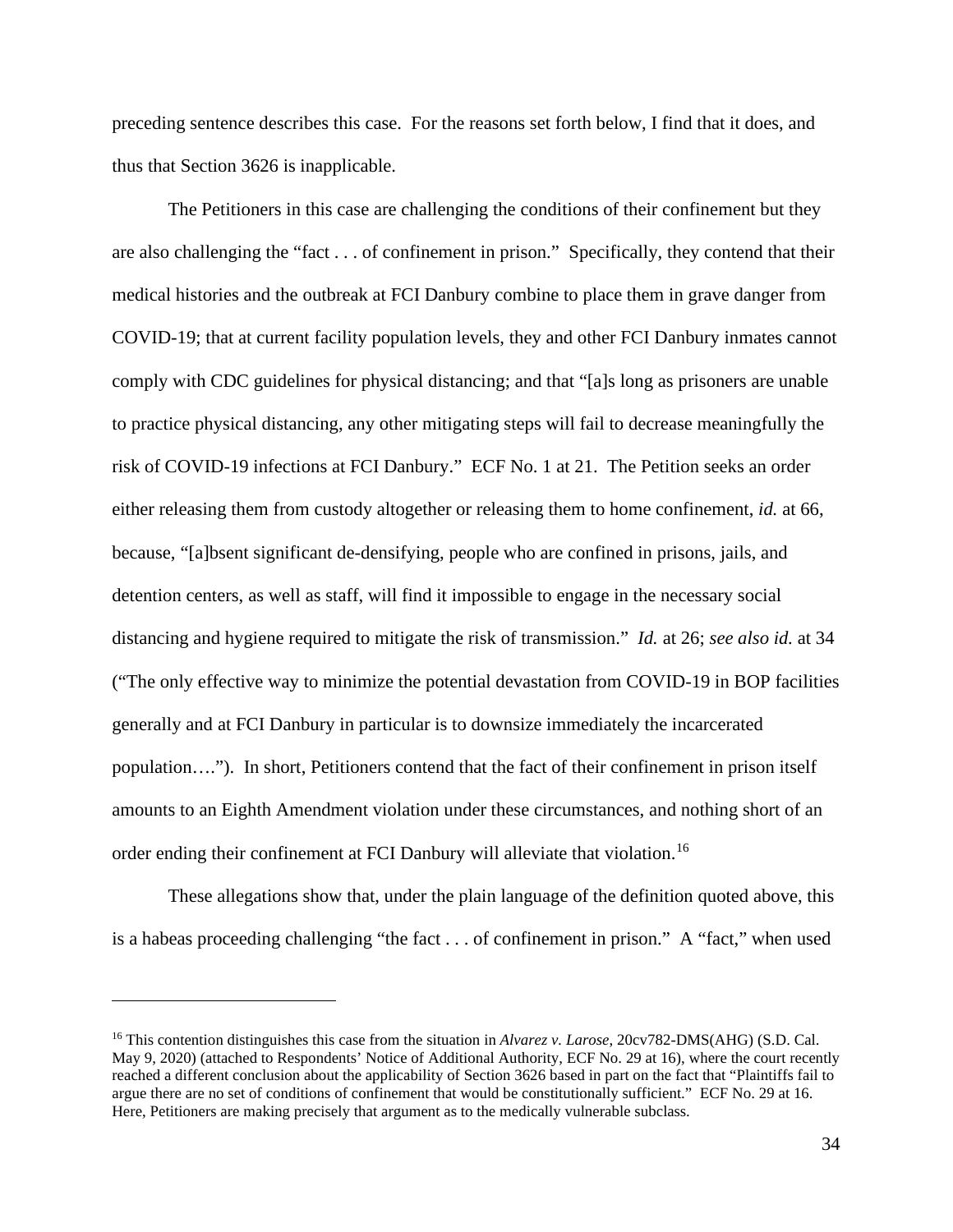with "the", refers to, among other things, the "actual occurrence *of* an event" or the "real existence *of* a situation or state of affairs." Oxford English Dictionary (3d ed., Sept. 2014), https://www.oed.com/view/Entry/67478 (emphasis original); *see also* Webster's Third New International Dictionary (defining a "fact" as, among other things, "something that has actual existence," "an occurrence, quality, or relation the reality of which is manifest in experience or may be inferred with certainty," and "an actual happening in time and space."). "Confinement" in turn, is defined as "the act or state of being confined," *i.e.*, "imprison[ed," Webster's Third New International Dictionary,—a status that plainly applies to each of the Petitioners and those they seek to represent in this case. "[T]he fact . . . of confinement," then, refers generally to the existence of the state of being imprisoned. Because Petitioners contend that the Eighth Amendment violation inheres in their incarceration at Danbury FCI and cannot be remedied unless they are removed from that setting, Petitioners are challenging the fact—or "existence" of their confinement. *See also Wilson v. Williams*, 2020 WL 1940882, at \*5, 10 (N.D. Ohio Apr. 22, 2020) (concluding that a similar habeas petition brought by inmates at FCI Elkton "ultimately seek[s] to challenge the fact or duration of confinement," as well as the conditions of confinement, and that the petition is not subject to the PLRA, 18 U.S.C. § 3626); *Wilson v. Williams*, 20-3447, ECF No. 23-1 (6th Cir. May 4, 2020) (denying the Government's motion to stay, holding that, "[w]here a petitioner claims no set of conditions would be constitutionally sufficient, we construe the petitioner's claim as challenging the fact of the confinement," and concluding that the PLRA does not apply.).

The above construction of the statutory language accords meaning to all parts of the definition of "civil action with respect to prison conditions"—following a well-established canon of statutory construction. *See, e.g.*, *U.S. v. Bernier*, 954 F.2d 818, 819-20 (2d Cir. 1992)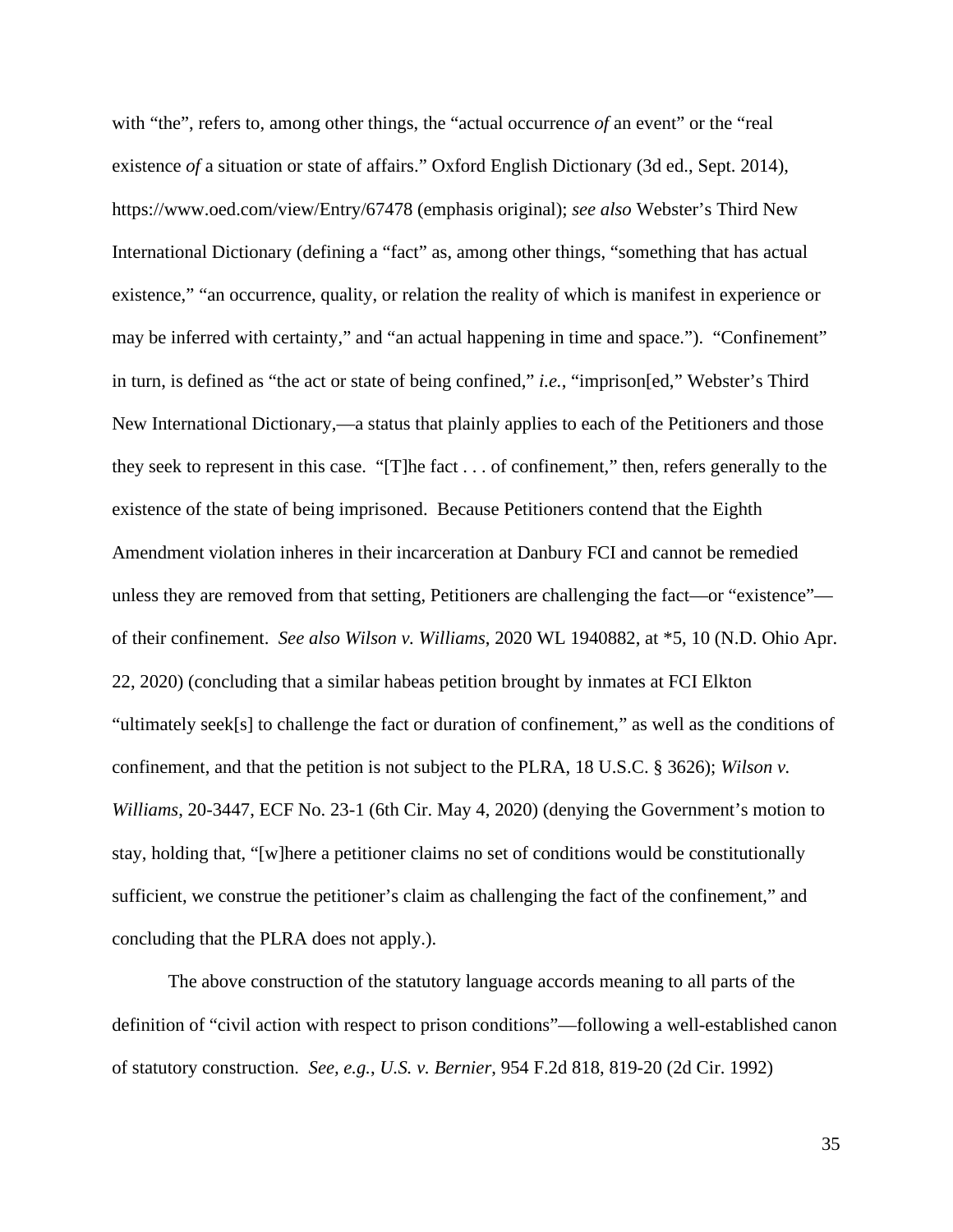("[C]ourts must give effect to every word of a statute where possible. . . . The sole exception to this rule of construction applies where the statute groups words together in a list, in which case the words should be given a related meaning.  $\ldots$  No 'list' appears in section 924(c), which contains only two words. Accordingly, each word should be given separate effect according to its plain meaning."). Because the first part of the definition already limits its scope to proceedings "with respect to the conditions of confinement or the effects of actions by government officials on the lives of persons confined in prison," habeas petitions unrelated to conditions of confinement—such as challenges to the validity of a conviction or the length of the sentence imposed by the court—are already excluded from the scope of the PLRA. Thus, to interpret the habeas clause of the definition to refer only to these types of petitions would make the clause superfluous. By contrast, interpreting the clause to refer to a subset of habeas petitions "with respect to the conditions of confinement . . . "—namely, those that challenge the "fact or duration of confinement" by claiming, for example, that no constitutional conditions of confinement are possible under the circumstances—gives effect to all parts of the definition. Put differently, read as a whole, *see U.S. v. Lockhart*, 749 F.3d 148, 154 ("[I]t is well established that statutory phrase should not be construed in isolation; we read statutes as a whole." (internal quotation marks and citations omitted), the definition in subsection  $(g)(2)$  strongly suggests that there are habeas proceedings that challenge both the conditions of confinement *and* the "fact or duration of confinement," and that such petitions are exempt from the statute. The present case presents just such a petition.<sup>[17](#page-35-0)</sup>

<span id="page-35-0"></span> $17$  To the extent that its meaning is unclear, there is little law that further illuminates the phrase "but does not include" habeas corpus proceedings challenging the fact or duration of confinement in prison." 18 U.S.C. § 3626(g)(2). I could find no legislative history that shed real light on the phrase, nor any case law within the Second Circuit that explicates it. As Respondents note, the Second Circuit has suggested, in dicta, that the PLRA applies to at least some habeas petitions challenging conditions of confinement. *Jones v. Smith*, 720 F.3d 142, 145 n.3 (2d Cir. 2013)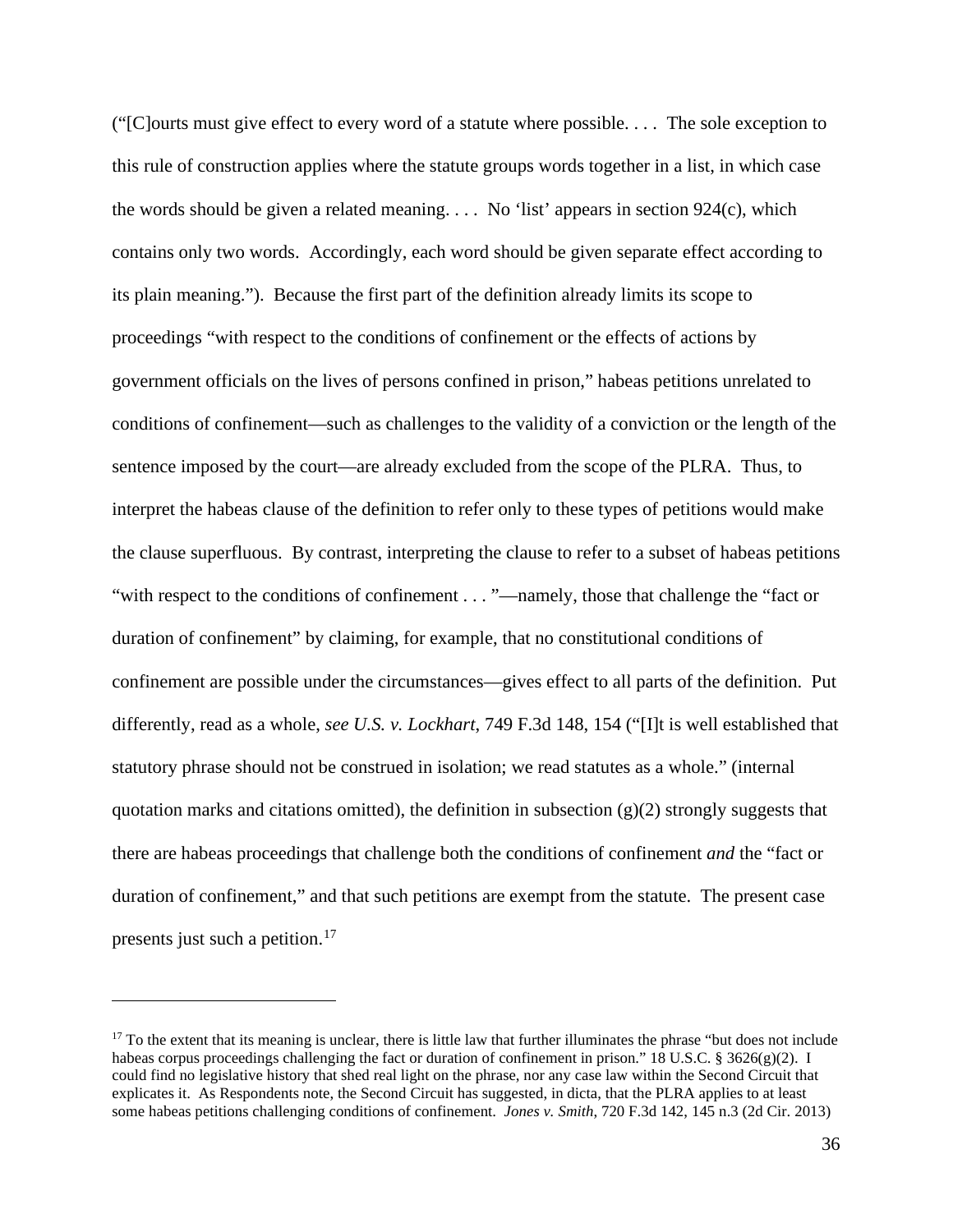### **b. Res Judicata**

Respondents' res judicata argument points out that two of the petitioners have filed motions for "compassionate release" under 18 U.S.C. § 3582(c)(1)(A), and that one of those motions—filed by Petitioner Cassidy—was denied without prejudice by the sentencing judge. (The motion has since been renewed, reportedly following Mr. Cassidy's efforts to exhaust his administrative remedies under Section  $3582(c)(1)(A)$ , and is pending before that judge.) Respondents assert that "Petitioner Cassidy does not simply get a 'do-over' in the District of Connecticut after his same claim was rejected by" his sentencing judge. ECF No. 24-1 at 54-55. During oral argument, Petitioners' counsel argued that Section  $3582(c)(1)(A)$  and the Eighth Amendment consist of different elements and apply different legal standards, and so there would be no preclusive effect on this case from a ruling by a sentencing judge denying a Section 3582 motion.

<sup>(</sup>after noting that an earlier decision had held that a habeas petition was not a "civil action" for purposes of the fee requirements of the PLRA, stating as follows: "We recognize that [the earlier decision] spoke in general terms to the effect that 'habeas corpus petitions' are not civil actions covered by the PLRA. We nonetheless assume without deciding that, in so saying, the court meant habeas corpus petitions that challenge criminal convictions and sentences, and not petitions, sometimes brought under 28 U.S.C. § 2241, that complain of conditions of confinement, which are analogous to suits under 42 U.S.C. § 1983 complaining of conditions of confinement. The logic of our [earlier decision] was to distinguish between civil actions covered by the PLRA and others based on the type of relief sought, rather than the statute under which relief was sought."). But, for one, neither *Jones* nor the earlier decision it cites interpreted Section  $3626(g)(2)$ , as Section 3626 was not at issue in those cases, and it is unclear whether its definition of "civil action with respect to prison conditions" applies to other provisions of the PLRA. Moreover, given the state of the law in the Second Circuit, the *Jones* dicta does not clearly address whether the PLRA applies to habeas petitions that challenge *both* conditions of confinement *and* the fact or duration of confinement. Before and after *Jones*, district courts within the Second Circuit have entertained cases that challenged conditions but did not seek release from confinement. *See, e.g.*, *Ilina v. Zickefoose*, 591 F. Supp.2d 145, 150 (D. Conn. 2008) (denying motion to dismiss 2241 petition challenging conditions of confinement where prisoner sought "restoration of needed medical care at FCI Danbury"); *Anderson v. Williams*, 2016 WL 7217588, at \*2 (evaluating on the merits Section 2241 petition challenging conditions of confinement and motion for preliminary injunction to ensure that petitioner received certain medical tests and treatment). The *Jones* dicta is best read to suggest that it is these types of petitions that fall within the ambit of the PLRA (though not necessarily Section 3626). To the extent that Respondents read *Jones* to equate "habeas corpus petitions that challenge criminal convictions and sentences" with the term "habeas corpus proceedings challenging the fact or duration of confinement in prison" in subsection (g)(2)—a statutory provision that, again, the *Jones* court did not address such a reading is inconsistent with the plain language of subsection  $(g)(2)$  for the reasons set forth above.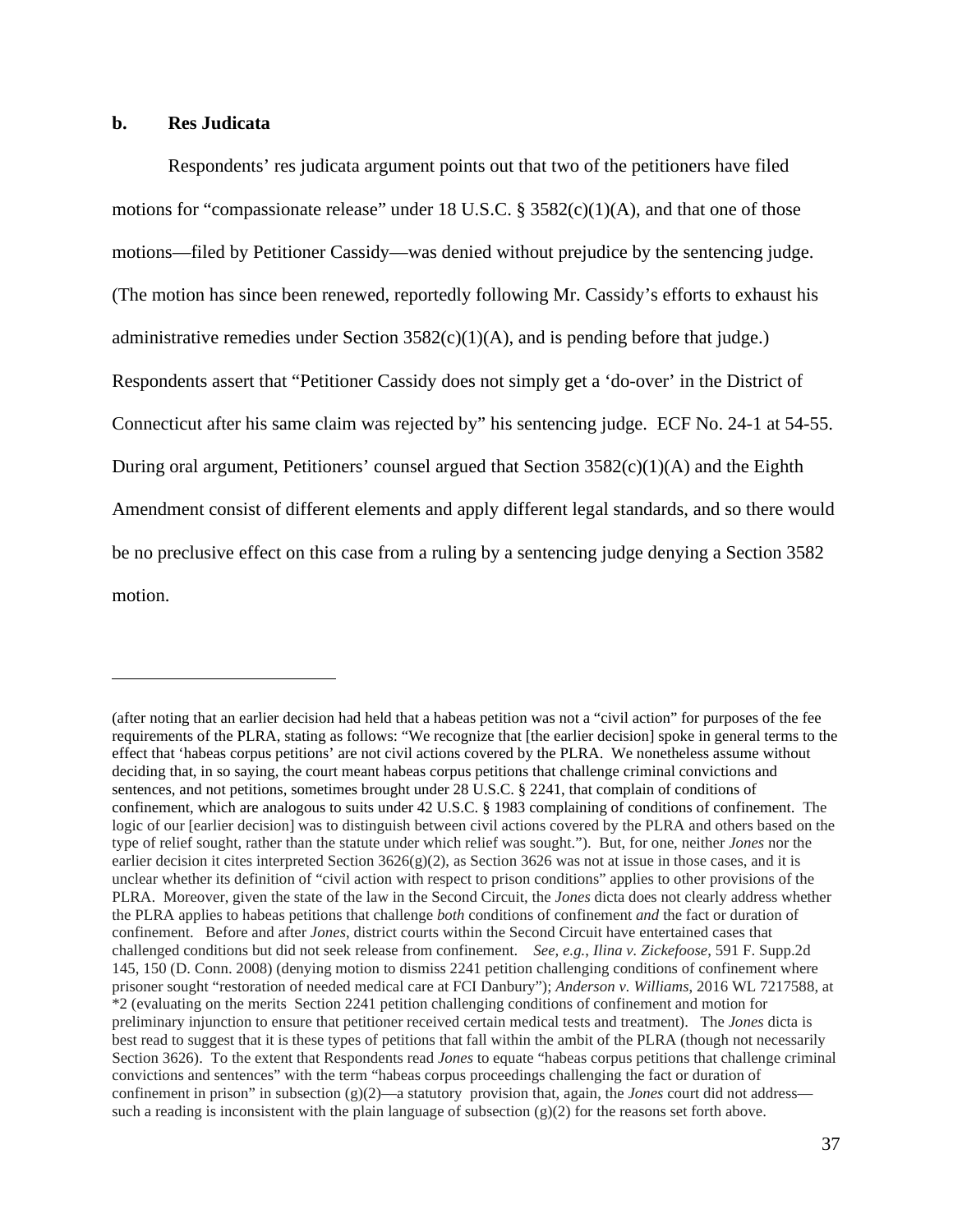This argument raises novel issues—including whether an inmate could raise an Eighth Amendment claim in a motion brought under Section  $3582(c)(1)(A)$  and whether a ruling on the merits of such a motion (as opposed to a mere denial without prejudice) should be treated as a judgment having claim preclusive effect. *See Central Hudson Gas & Elec. Corp. v. Empresa Naviera Santa S.A.*, 56 F.3d 359, 366 (2d Cir. 1995) ("The doctrine of res judicata, or claim preclusion, holds that following entry of a valid final judgment, the parties to the suit and their privies are thereafter bound not only as to every matter which was offered and received to sustain or defeat the claim or demand, but as to any other admissible matter which might have been offered for that purpose." (internal quotation marks omitted)). For the moment, however, I need not decide these issues, because Respondents have not suggested that there are inmates falling in the medically vulnerable subclass whose Section 3582 motions have been denied *on the merits* by their sentencing judges. Should there be, the Respondents may file a motion asking that those persons be excluded from the group being prioritized for home confinement review under the order I issue today, in which case I will likely need to decide the issues set forth above. Any such motion should attach a copy of the judge's ruling denying the Section  $3582(c)(1)(A)$ motion.

# **4. Exhaustion[18](#page-37-0)**

Respondents argue that the Petitioners have failed to exhaust administrative remedies. ECF No. 24-1 at 42-43, 58-65. They make this argument with respect to both Petitioners'

<span id="page-37-0"></span> $^{18}$ It is debatable whether the exhaustion requirement for a Section 2241 habeas petition should be treated as a "jurisdictional" issue rather than as an affirmative defense. As discussed below, the requirement is judge-made, rather than statutory, and is subject to various exceptions. Nonetheless, because Respondents classify it as a "jurisdictional" flaw and because some district courts within the Second Circuit have as well*, see e.g.*, *United States v. Grajales*, 2019 WL 2617027, at \*2 (E.D.N.Y. June 26, 2019); *but see Oliva v. INS*, 1999 WL 61918, at \*3 (S.D.N.Y. Feb. 10, 1999), I treat it under the heading of jurisdictional issues.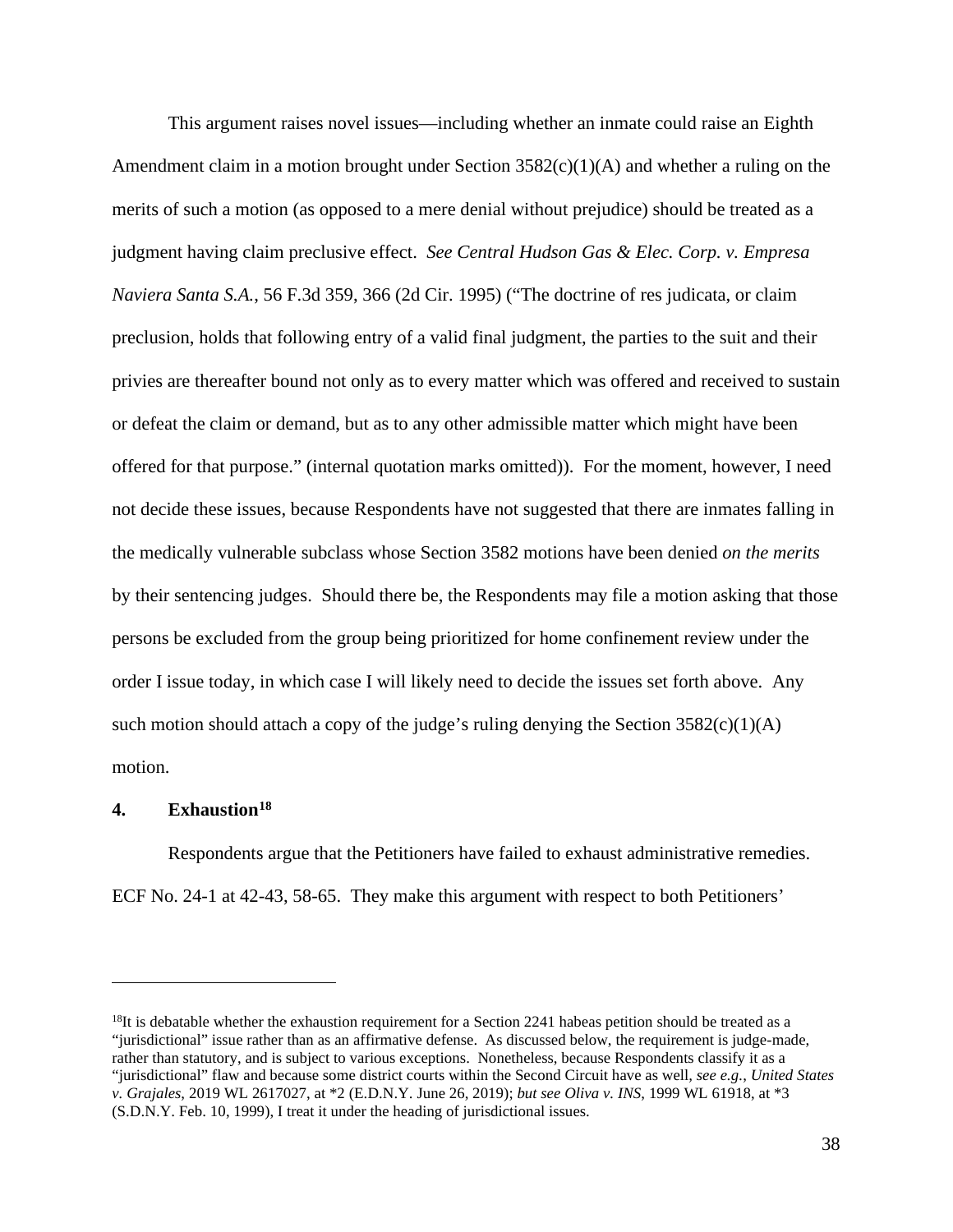requests for release to home confinement and their requests for "additional 'safety' measures." *Id.* at 43. Here, I address the exhaustion issue only with respect to the Petitioners' requests for release to home confinement, as I grant the TRO only so that the medically vulnerable class can be properly considered for that type of relief and for compassionate release.

Exhaustion in the context of Section 2241 habeas petitions is a judge-made rule subject to judge-made exceptions. *U.S. ex rel. Scranton v. State of New York*, 532 F.2d 292, 294 (2d Cir. 1976) ("While 28 U.S.C. [] Section 2241 does not by its own terms require the exhaustion of state remedies as a prerequisite to the grant of federal habeas relief, decisional law has superimposed such a requirement in order to accommodate principles of federalism."); *Carmona v. U.S. Bureau of Prisons*, 243 F.3d 629, 634 (2d Cir. 2001) ("[O]ur decision today [applying the cause and prejudice standard for a Section 2241 habeas petitioner who had defaulted on his administrative remedies] rests solely on the requirement of administrative exhaustion *as spelled out in our decisional law* . . . ." (emphasis added)); *McPherson v. Lamont*, 2020 WL 2198279, at \*6 (D. Conn. May 6, 2020) ("Because Sec. 2241's exhaustion requirement is a judicial invention, it is amenable to judge-made exceptions.").<sup>19</sup> Those exceptions include futility ("exhaustion may be unnecessary where it would be futile, either because agency decisionmakers are biased or because the agency has already determined the issue"); incapability ("exhaustion may be

<span id="page-38-0"></span><sup>&</sup>lt;sup>19</sup> At one point, Respondents assert that the exhaustion requirement of the Prison Litigation Reform Act—42 U.S.C. § 1997e—applies to habeas proceedings. ECF No. 24-1 at 62. This is an inaccurate statement of the law in the Second Circuit. *Carmona*, 243 F.3d at 634 (noting Second Circuit's earlier holding that Section 1997e does not apply to habeas proceedings brought under 28 U.S.C. § 2254 and stating that, "[d]oubtless the same rule should obtain in Section 2241 cases as in Section 2254 petitions," and that "[a] number of other circuits—relying primarily on the ground that habeas proceedings are not civil actions—have ruled the [Prison] Litigation Reform Act inapplicable to habeas actions brought by federal prisoners under Section 2241."); *United States v. McGriff*, 468 F. Supp.2d 445, 447 (E.D.N.Y. 2007 )("A habeas petition [brought under Section 2241] is not subject to the administrative exhaustion requirement of the Prison Litigation Reform Act of 1995 ("PLRA"), 42 U.S.C. §  $1997e(a)$ ; instead it is subject to the judicially-created requirement that federal prisoners must exhaust their administrative remedies prior to filing a petition for habeas relief." (internal quotation marks and citations omitted)).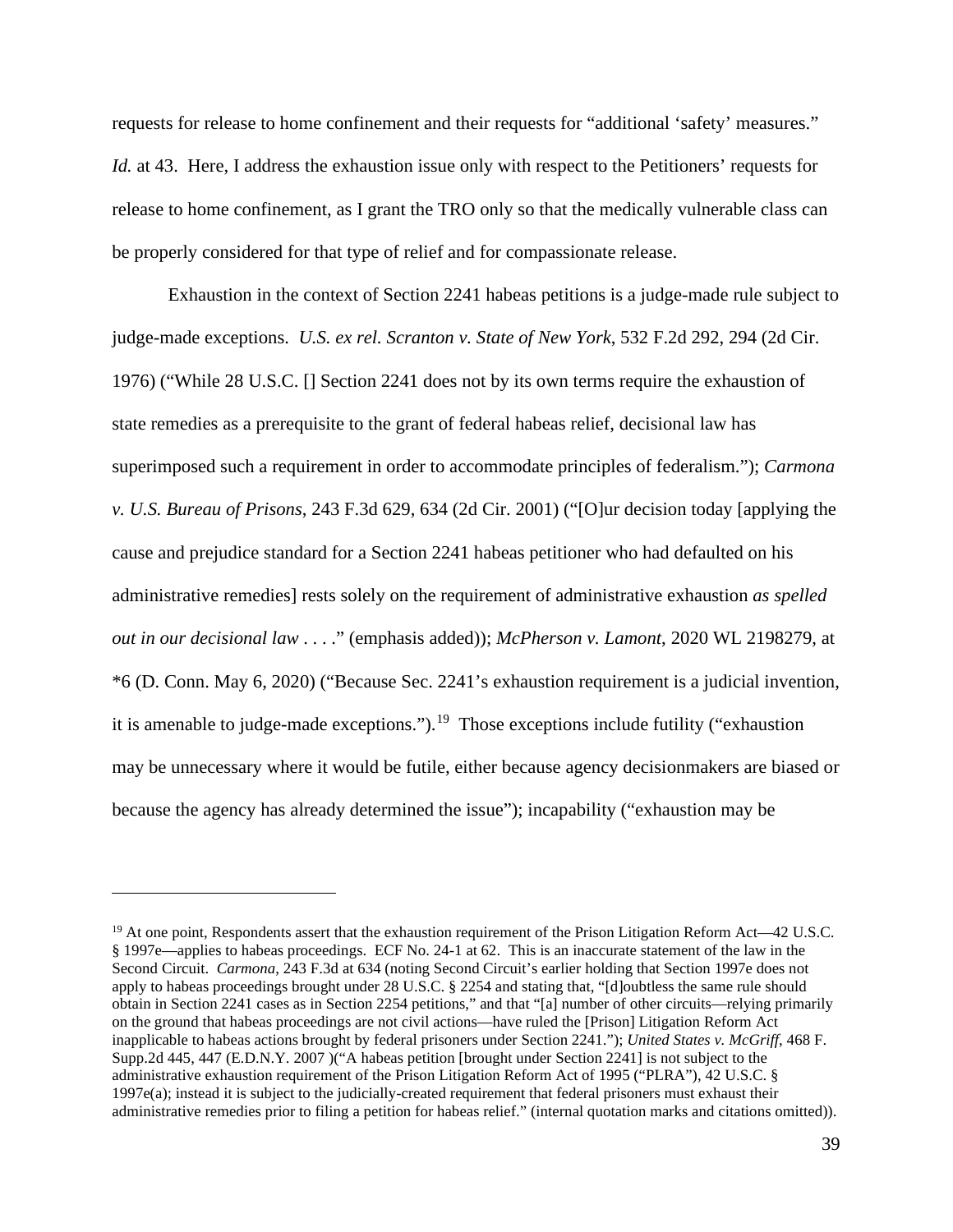unnecessary where the administrative process would be incapable of granting adequate relief"); and undue prejudice ("an unreasonable or indefinite timeframe for administrative action may sufficiently prejudice [petitioners] to justify a federal court in taking a case prior to the complete exhaustion of administrative remedies"). *Washington v. Barr*, 925 F.3d 109, 118-19 (2d Cir. 2019); *see also Gonzalez v. Perrill*, 919 F.2d 1, 2 (1990) (In Section 2241 case, noting that "[t]he controlling standard is unambiguous: an appellant must exhaust his administrative remedies before seeking federal review of his conviction unless administrative procedures are unavailable or are incompetent to provide adequate redress.").

The Petitioners have set forth sufficient facts to support a finding that at least the final exception—undue prejudice from delay—applies here. As noted above, the Warden has considered only 159 inmates for home confinement<sup>[20](#page-39-0)</sup> to date and has not yet even addressed  $44\%$ of the compassionate release requests. Further, even after the Warden makes a decision, the BOP's administrative remedy process involves two additional layers of review (by the Regional Director and General Counsel), and each layer involves a new form and a new mailing. *See* 28 C.F.R. § 542.15. Given the rapid spread of COVID-19 at FCI Danbury, as evidenced by the number of positive tests among inmates and staff to date, Petitioners have shown that that they would likely suffer irreparable harm if they were required to exhaust the administrative remedy process before seeking relief in court. Accordingly, I find that the Petitioners are excused from exhaustion with respect to their claims seeking release to home confinement.<sup>[21](#page-39-1)</sup>

<span id="page-39-0"></span><sup>20</sup> In her declaration, the Warden states that "[i]nmates do not need to apply to be considered for home confinement," although they may do so. ECF No. 24-2 at 22.

<span id="page-39-1"></span> $21$  Respondents also assert that "[a]s release from custody or placement in home confinement is not a remedy available under a 28 U.S.C. § 2241 conditions of confinement habeas, an exhaustion analysis is not essential with respect to those claims." ECF No. 24-1 at 43. They cite no authority for the notion that "release from custody or placement in home confinement is not a remedy" for Section 2241 claims challenging conditions of confinement, however, and, as discussed above, several district courts within the Second Circuit have released Section 2241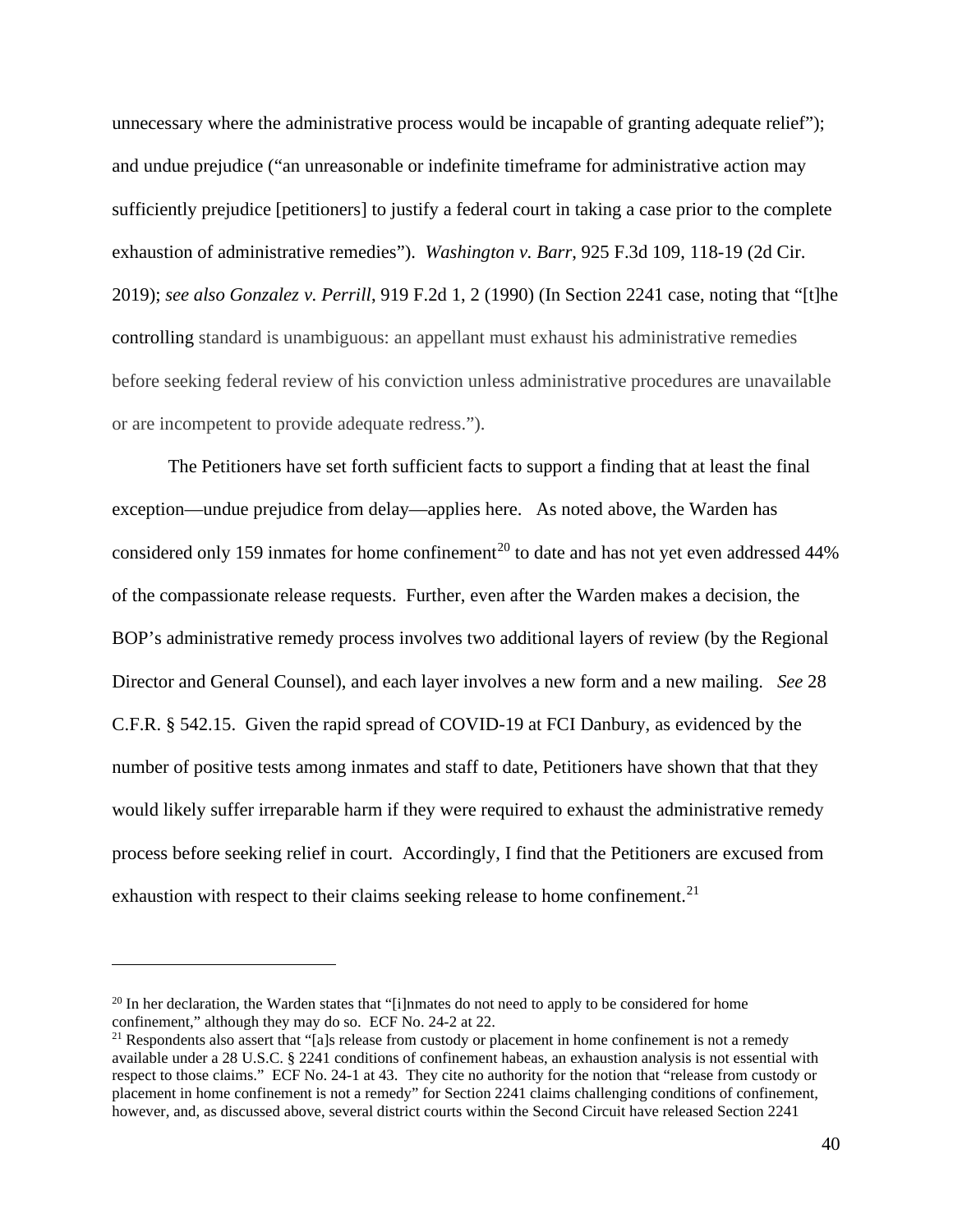## **B. The Petitioners' Request for a Temporary Restraining Order[22](#page-40-0)**

#### **1. Legal Standard**

"It is well established that in this Circuit the standard for an entry of a TRO is the same as for a preliminary injunction." *Andino v. Fischer*, 555 F. Supp. 2d 418, 419 (S.D.N.Y. 2008) (collecting cases). In general, a party seeking a preliminary injunction or temporary restraining order "must . . . show a likelihood of success on the merits, a likelihood of irreparable harm in the absence of preliminary relief, that the balance of equities tips in the party's favor, and that an injunction is in the public interest." *American Civil Liberties Union v. Clapper*, 804 F.3d 617, 622 (2d Cir. 2015) (citing *Winter v. Nat. Res. Def. Council*, 555 U.S. 7, 20 (2008)). "A showing of irreparable harm is the single most important prerequisite for the issuance of a preliminary injunction." *Faiveley Transp. Malmo AB v. Wabtec Corp.*, 559 F.3d 110, 118 (2d Cir. 2009) (internal quotation marks and citation omitted). The burden on the moving party is higher where, as here, that party seeks a mandatory injunction—that is, an injunction commanding a positive act, as opposed to one that merely maintains the status quo. The Second Circuit has instructed that a mandatory injunction "should issue 'only upon a clear showing that the moving party is entitled to the relief requested, or where extreme or very serious damage will result from a denial of preliminary relief.'" *Tom Doherty Assocs., Inc. v. Saban Entm't, Inc.*, 60 F.3d 27, 34 (2d Cir. 1995) (quoting *Abdul Wali v. Coughlin*, 754 F.2d 1015, 1025 (2d Cir. 1985)).

petitioners challenging their conditions of confinement in light of COVID-19, relying on the broad authority to grant bail in habeas cases set forth in *Mapp v. Reno*, 241 F.3d 221 (2d Cir. 2001).

<span id="page-40-0"></span><sup>&</sup>lt;sup>22</sup> The rules governing habeas proceedings allow for application of the Federal Rules of Civil Procedure, including Rule 65 governing temporary restraining orders and preliminary injunctions, "to the extent that they are not inconsistent with any statutory provisions or these rules." Rule 12 of the Rules Governing Section 2254 Cases in the United States District Court; *see also* Rule 1(b) ("The district court may apply any or all of these rules to a habeas corpus petition not covered by [28 U.S.C. § 2254].").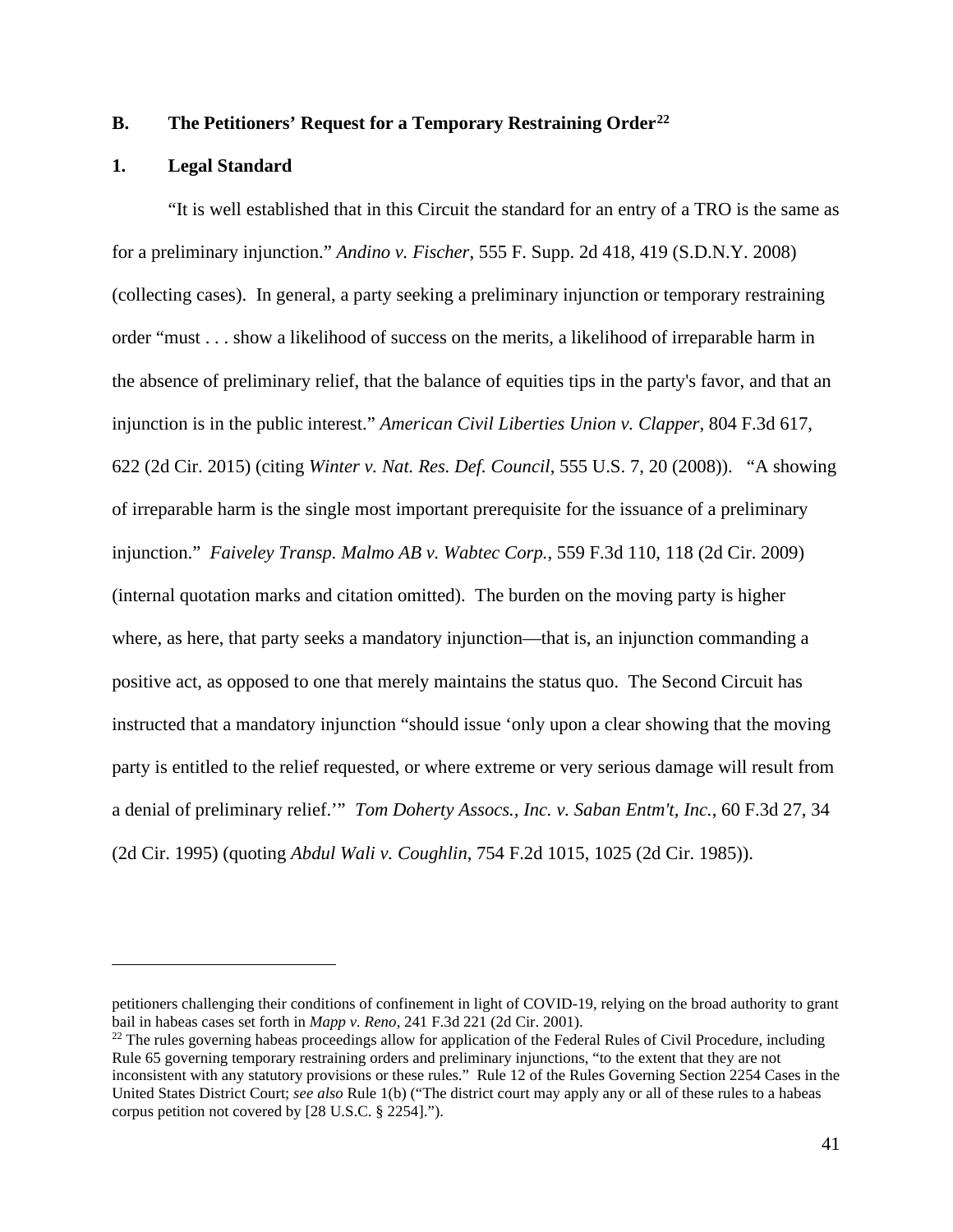The Petitioners seek a temporary restraining order to vindicate two somewhat distinct constitutional claims. As to the subclass of medically vulnerable inmates at high risk of serious illness or death from COVID-19, the Petitioners' chief complaint is the Warden's failure to make prompt, meaningful use of her authority to place inmates on home confinement and to grant compassionate release —the only measures they contend are capable of offering such inmates adequate protection from COVID-19. With respect to the broader class consisting of all inmates at FCI Danbury, the Petitioners claim that the Warden has failed to implement adequate safety measures to contain the spread of the virus and mitigate the risks of infection, including adequate screening, testing, isolation, quarantine, sanitation, hygiene, and personal protective equipment. I address each of these claims in turn.

# **2. The Medically Vulnerable Subclass and the Warden's Home Confinement and Compassionate Release Authority**

### **a. Likelihood of Success on the Merits – Eighth Amendment**

Under the Eighth Amendment, prison officials must "ensure that inmates receive adequate food, clothing shelter, and medical care, and must take reasonable measure to guarantee the safety of the inmates." *Farmer v. Brennan*, 511 U.S. 825, 832 (1994). Prisoners have a right, in other words, to "humane conditions of confinement." *Id.* "[H]aving stripped [incarcerated persons] of virtually every means of self-protection and foreclosed their access to outside aid, the government and its officials are not free to let the state of nature take its course." *Id.* at 833.

Prison officials violate a prisoner's Eighth Amendment right to humane conditions of confinement when two conditions are met. First, under the "objective" component of the analysis, "the alleged deprivation must be, 'objectively,' sufficiently serious." *Id.* at 834.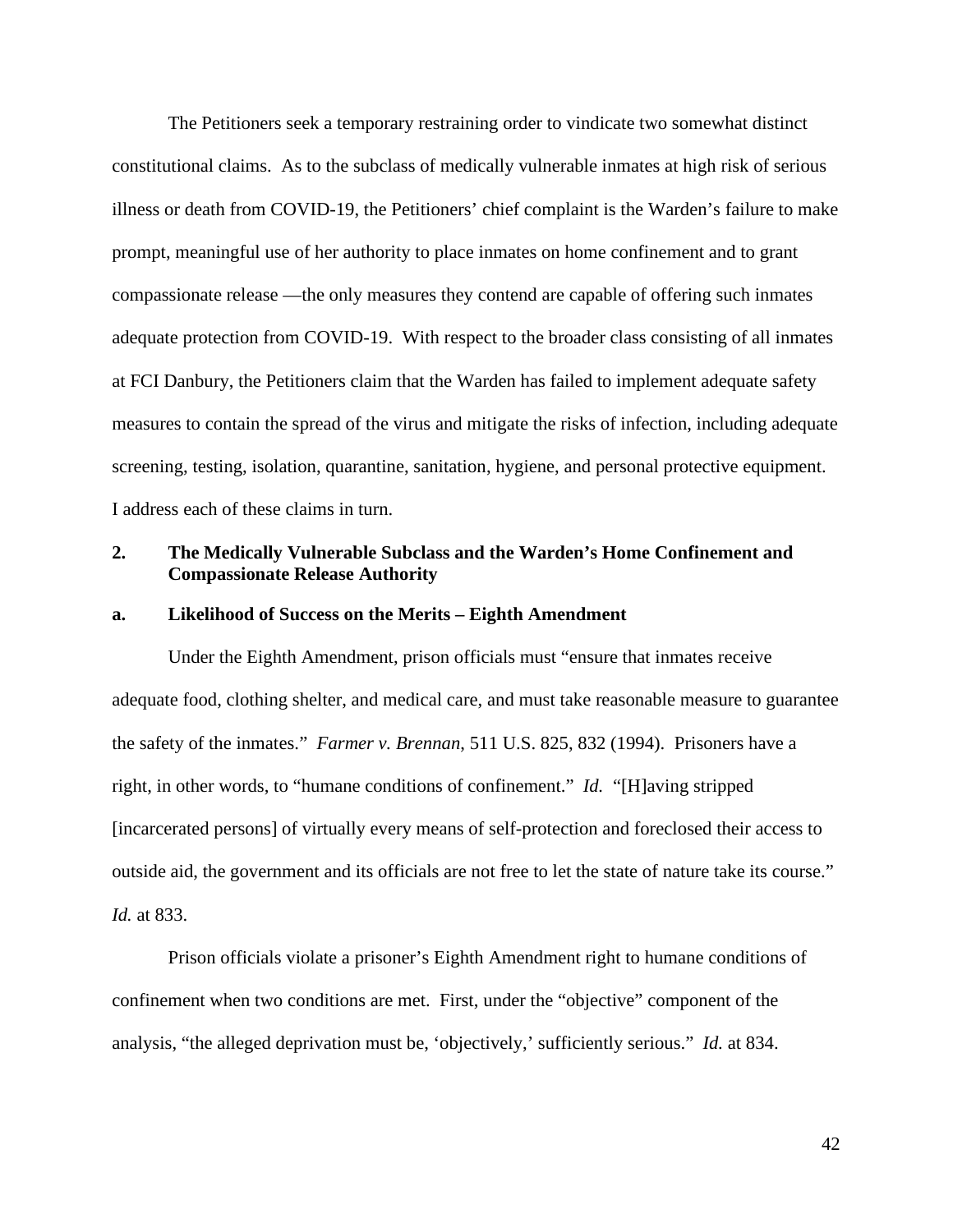Second, under the "subjective" component, prison officials must have acted with a "sufficiently culpable state of mind," namely, "'deliberate indifference' to inmate health or safety." *Id.*

### **i. Objective Component**

To satisfy the objective component, "the inmate must show that he is incarcerated under conditions posing a substantial risk of serious harm." *Id.* Here, this requirement is easily satisfied. Courts have long recognized that prison officials have an Eighth Amendment duty to protect inmates from exposure to communicable disease. *See, e.g.*, *Jolly v. Coughlin*, 76 F.3d 468, 477 (2d Cir. 1996) ("[C]orrectional officials have an affirmative obligation to protect inmates from infectious disease."); *Lareau v. Manson*, 651 F.2d 96, 109 (2d Cir. 1981) ("[F]ailure to adequately screen newly arrived inmates for communicable disease" represents an "(omission) sufficiently harmful to evidence deliberate indifference to serious medical needs" (quoting *Estelle v. Gamble*, 429 U.S. 97, 106 (1976))); *id.* ("[I]t is unnecessary to require evidence that an infectious disease has actually spread in an overcrowded jail before issuing a remedy.").

It is undisputed that there is an active and serious outbreak of COVID-19 at FCI Danbury. Attorney General Barr's April 3rd memorandum specifically identifies FCI Danbury as one of three federal prisons experiencing "significant levels of infection." ECF No. 24-2 at 48. A recent test of the inmates at the satellite prison—conducted following the intervention of Senator Chris Murphy—revealed that 20 of the 143 women at the facility had active infections. ECF No. 24-2 at 25. In addition, 62 other inmates have been tested for COVID-19, and 49 of these have tested positive, for a total of 69 positive tests. ECF No. 24-2 at 25. The high rate of positive tests outside of the satellite prison, and significant questions raised by the Petitioners as to the adequacy of testing, suggest this number may underrepresent the true number of COVID-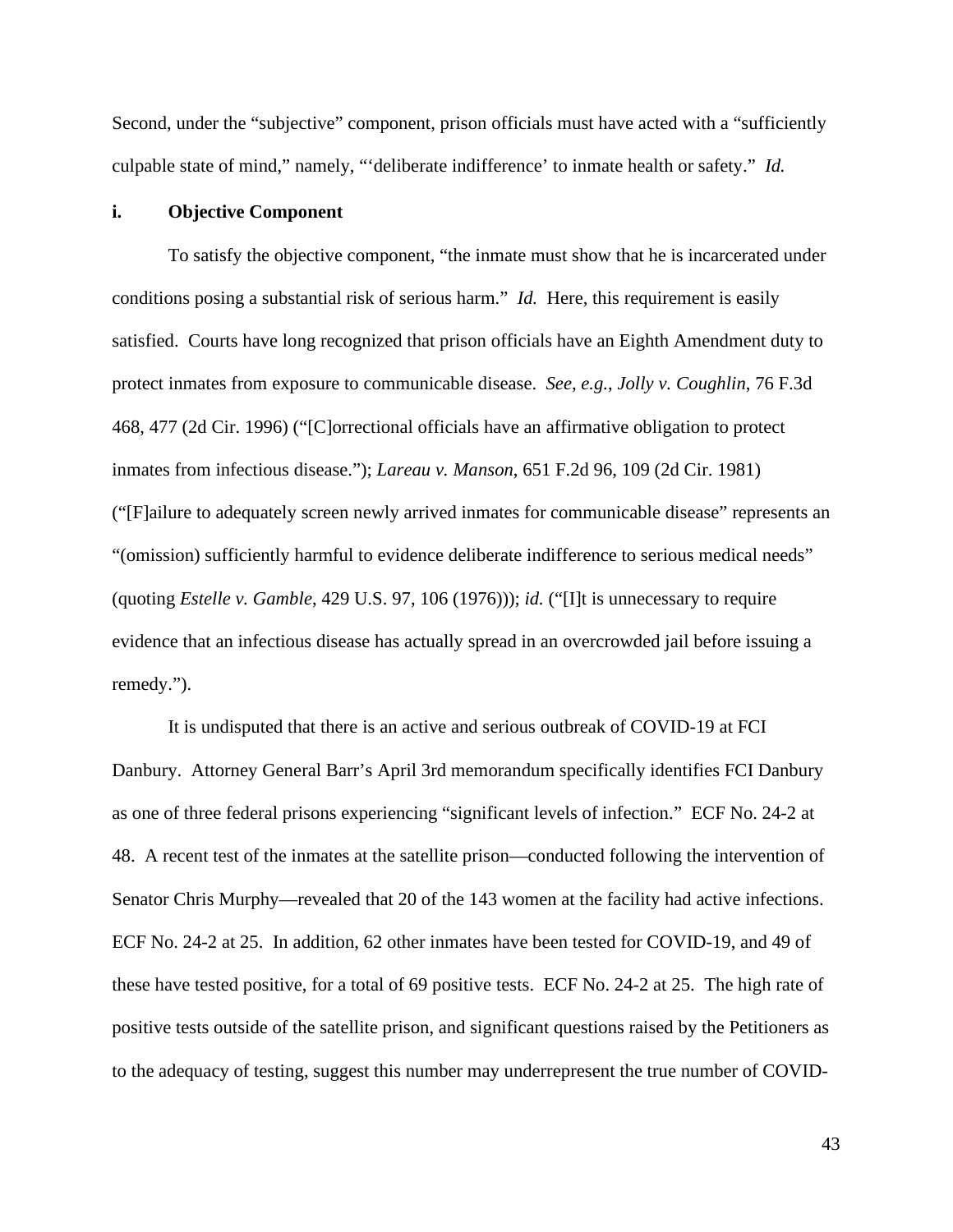19 infections at FCI Danbury. But even if that were not the case, the undisputed evidence leaves no doubt that FCI Danbury is experiencing an active outbreak of COVID-19.

Further, the structure of the three facilities at FCI Danbury—even assuming that all reasonable precautions and safety measures are being fastidiously observed (which the Petitioners dispute)—heightens the risk of transmission. The cornerstone of the public health response to COVID-19 is to practice "social distancing." In the State of Connecticut, for example, social gatherings of more than 5 people continue to be prohibited, and members of the public are directed to wear face coverings wherever a six-foot distance cannot be maintained. *Coronavirus Disease 2019 (COVID-19)*, CT.gov, https://portal.ct.gov/Coronavirus (last visited May 7, 2020); *see also Social Distancing*, Centers for Disease Control and Prevention (April 15, 2020), https://www.cdc.gov/coronavirus/2019-ncov/prevent-getting-sick/social-distancing.html ("Limiting face-to-face contact with others is the best way to reduce the spread of [COVID-19]," including staying at least 6 feet from other people and avoiding group gatherings.). In the meantime, the vast majority of the 140 inmates at the satellite prison live and sleep in a perpetual large gathering—a single dormitory hall with bunk beds separated by four feet or less, with shared common spaces such as bathrooms and showers. *See* ECF No. 1 at 12-13. The inmates at the camp and the men's prison fare little better in terms of social distancing. Most of the inmates at the camp and the men's prison live in dorms that house roughly 50 people each. ECF No. 1 at 14. Put differently, at a time when public health officials are counseling strict adherence to social distancing practice, most inmates at FCI Danbury live in close contact with between 50 and 140 other inmates, in a facility with a serious, active COVID-19 outbreak.

It is also undisputed—and, indeed, by now common knowledge—that COVID-19 is a highly dangerous disease that poses a significant risk of severe illness and death, particularly for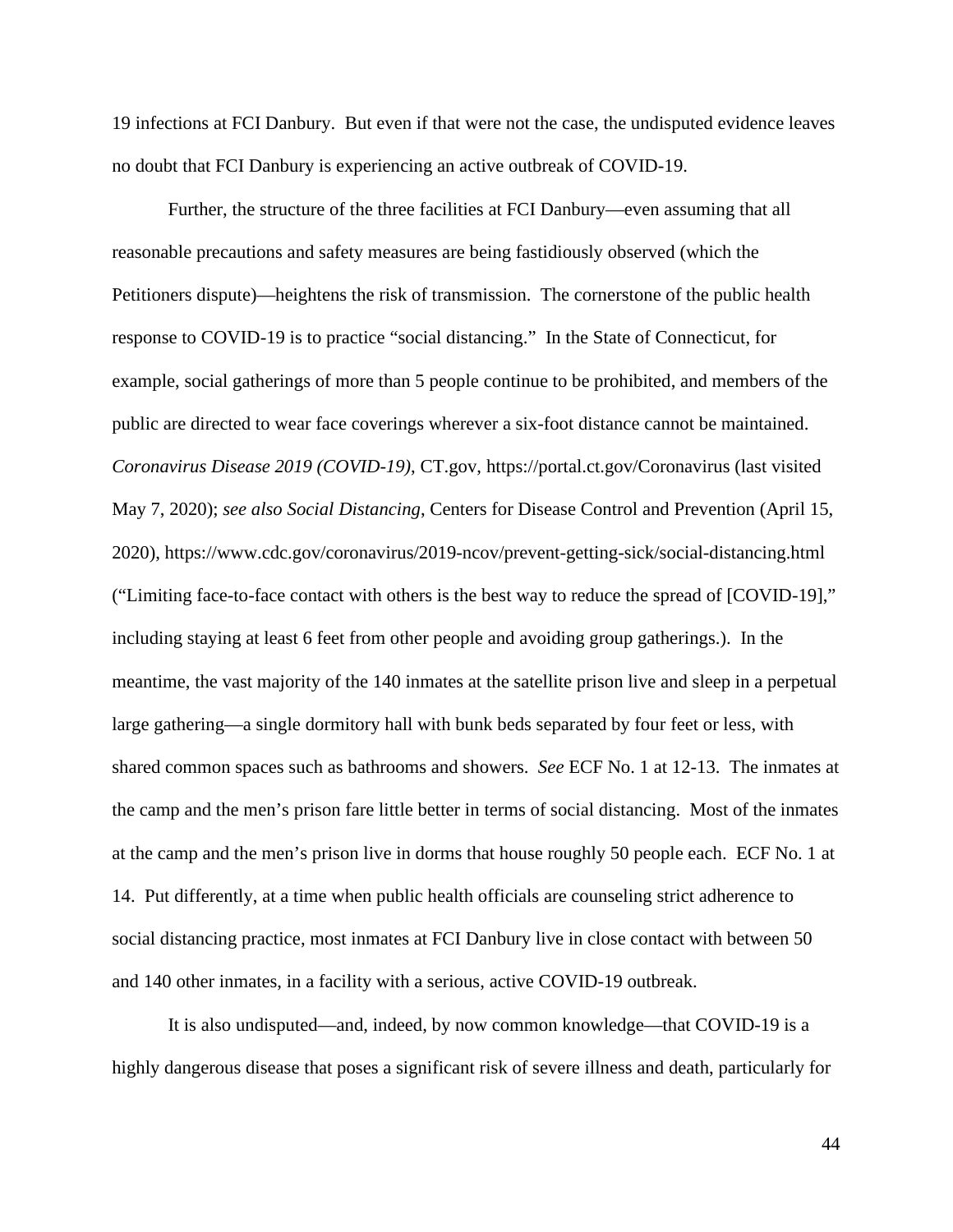members of the Medically Vulnerable Subclass. *See* ECF No. 1-1 at 6 ("Serious illness and death is most common among people with underlying chronic health conditions, like heart disease, lung disease, liver disease, and diabetes, and older age."); *see also Wilson v. Williams*, 2020 WL 1940882, at \*8 (N.D. Ohio Apr. 22, 2020) ("For infected inmates, the virus can lead to pneumonia. In the wors[t] pneumonia cases, COVID-19 victims suffer diminishing oxygen absorption, with resulting organ failure leading to death."). According to one report, the mortality rate from COVID-19 is 8.4% for individuals with hypertension, 8.0% for individuals with chronic respiratory disease, 7.6% for individuals with cancer, and 13.2% for individuals with cardiovascular disease. ECF No. 1 at 9-11 (citing Report of WHO-China Joint Mission on Coronavirus Disease 2019 (COVID-19), World Health Organization at 12 (Feb. 28, 2020), https://www.who.int/docs/default-source/coronaviruse/who-china-joint-mission-on-covid-19 final-report.pdf (last visited May 7, 2020)).

In short, with respect to Petitioners and other members of the Medically Vulnerable Subclass, Petitioners have demonstrated a likelihood of success on the merits on their claim that they are "incarcerated under conditions posing a substantial risk of serious harm."

## **ii. Subjective Component**

Under the subjective prong, a prison official may be held liable for inhumane conditions of confinement "only if he knows that inmates face a substantial risk of serious harm and disregards that risk by failing to take reasonable measures to abate it." *Farmer*, 511 U.S. at 847; *see also Brock v. Wright*, 315 F.3d 158, 164 (2d Cir. 2003) ("In order to prove deliberate indifference in a challenge to [a] prison inmate's conditions of confinement, the prisoner must show that a particular defendant 'knows of and disregards an excessive risk to inmate health or safety.'" (quoting *Farmer*, 511 U.S. at 837)). In the context of threats to an inmate's health, a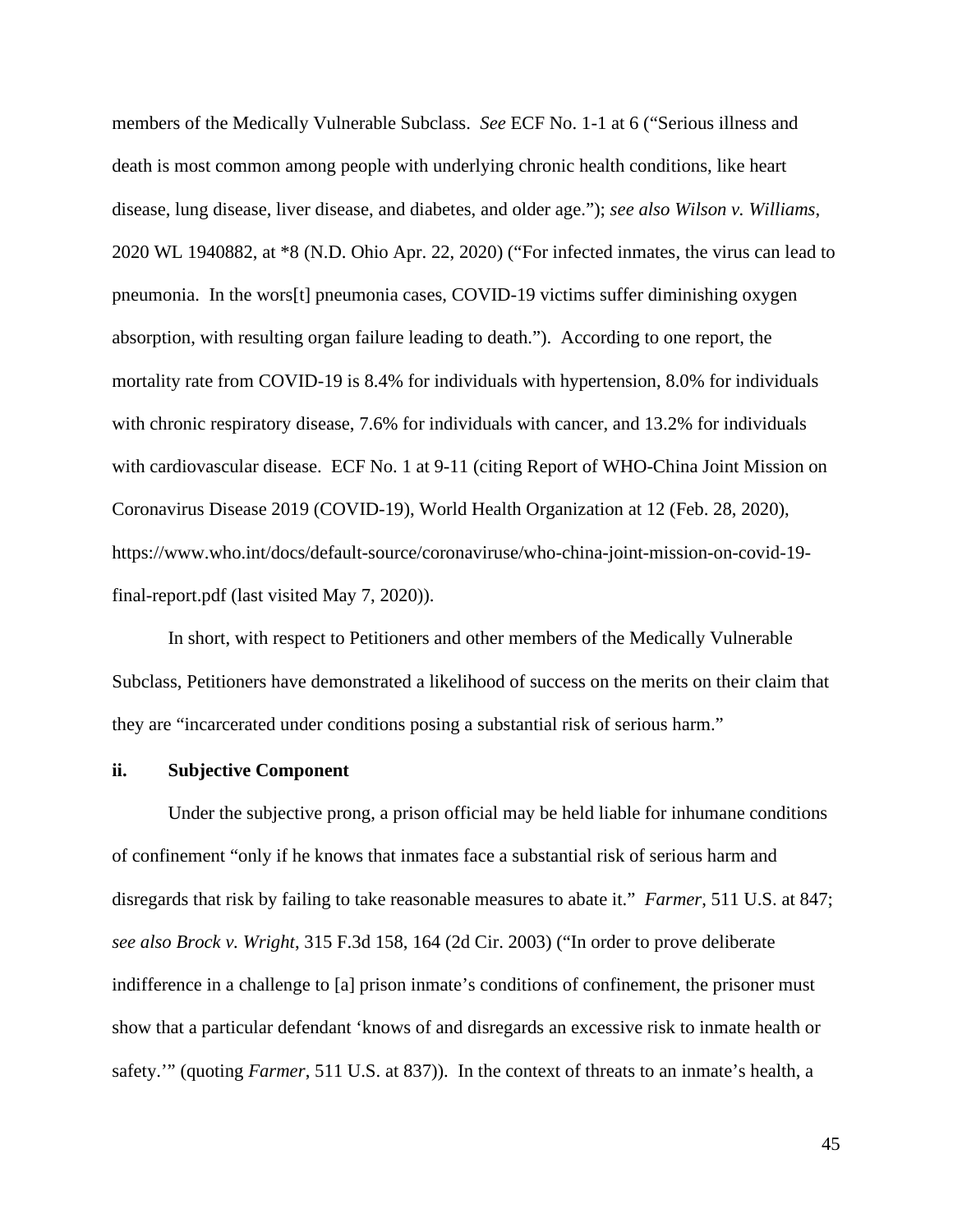plaintiff must show that the defendant "acted with deliberate indifference to [the plaintiff's] medical needs." *Brock*, 315 F.3d at 162 (citing *Estelle*, 429 U.S. at 104). In other words, the Petitioners must show that "the prison official knew of and disregarded the plaintiff's serious medical needs." *Harrison v. Barkley*, 219 F.3d 132, 137 (2d Cir. 2000) (quoting *Chance v. Armstrong*, 143 F.3d 698, 703 (2d Cir. 1998)). "Deliberate indifference requires more than negligence, but less than conduct undertaken for the very purpose of causing harm." *Hathaway v. Coughlin, 37 F.3d 63, 66 (2d Cir. 1994).* 

Here, it cannot be disputed that the Respondent Warden knew of the substantial risk of serious harm posed by the COVID-19 outbreak at FCI Danbury. On April 3—more than one month ago—Attorney General Barr issued an urgent memo to the Bureau of Prisons regarding COVID-19, noting the "significant levels of infection at several of our facilities, including . . . FCI Danbury." ECF No. 24-2 at 48. The Warden and her staff at FCI Danbury understood the threat posed by COVID-19 at least as early as March 19, 2020, when they began modifying the operations at all three FCI Danbury facilities in response. ECF No. 24-2 at 9-11. Further, given the pervasive daily media coverage of the pandemic, the seriousness of the threat posed by COVID-19—and the particular vulnerability of elderly individuals as well as those with certain preexisting medical conditions—are so well known that it would be implausible to suggest that prison officials are unaware of this risk. *See Farmer*, 511 U.S. at 842 ("[A] fact finder may conclude that a prison official knew of a substantial risk from the very fact that the risk was obvious.").

The parties vigorously dispute, however, whether prison officials have acted with deliberate indifference to the risk posed by COVID-19. The Petitioners contend that the Warden's failure to transfer medically vulnerable prisoners from FCI Danbury to home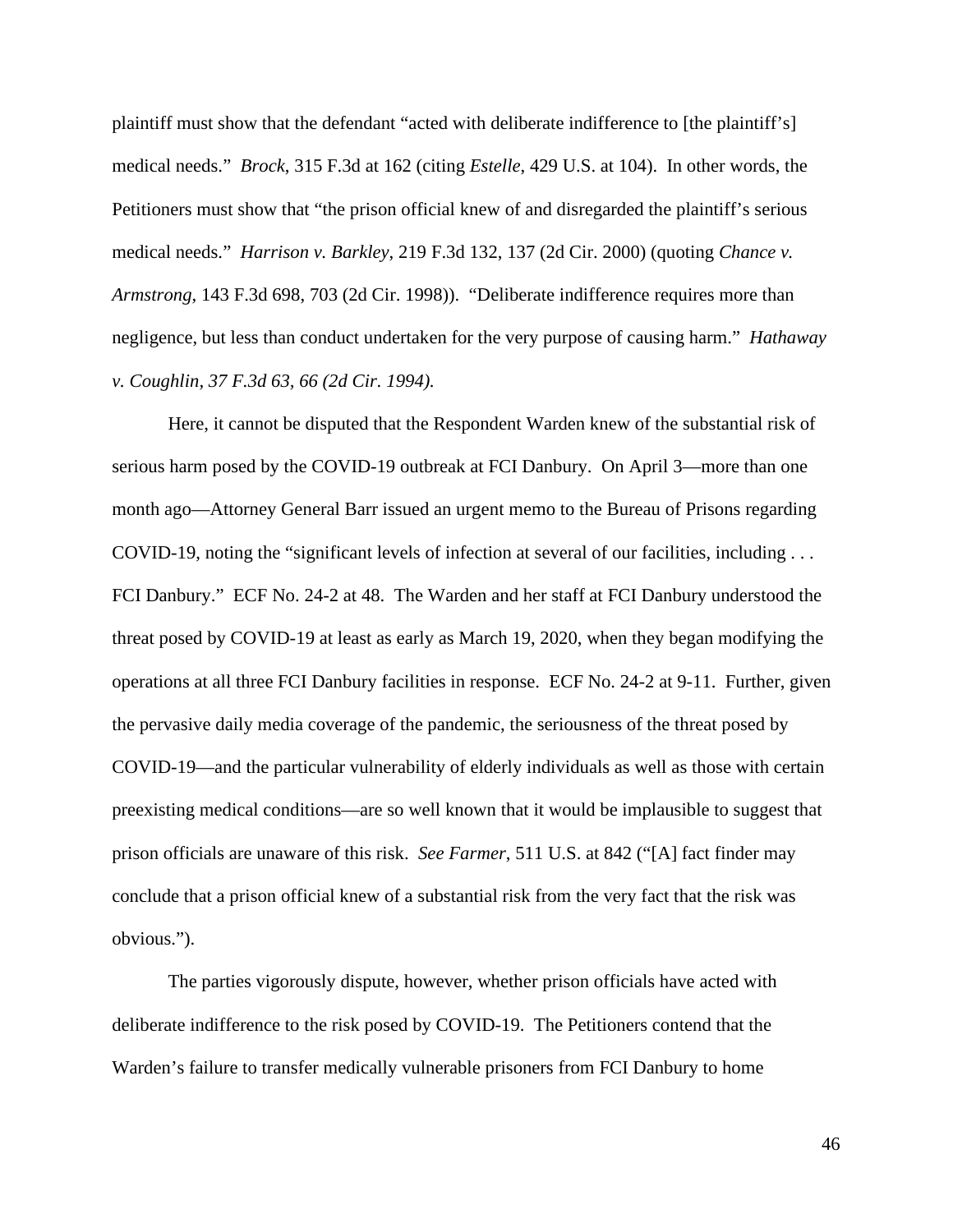confinement "in any meaningful numbers" constitutes deliberate indifference. ECF No. 15 at 39. I find that they have shown a likelihood of success on the merits with respect to this contention. I also find that Warden's handling of "compassionate release" requests under Section  $3582(c)(1)(A)$  bolsters the finding of deliberate indifference.

### **Home Confinement**

As discussed above, the CARES Act has given the Bureau of Prisons explicit authority to place *any* inmate on home confinement, and the Attorney General has made the emergency findings triggering that authority. He has also directed the Bureau of Prisons in urgent terms to "immediately review *all* inmates who have COVID-19 risk factors, as established by the CDC, starting with the inmates incarcerated at FCI Oakdale, *FCI Danbury*, FCI Elkton, and similarly situated facilities . . . ." ECF No. 24-2 at 48-49 (emphases added). His April 3, 2020 memorandum could not have conveyed a greater sense of urgency, instructing the Bureau to "begin implementing this directive immediately at the facilities I have specifically identified," noting that "time is of the essence," and asking for implementation "as quickly as possible." *Id.* at 49.

In spite of the explicit statutory authorization in the CARES Act to make widespread use of home confinement in response to the threat posed by COVID-19, and the exhortations of the head of the government department in which the Bureau of Prison sits, the implementation of this directive at FCI Danbury has been slow and inflexible. The Warden indicates that only 159 inmates have been reviewed since March 26, and a mere 21 inmates have actually been placed on home confinement, out of a population of roughly 1,000. ECF No. 23-24. Moreover, the criteria apparently being used by the Respondents to evaluate inmates for home confinement evidence a disregard for the seriousness of the health risk faced by vulnerable inmates. Indeed,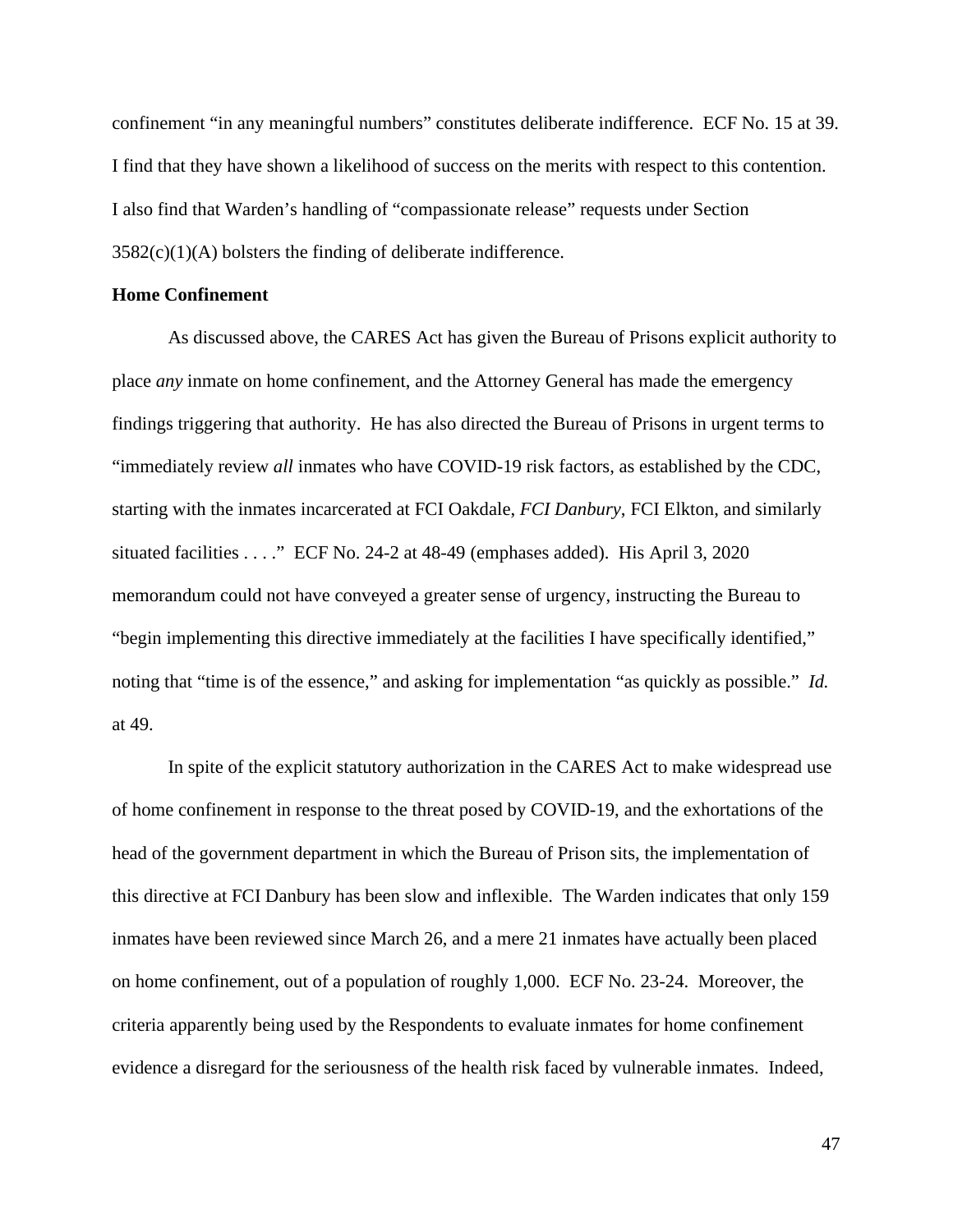the most recent inmate bulletin regarding home confinement criteria does not even expressly mention health risks or how they will be evaluated. ECF No. 15-8 (noting "updated criteria for Home Confinement based on COVID-19 guidelines" but not specifying any guidelines and listing only non-health-related criteria)). And the Warden's description of the home confinement review process suggests that, rather than prioritizing review based on age, medical history, and COVID-19 risk factors, FCI Danbury is focusing on those who have served the larger portions of their sentences. ECF No. 24-2 at 23.) In fact, the inmate bulletins make clear that those who have not served a specified percentage of their sentences are categorically disqualified: any inmate who has not served at least 50% of his or her sentence is deemed ineligible for home confinement, irrespective of vulnerability to COVID-19. ECF Nos. 15-7, 15-8.<sup>23</sup> Other criteria in the inmate bulletins are similarly unrelated to medical vulnerability and, at best, only tangentially related to public safety. For example, any inmate with an incident report in the past 12 months—no matter the seriousness—is deemed ineligible for home confinement, regardless of any health condition he or she might have. ECF Nos. 15-7, 15-8. At oral argument, the Government suggested that such an inmate could seek compassionate release as an alternative. But that is a dead end at FCI Danbury: Of the 241 requests for compassionate release filed since the COVID-19 crisis began, the Warden has signed off on exactly  $0.^{24}$  ECF No. 24-2 at 28.

Especially in light of the Barr memos, it is unimaginable that the Respondents would not be taking COVID-19 medical risk factors—some of which, by some estimates, give an inmate a

<span id="page-47-0"></span><sup>&</sup>lt;sup>23</sup> The Warden's declaration puts it slightly differently: "BOP is at this time prioritizing for consideration those inmates who either (1) have served 50% or more of their sentence, or (2) have 18 months or less remaining in their sentence and have served 25% or more of their sentence." ECF No. 24-2 at 23.

<span id="page-47-1"></span> $24$  This is particularly troubling in light of the fact that numerous judges, including the undersigned, have denied motions for compassionate release because the inmate has not first waded through the statutorily mandated administrative process for requesting compassionate release from the Warden—a process that now appears to be the definition of futile.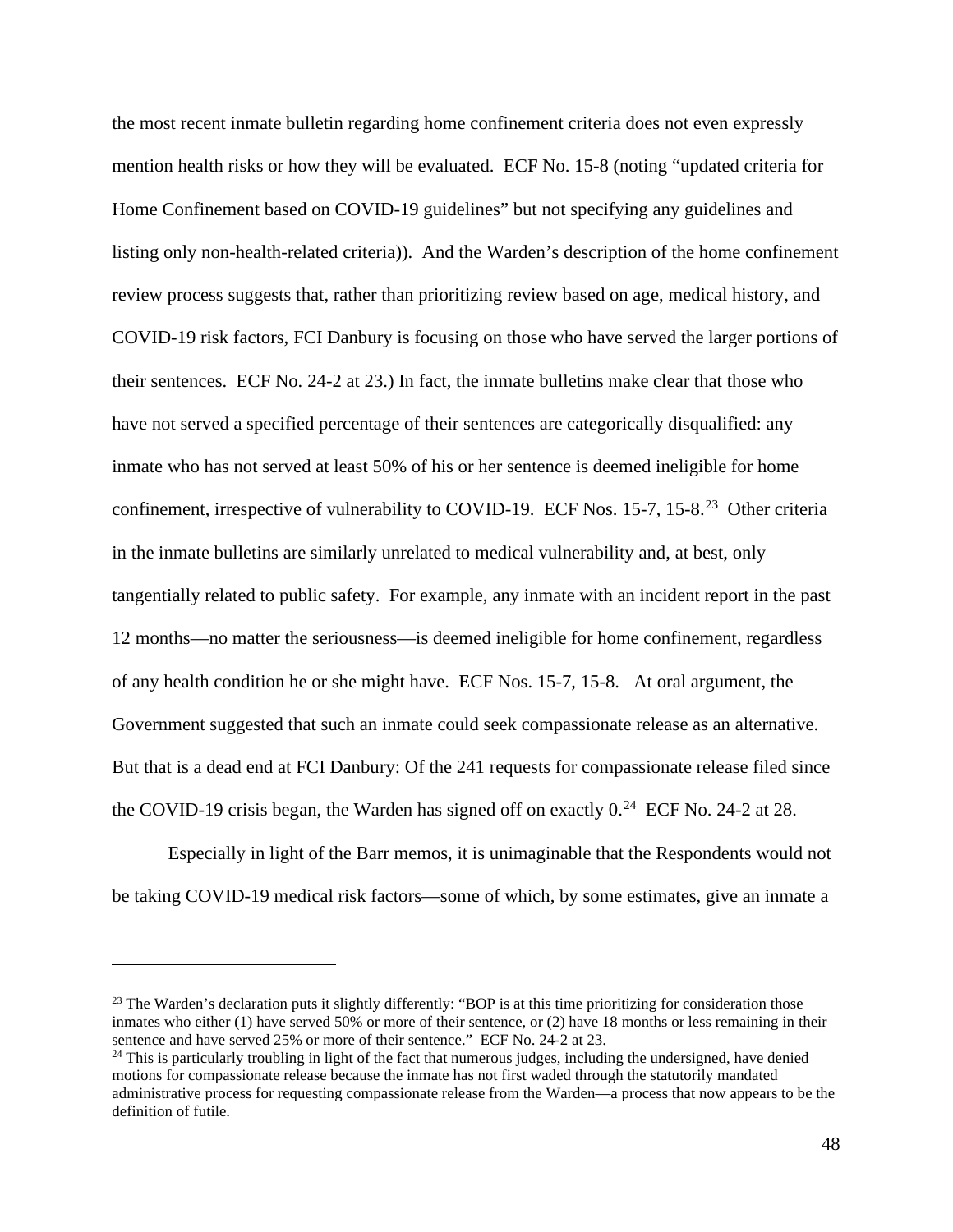better than 10% chance of dying should the inmate contract COVID-19—into consideration in reviewing inmates for home confinement. But, at the very least, the lack of any express mention of such factors in both the inmate bulletins and the Warden's declaration suggests that prison officials are not giving these risk factors the weight they plainly deserve.

The Warden argues that the measures taken at FCI Danbury to protect inmates from COVID-19, including screening, testing, quarantining, isolation of COVID-19 positive inmates, enhanced sanitation, and widespread use of personal protective equipment, show that she has not disregarded, or acted with deliberate indifference toward, the threat posed by COVID-19. But even accepting the Warden's account of the scope, consistency, and effectiveness of these measures—an account the Petitioners vigorously dispute—Petitioners have shown a likelihood of success on the merits of their claim that the Warden's inadequate implementation of the home confinement authority in the CARES Act constitutes "deliberate indifference" under the Eighth Amendment. The Warden does not dispute the impossibility of instituting effective social distancing measures in facilities, like FCI Danbury, where the vast majority of the population lives and sleeps in large dormitory halls lined with bunk beds, sharing bathroom and shower facilities. *See* ECF No. 24-1 at 73. But without social distancing measures, reliable containment of a highly contagious disease is nearly impossible. This makes transfer to home confinement (or compassionate release, discussed below) the only viable measure by which the safety of highly vulnerable inmates can be reasonably assured. While the Warden is free to exercise discretion in choosing among equally effective measures to protect inmates from serious risks, choosing inevitably inadequate measures to the exclusion of a plainly superior one constitutes deliberate indifference. *See, e.g.*, *Chance v. Armstrong*, 143 F.3d 698, 703 (2d Cir. 1998) ("[M]ere disagreement over the proper treatment . . . does not create a constitutional claim . . .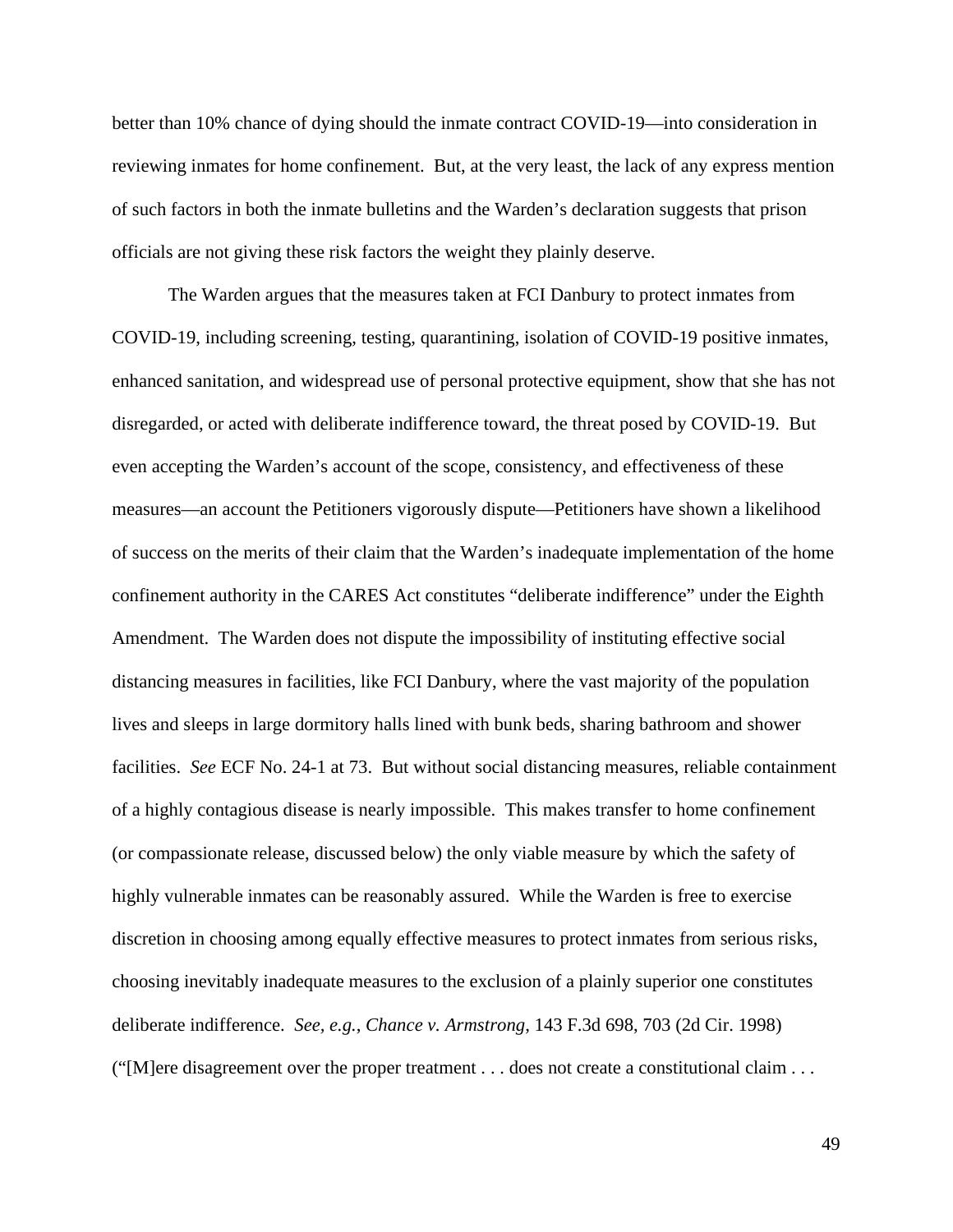[s]o long as the treatment given is adequate."); *id.* ("In certain instances, a physician may be deliberately indifferent if he or she consciously chooses an easier and less efficacious treatment plan." (internal quotation marks and citations omitted)); *see also Greene v. Bowles*, 361 F.3d 290, 294 (6th Cir. 2004) (reasonable jury could find that putting prisoner into protective custody but failing to protect her from a risk that persisted even in protective custody was unconstitutional).

Put somewhat differently, even with the measures that the Warden has put in place, due to the impossibility of adequate social distancing, confinement at FCI Danbury—due to the very structure of the facility—continues to pose a grave risk to vulnerable inmates' health. For this reason, Congress has provided statutory authority for, and the Attorney General has directed the warden to "immediately" implement, the broad use of home confinement for vulnerable inmates. Under the circumstances of the present crisis, the Warden's failure to make prompter, broader use of this authority to protect the lives of vulnerable inmates is likely to constitute deliberate indifference.

In short, by failing to make meaningful use of her home confinement authority, the Warden has failed to implement what appears to be the sole measure capable of adequately protecting vulnerable inmates—a measure the Attorney General directed the BOP to implement "immediately" and with "dispatch"—in favor of measures that, even if they were fully and painstakingly implemented, would still leave vulnerable inmates subject to a grave risk to their health. Petitioners have thus shown a likelihood of success on the merits on their claim that, with respect to the Medically Vulnerable Subclass, the Warden has disregarded a "substantial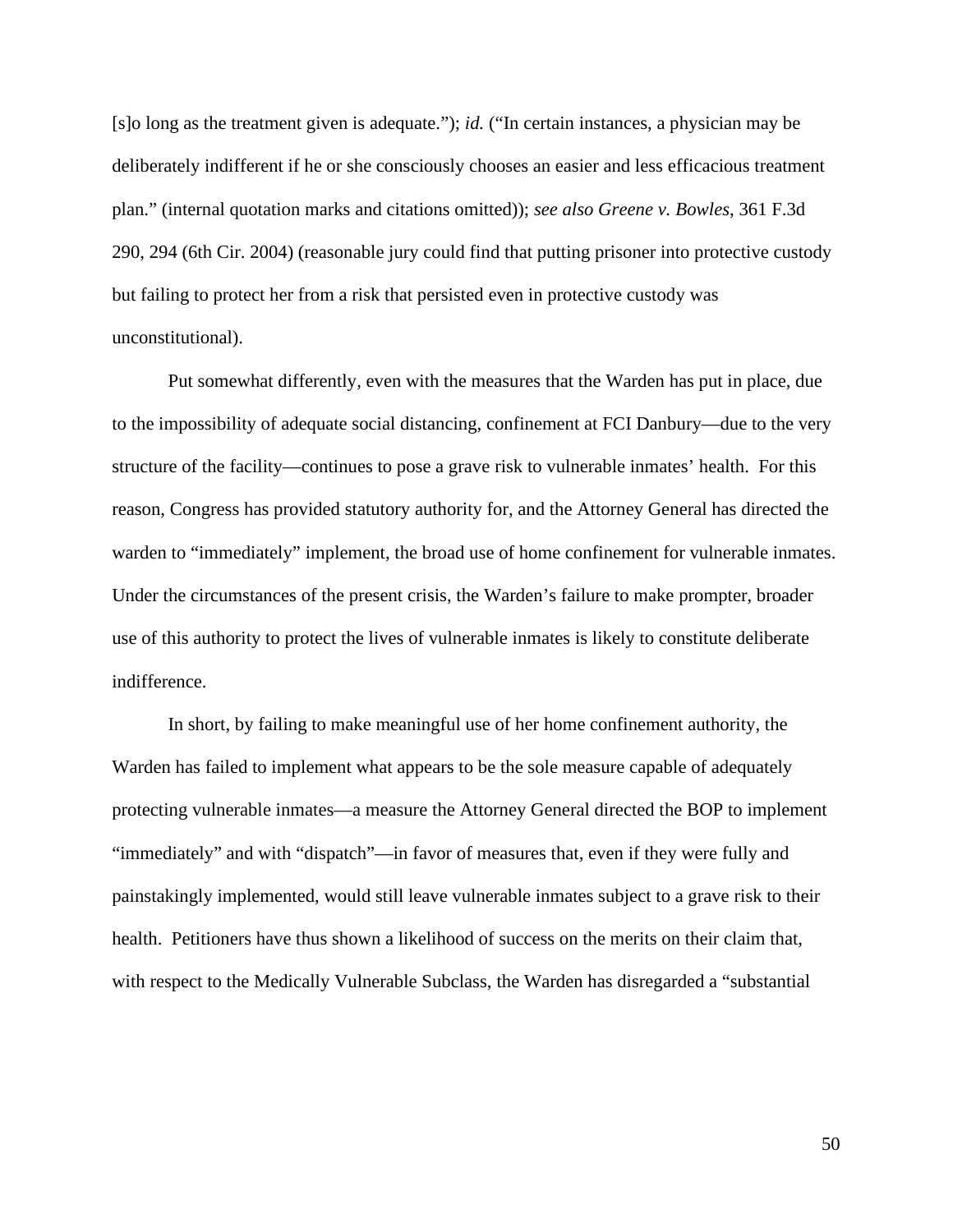risk of serious harm" by "failing to take reasonable measures to abate it." *Farmer*, 511 U.S. at 847. [25](#page-50-0)

#### **Compassionate Release under Section 3582(c)(1)(A)**

The Warden has another source of authority she may use to remove medically vulnerable inmates from the dangerous environment at FCI Danbury, and at the same time reduce the density within the prison for all inmates. Unfortunately, the record in this case makes clear she is not making adequate use of that authority either. Specifically, neither the Warden nor the BOP as a whole is implementing Section  $3582(c)(1)(A)$  in the way Congress intended when it adopted the First Step Act, and neither has made any noticeable effort to update the process for evaluating "compassionate release" requests to take account of the COVID-19 pandemic. For the medically vulnerable inmates at FCI Danbury, this failure bolsters my conclusion that Petitioners have shown a likelihood of success on the merits on their claim that the Respondents are displaying deliberate indifference in violation of the Eighth Amendment.

First, some history is in order. Before the First Step Act was enacted in 2018, only the Director of the Bureau of Prisons could file a motion with the sentencing court seeking "compassionate release" under Section  $3582(c)(1)(A)$ . "The BOP rarely did so . . . . From 1984 to 2013, an average of only 24 inmates were released each year through BOP-filed motions."

<span id="page-50-0"></span><sup>&</sup>lt;sup>25</sup>Respondents do not argue that the Warden's hands were tied by BOP policy set by the BOP Director in setting the criteria for home confinement at FCI Danbury—an argument that would easily have been available in this case given that Petitioners have named both the Warden and the Director as Respondents. In any event, such an argument would not be dispositive, as a prison official does not comply with the Eighth Amendment when he or she knows of a serious risk to inmate safety but fails to address it due to mechanical reliance on prison policy. *See Johnson v. Wright*, 412 F.3d 398, 404 (2d Cir. 2005) (reasonable jury could find that "the defendants here acted with a sufficiently culpable state of mind in mechanically following [hepatitis C Guideline regarding substance abuse] and refusing to prescribe him [hepatitis C drug]"; "[t]he operative question in this case is not whether the Guideline's substance abuse policy is generally justifiable, but whether a jury could find that the application of the policy in plaintiff's case could have amounted to deliberate indifference to plaintiff's medical needs"; "there is no evidence suggesting that the defendants took any step whatsoever to investigate—let alone verify—whether it would be medically appropriate to ignore the unanimous advice of [plaintiff's] treating physicians . . . and apply the Guideline's substance abuse policy in [plaintiff's] case.").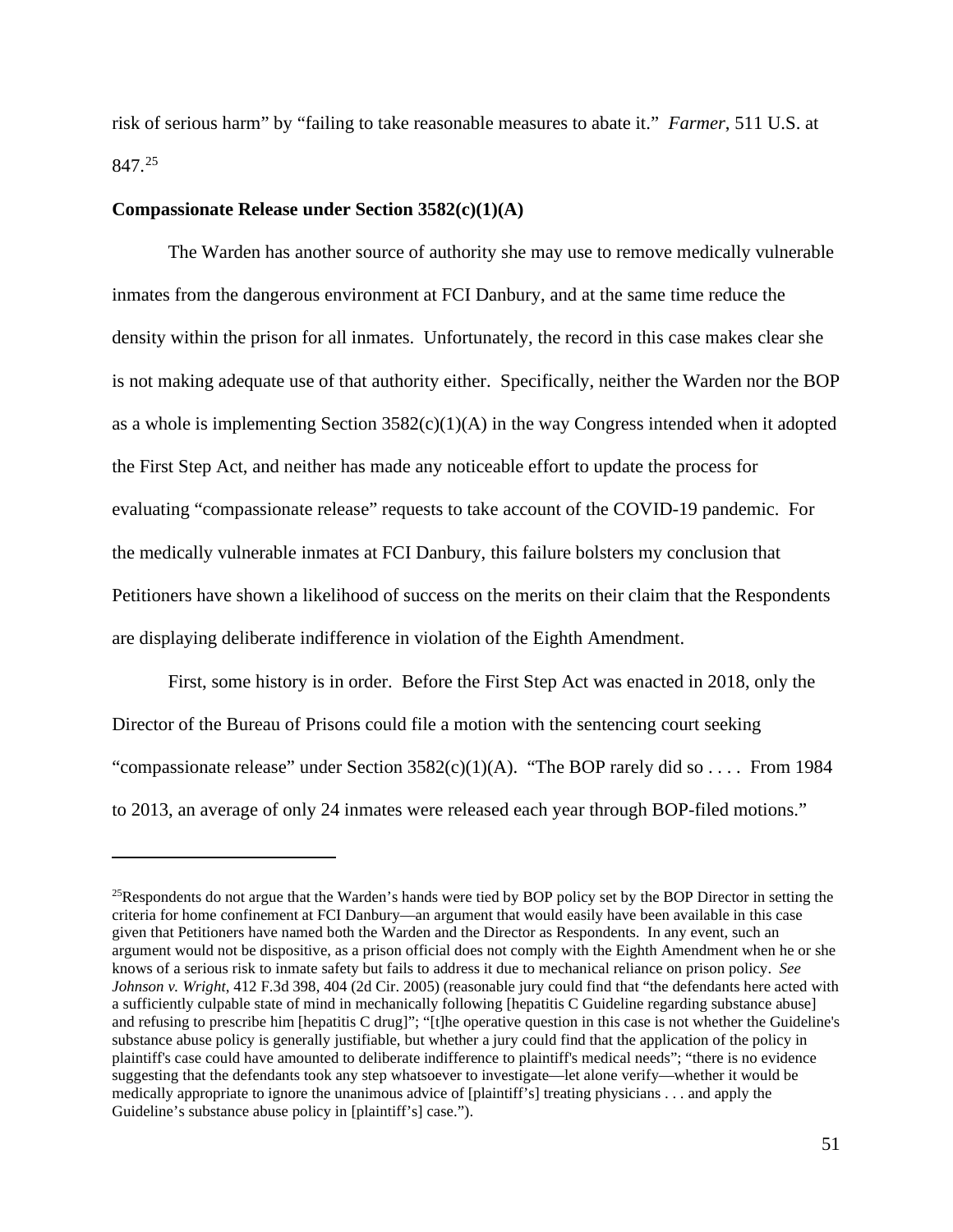*United States v. Rodriguez*, 2020 WL 1627331, at \*2 (E.D. Pa. April 1, 2020). According to a 2013 report of the Department of Justice's Inspector General, these low numbers stemmed in part from poor management, a lack of clear standards, and inconsistent implementation of the compassionate release program. *Id.* "In an effort to improve and increase the use of the compassionate-release process, the First Step Act amended  $\S 3852(c)(1)(A)$  to allow prisoners to directly petition courts for compassionate release, removing the BOP's exclusive 'gatekeeper' role." *Id.* The current version of the statute allows defendants to bring motions for release themselves at the earlier of two occurrences: (1) the defendant's "fully exhaust[ing] all administrative rights to appeal a failure of the Bureau of Prisons to bring a motion on the defendant's behalf or [2] the lapse of 30 days from the receipt of such a request by the warden of the defendant's facility." 18 U.S.C.  $\S$  3582(c)(1)(A).

The First Step Act left the BOP an important role in the process, as the defendant must still exhaust his administrative remedies with the BOP before filing a motion in court.<sup>[26](#page-51-0)</sup> And given the statute's specification of the timing for exhaustion—either the time needed for full exhaustion or the lapse of 30 days from receipt of the request by the warden, whichever is earlier—it appears that Congress assumed that sometimes the BOP would act on the request within 30 days of the Warden's receipt of the request, and sometimes it would not. Further, one

<span id="page-51-0"></span> $26$  There is a split among district courts within the Second Circuit as to whether the statute's exhaustion requirement is mandatory, or whether it can be "waived" or excused by the district judge for reasons such as futility, irreparable harm, and similar equitable doctrines. *Compare United States v. Roberts*, 2020 WL 1700032, at \*2 (S.D.N.Y. April 8, 2020) ("[T]he Court must abide by Congress's choice, given Section 3582(c)'s clear command that the Court "may not" grant compassionate release except under the conditions Congress prescribed.") *with United States v. Colvin*, 2020 WL 1613943, at \*2 (D. Conn. April 2, 2020) ("[I]n light of the urgency of Defendant's request, the likelihood that she cannot exhaust her administrative appeals during her remaining eleven days of imprisonment, and the potential for serious health consequences, the Court waives the exhaustion requirement of Section  $3582(c)(1)(A)$ ."). I have adopted the former position, finding that a defendant may not file a motion with the sentencing court until either he or she has exhausted the available administrative remedies or 30 days have lapsed from receipt of the request by the warden. *United States v. Nathaniel Smith*, 2020 WL 1903160 (D. Conn. April 17, 2020).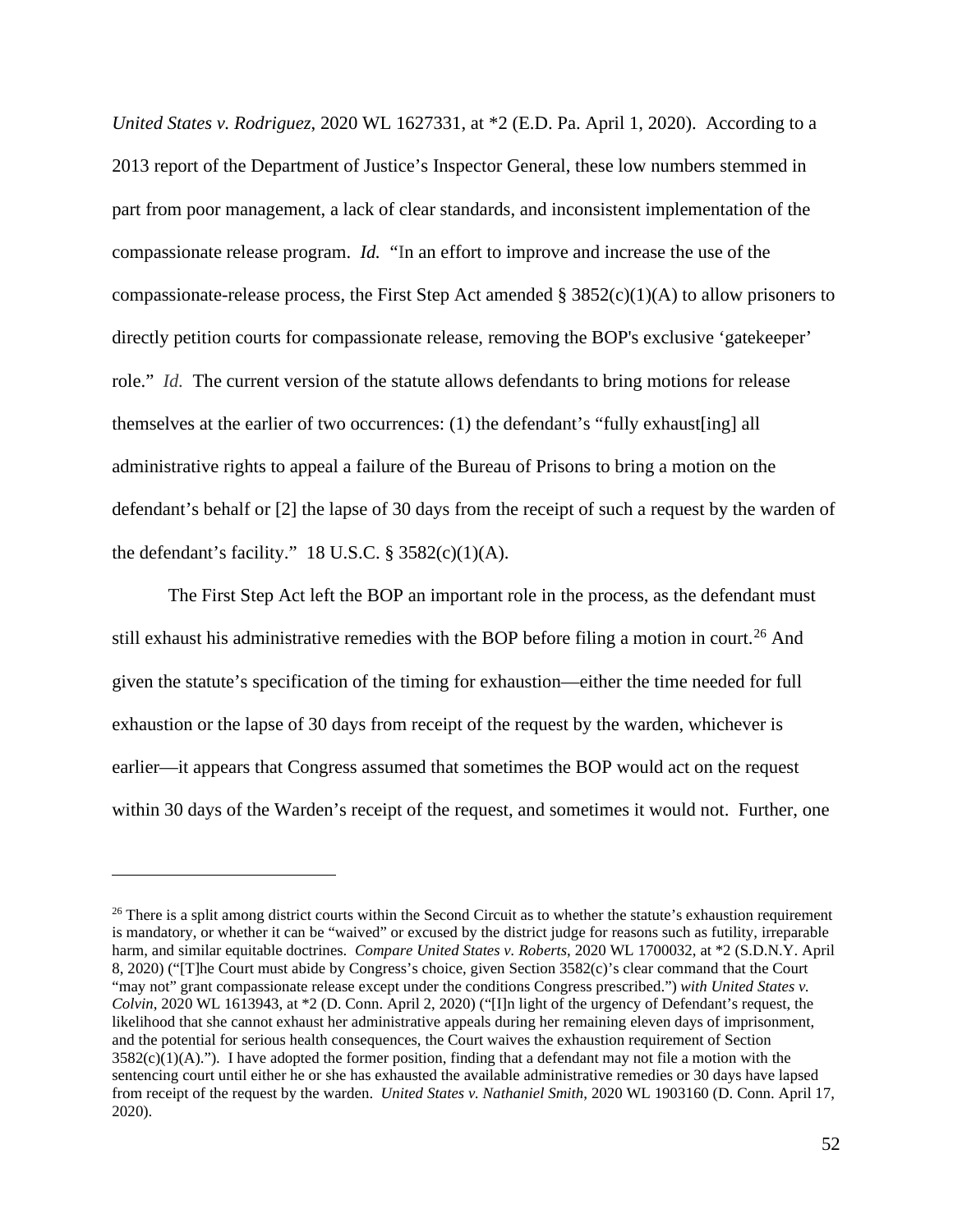might assume that, after the 2013 Inspector General's report and Congress's reaction to it, the BOP would have built a better system for processing compassionate release requests administratively. Finally, one might assume that the BOP would have modified its internal "compassionate release" guidance to take account of the serious risk of severe illness or death faced by medically vulnerable inmates housed in prisons with COVID-19 outbreaks. Unfortunately, the record in this case belies all of these assumptions. According to the Warden's declaration, "since this emergency began" through May 4, 2020—a period that spans more than 6 weeks since the Warden placed the prison on "modified operations" on March 19, ECF No. 24- 2 at 10—the Reduction in Sentence Coordinator at FCI Danbury has received 241 requests for compassionate release; of these, 136 have been processed and denied, 18 have been returned to the inmate seeking further information, 70 are being reviewed by staff, and 17 "are awaiting" the Warden's review. ECF No. 24-2 at 27.

These figures are striking for two reasons. First, the figures make clear that the FCI Danbury staff has, to date, not granted a single request for compassionate release—a batting average that is dramatically less favorable to inmates than the frequency with which courts in this District are granting Section 3582 motions. ECF No. 24-2 at 52-54 (Government's listing of rulings by District of Connecticut judges on COVID-based Section 3582(c)(1)(A) motions showing that approximately 25 out of 48 have been granted, some with the Government's consent).<sup>[27](#page-52-0)</sup> This suggests that the Warden is setting an impossible high bar for these requests.<sup>28</sup>

<span id="page-52-0"></span> $27$  Out of the 48, 7 involved inmates at Wyatt, which is a detention facility, albeit one that also houses sentenced prisoners immediately after sentencing. Only two of the Wyatt detainees were released, according to the Government's spreadsheet. ECF 24-2 at 52-54. The Bail Reform Act, rather than Section  $3582(c)(1)(A)$ , governs release as to detainees.

<span id="page-52-1"></span><sup>&</sup>lt;sup>28</sup> Apparently, she is not the only one. Information Petitioners filed on the docket concerning the handling of Section 3582 requests at BOP Elkton—which is under a court injunction in light of a COVID-19 outbreak there, *see Wilson v. Williams*, 2020 WL 1940882 (N.D. Ohio April 22, 2020)—only confirms what appears to be the nearimpossible standard the BOP is applying to these requests. According to a filing by the Government in the *Wilson*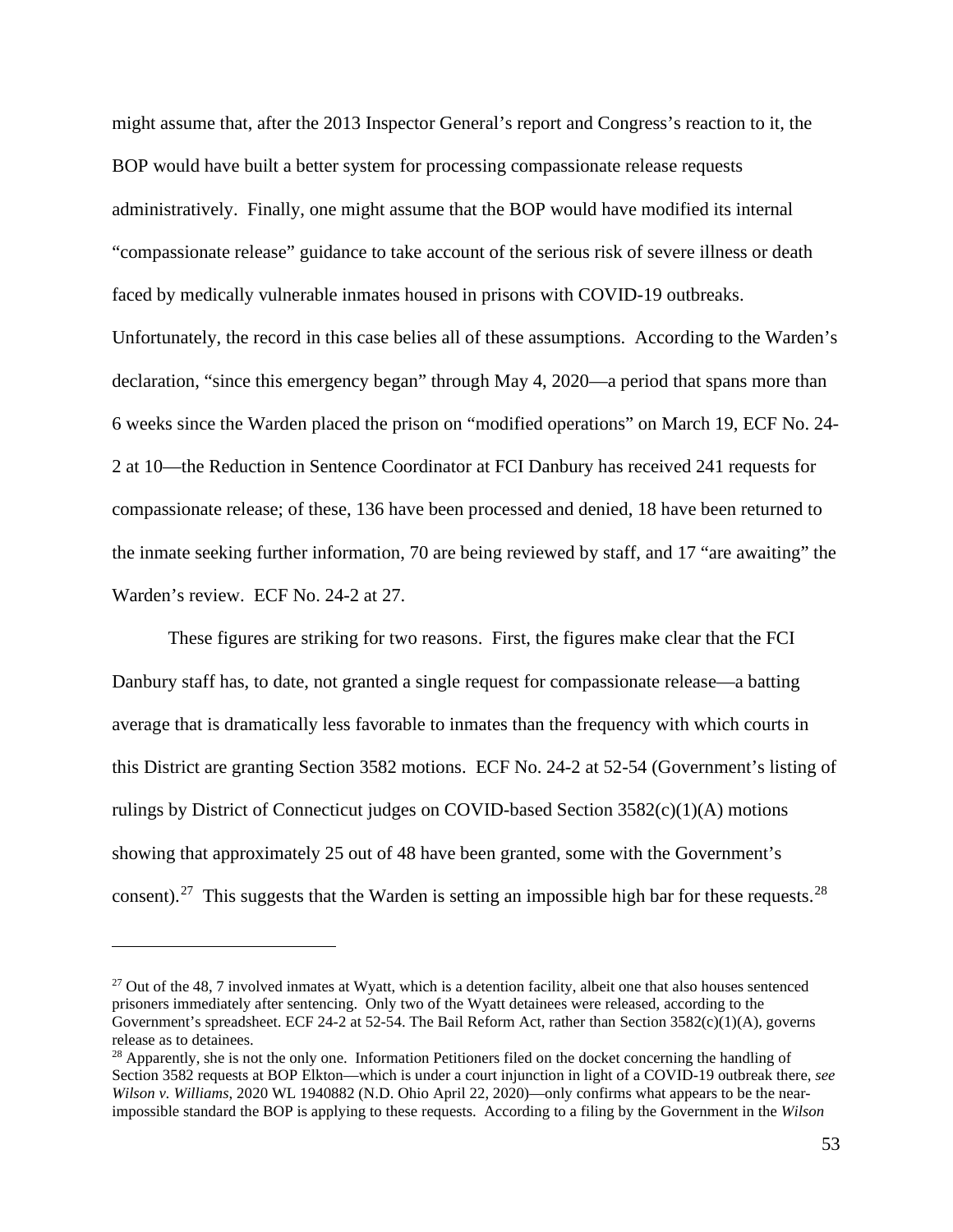Alternatively, it suggest that the Warden has not set a new standard for compassionate release in light of the pandemic, but is applying an obsolete one that takes no account of the risk of illness or death to medically vulnerable inmates from COVID-19: As discussed above, the BOP's January 2019 policy statement makes no mention of COVID-19 or the risk posed by infectious diseases inside prisons in general, and restricts use of "compassionate release" authority to a few, extreme situations that have little to do with susceptibility to COVID-19. Respondents have not suggested they have made any attempt to adjust the January 2019 standards for compassionate release to account for new "extraordinary and compelling" circumstances presented by COVID-19 in the prison setting.

Second, the figures suggest that the Warden is processing request for compassionate release based on COVID-19 at a pace that disregards the seriousness of the risk faced by medically vulnerable inmates. The figures show that over more than six weeks, FCI Danbury has not made even an *initial* response to some 44% of compassionate release requests, justifying the Petitioners' assertion that the staff at the facility are "failing to timely respond to requests for emergency compassionate relief." Petition ¶ 119. Further, an initial response from the Warden—when it arrives—is only the first step in a multi-tiered administrative remedy process the inmate must follow to "fully exhaust[]" administrative remedies. That process requires each inmate to appeal the denial by the Warden to a BOP Regional Director, followed by an appeal to the BOP General Counsel. 28 C.F.R. § 571.63; 28 C.F.R. § 542.15. For each level of appeal, the inmate must use a different form and mail it to a different reviewing official. *Id.* Even if the inmate's request to the Warden is approved—something that has not happened at Danbury since

case, of 243 medically vulnerable inmates who have submitted a request for compassionate release to the warden at FCI Elkton, "[o]nly one inmate . . . met the criteria for compassionate release." ECF No. 26-4 at 4.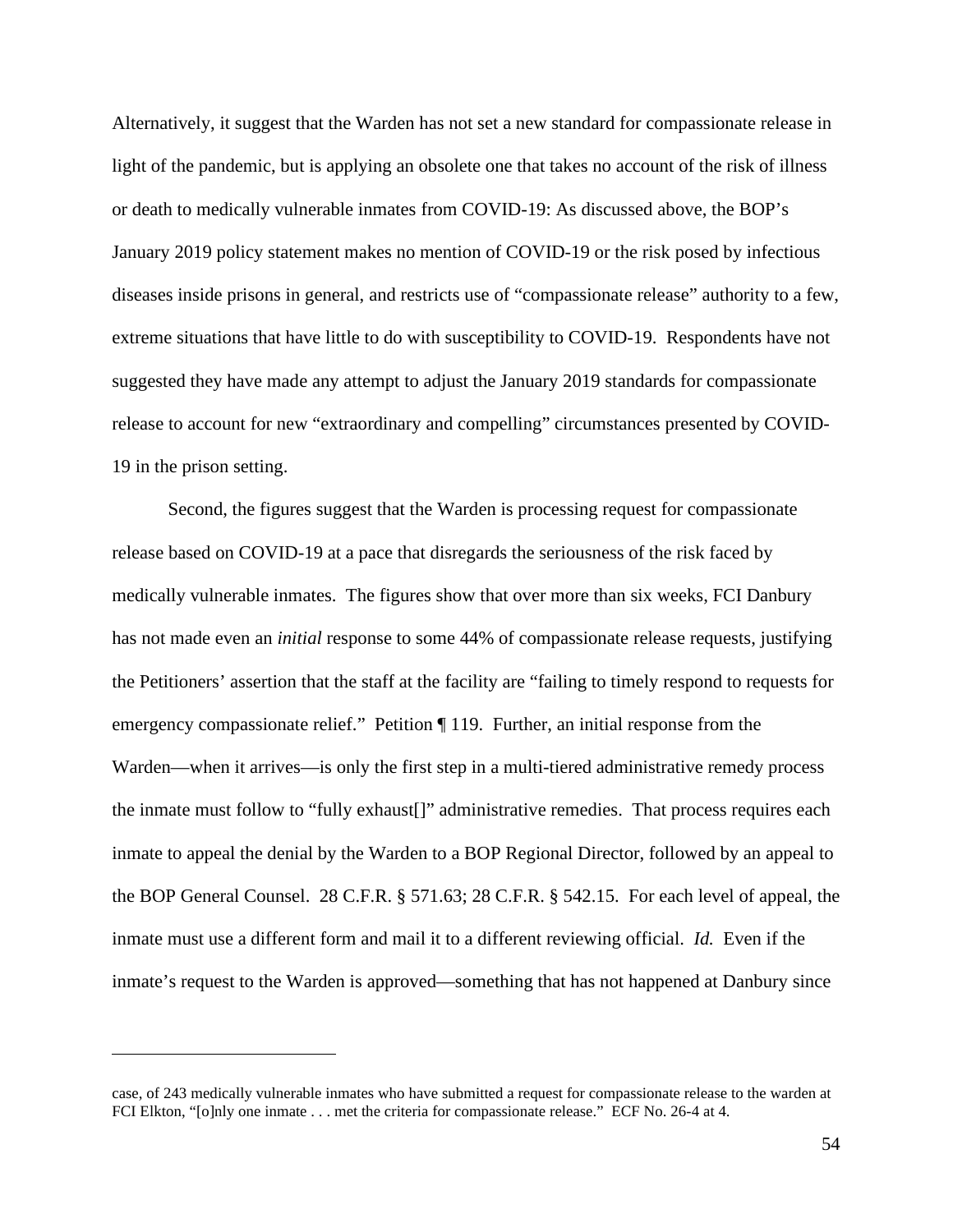the outset of the pandemic—that approval must go through at least three more layers of review involving the BOP General Counsel, the Medical Director or an Assistant Director, and, finally, the Director. 28 C.F.R.§ 571.62. It does not appear that the BOP has updated these regulations since the First Step Act was passed, let alone made any attempt to suspend them or otherwise accelerate the process during the pandemic.

From all this it should be obvious that the BOP, from the Warden at FCI Danbury up through the Director, is not allowing—and, indeed, under its current regulations cannot allow—a defendant to "fully exhaust[] all administrative rights to appeal a failure of the Bureau of Prisons" to bring a motion for compassionate release before the expiration of the 30 days specified in the statute. 18 U.S.C. §  $3582(c)(1)(A)$ . So, as far as the record at FCI Danbury shows, it is practically impossible for a defendant to "fully exhaust" a compassionate release request within the BOP before expiration of the 30-day period, despite Congress's apparent intent. Further, it is, at least during the COVID-19 crisis at FCI Danbury, impossible to find any success within the existing administrative remedy process; the applicable standards appear to make no allowance for the grave risks posed by COVID-19, even for members of the Medically Vulnerable Subclass, and the Warden indicates she has not approved for referral a single request. The 30-day period under the statute is simply dead time during which there is no prospect the BOP will come to the defendant's aid.

All of these circumstances support the order I issue today, which requires the Warden to process Section 3582 requests more promptly and requires her to explain why, apparently, no consideration is being given in this process to the serious risk of illness or death posed to the medically vulnerable subclass.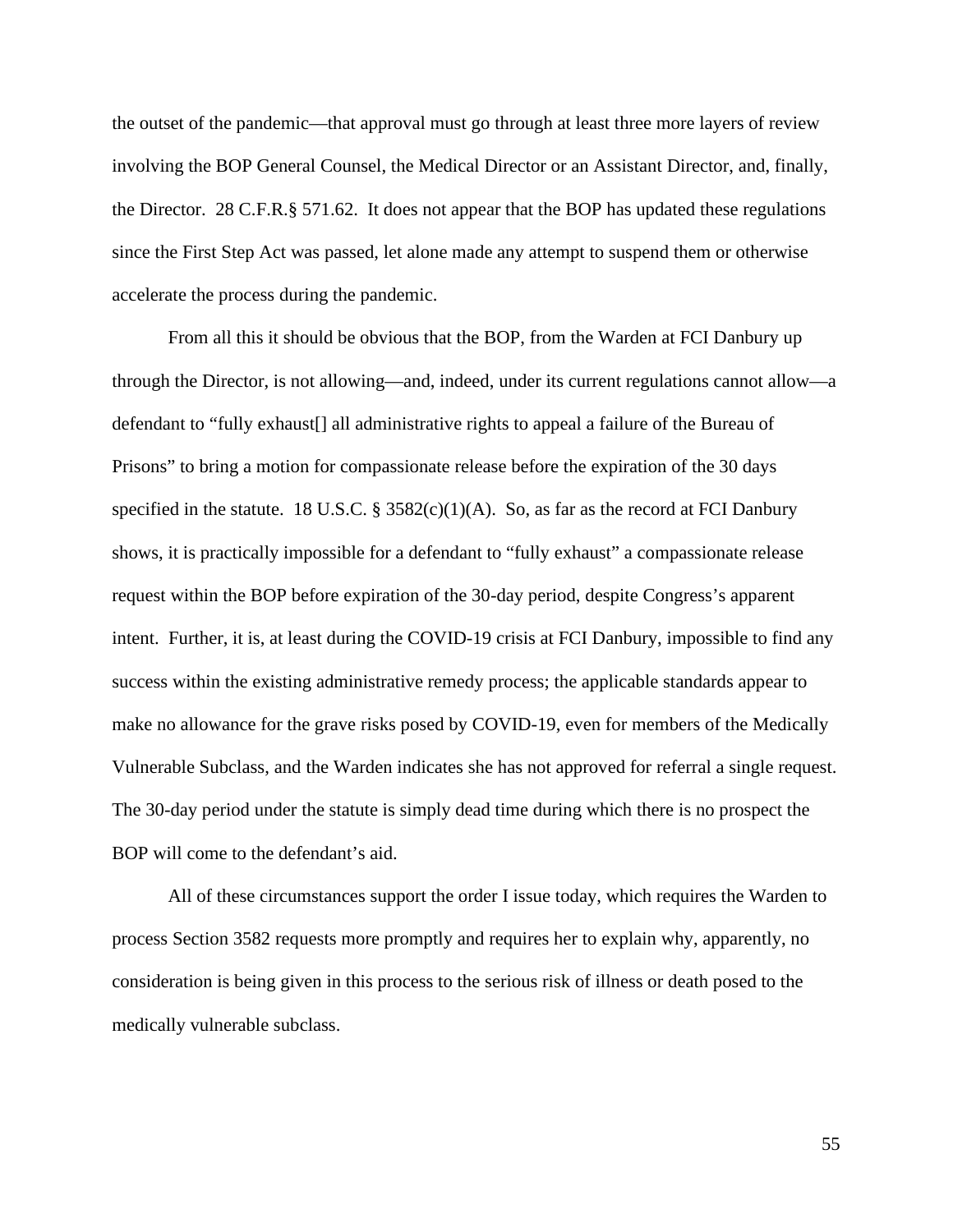While these circumstances might also support broader relief against the Director, the Director is not a proper party in this case because he is not the immediate custodian of the Petitioners. *Rumsfeld*, 542 U.S. at 434-35 ("The federal habeas statute straightforwardly provides that the proper respondent to a habeas petition is 'the person who has custody over [the petitioner].' 28 U.S.C. § 2242 . . . . The consistent use of the definite article in reference to the custodian indicates that there is generally only one proper respondent to a given prisoner's habeas petition . . . . In accord with the statutory language . . . , longstanding practice confirms that in habeas challenges to present physical confinement—'core challenges'—the default rule is that the proper respondent is the warden of the facility where the prisoner is being held, not the Attorney General or some other remote supervisory official." (alteration in original)). Thus, unless the Petitioners can provide a reason not to do so within 7 days of this order, I will dismiss the 2241 Petition against the Director.

\* \* \*

To be clear, I am not suggesting that the Eighth Amendment requires the Warden to place on home confinement or recommend for compassionate release every inmate who has a COVID-19 risk factor. In *Farmer*, the Supreme Court held that "a prison official may be held liable under the Eighth Amendment for denying humane conditions of confinement only if he knows that inmates face a substantial risk of serious harm *and disregards that risk by failing to take reasonable measures to abate it*." 511 U.S. at 847 (emphasis added). Whether it is a "reasonable measure" to place an inmate on home confinement or grant compassionate release in a particular case will depend on the severity of the risk faced by the inmate from COVID-19 in light of his or her age and medical history, the danger the inmate presents to the residents of the home environment under consideration, and the danger to the public at large. The determination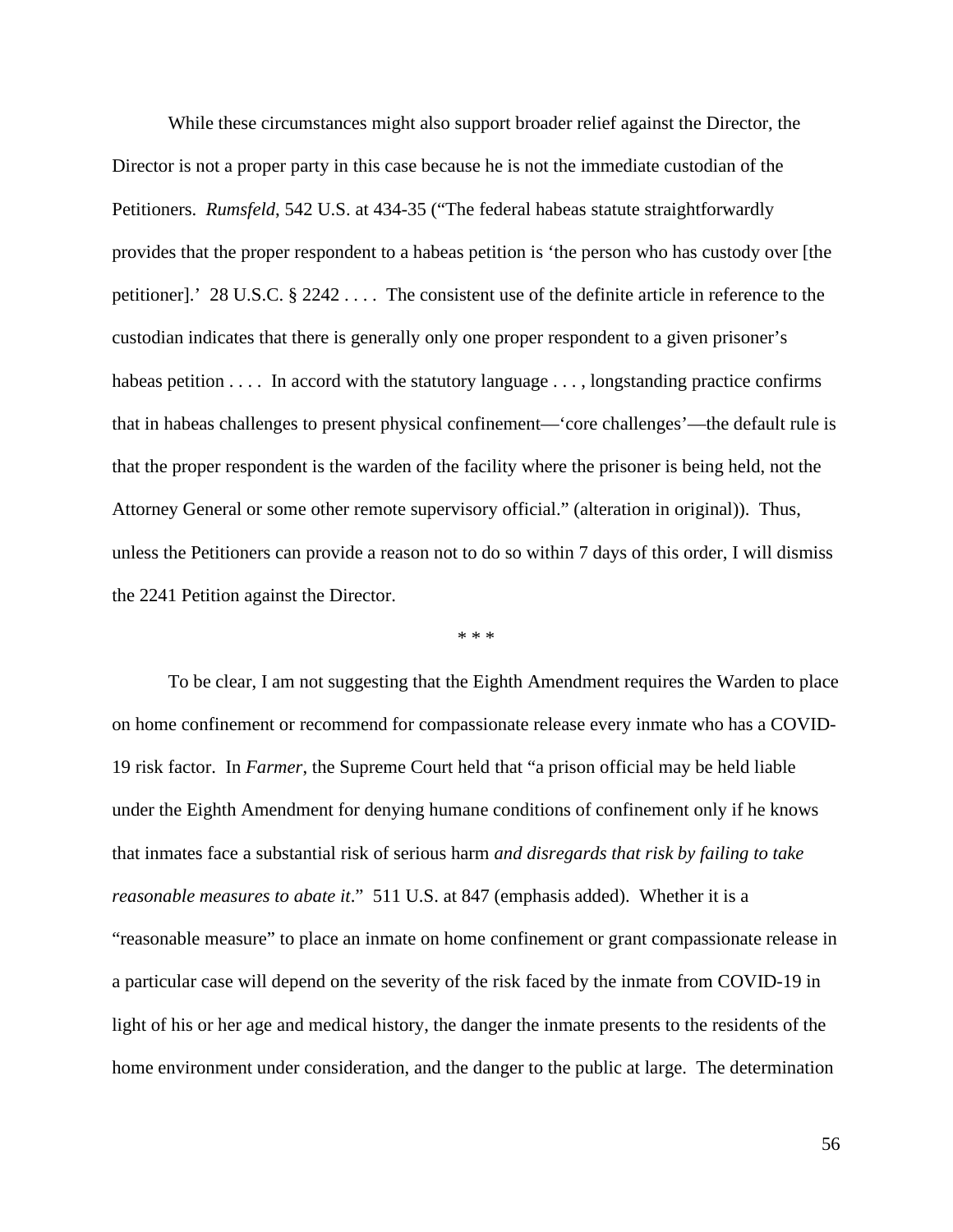must be individualized, as the Petitioners acknowledged at oral argument, ECF No. 28 at 9, and, in some cases, such as where the inmate has a recent record of violence, may properly result in denying home confinement or compassionate release even to inmates whose age or medical histories place them at risk of serious injury or death from COVID-19. But difficult as this determination may be, Petitioners have made a preliminary showing that, in these circumstances, the Eighth Amendment requires that it be made promptly and that it focus on the critical issues of inmate and public safety.

### **b. Irreparable Harm**

"A showing of irreparable harm is the single most important prerequisite" for the issuance of a temporary restraining order. *Faiveley Transport Malmo AB v. Wabtec Corp.*, 559 F.3d 110, 118 (2d Cir. 2009) (internal quotation marks and citations omitted). To satisfy the irreparable harm requirement, the Petitioners must demonstrate that, absent a temporary restraining order, "they will suffer an injury that is neither remote nor speculative, but actual and imminent, and one that cannot be remedied if a court waits until the end of trial to resolve the harm." *Id.* (internal quotation marks and citations omitted).

A substantial risk of serious illness or death has often been found to constitute irreparable harm. *See, e.g.*, *Innovative Health Systems, Inc. v. City of White Plains*, 117 F.3d 37, 43-44 (2d Cir. 1997) (finding irreparable harm where the closure of a treatment program would pose serious risk of harm to plaintiffs, including "death, illness or disability"); *Shapiro v. Cadman Towers, Inc.*, 51 F.3d 328, 332-33 (2d Cir. 1995) (upholding District Court's irreparable harm finding based on the "risk of injury, infection, and humiliation").

More specifically, Courts across the country have concluded that the risk of contracting COVID-19 as a result of unsafe conditions of confinement constitutes irreparable harm. *See,*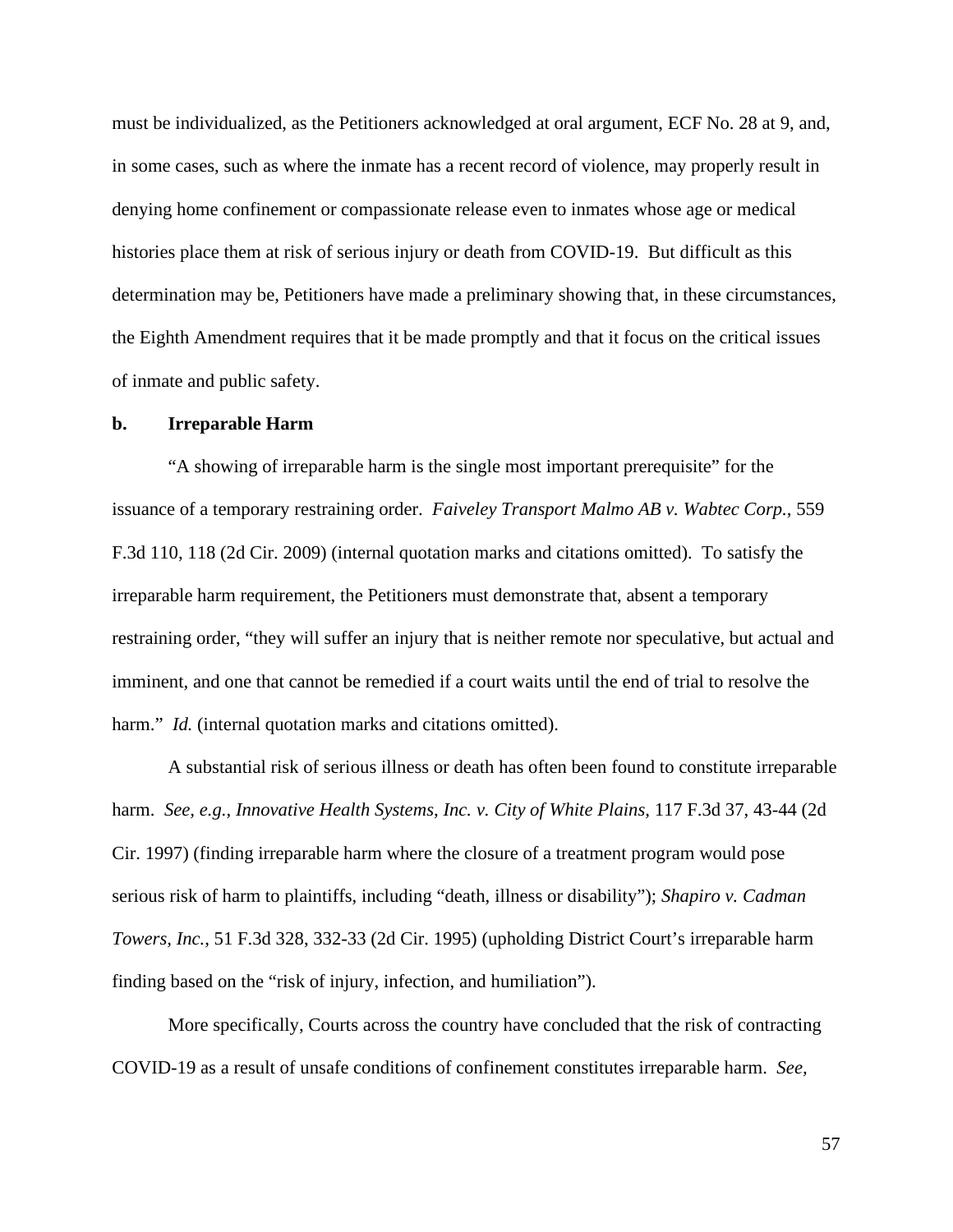*e.g.*, *Wilson v. Williams*, 2020 WL 1940882, at \*9 (N.D. Ohio Apr. 22, 2020) (finding that the risk of exposure to COVID-19 at FCI Elkton—one of two other facilities that, like FCI Danbury, were specifically identified by Attorney General Barr's April 3 memo as experiencing significant outbreaks—constituted irreparable harm); *Mays v. Dart*, 2020 WL 1812381, at \*13 (N.D. Ill. Apr. 9, 2020) (The risk of "severe health consequences, including death, if they contract coronavirus disease" constituted "irreparable harm."); *Basank v. Decker*, 2020 WL 1481503, at \*4 (S.D.N.Y. Mar. 26, 2020) ("The risk that Petitioners will face a severe, and quite possibly fatal, infection if they remain in immigration detention constitutes irreparable harm warranting a TRO.").

FCI Danbury is experiencing an active COVID-19 outbreak—one of the worst in the federal prison system. One inmate at the prison has already died as a result of contracting the virus, and it is undisputed that members of the vulnerable subclass face a serious risk of meeting the same fate should they contract the virus. In light of the impossibility of instituting effective social distancing in the setting of a prison, like FCI Danbury, where inmates live and sleep in large dormitories lined with bunk beds, the grave risk to Petitioners persists despite the measures prison officials have taken to combat the virus.

In addition to the imminent prospect of serious physical harm, medically vulnerable inmates have alleged a violation of an important constitutional right—the right to be free from cruel and unusual punishment. "In the Second Circuit, it is well-settled that an alleged constitutional violation constitutes irreparable harm." *Basank v. Decker*, 2020 WL 1481503, at \*4 (citing cases); *Connecticut Dep't of Envtl. Prot. v. O.S.H.A.*, 356 F.3d 226, 231 (2d Cir. 2004) ("[W]e have held that the alleged violation of a constitutional right triggers a finding of irreparable injury." (internal quotation marks and citations omitted)); *Jolly v. Coughlin*, 76 F.3d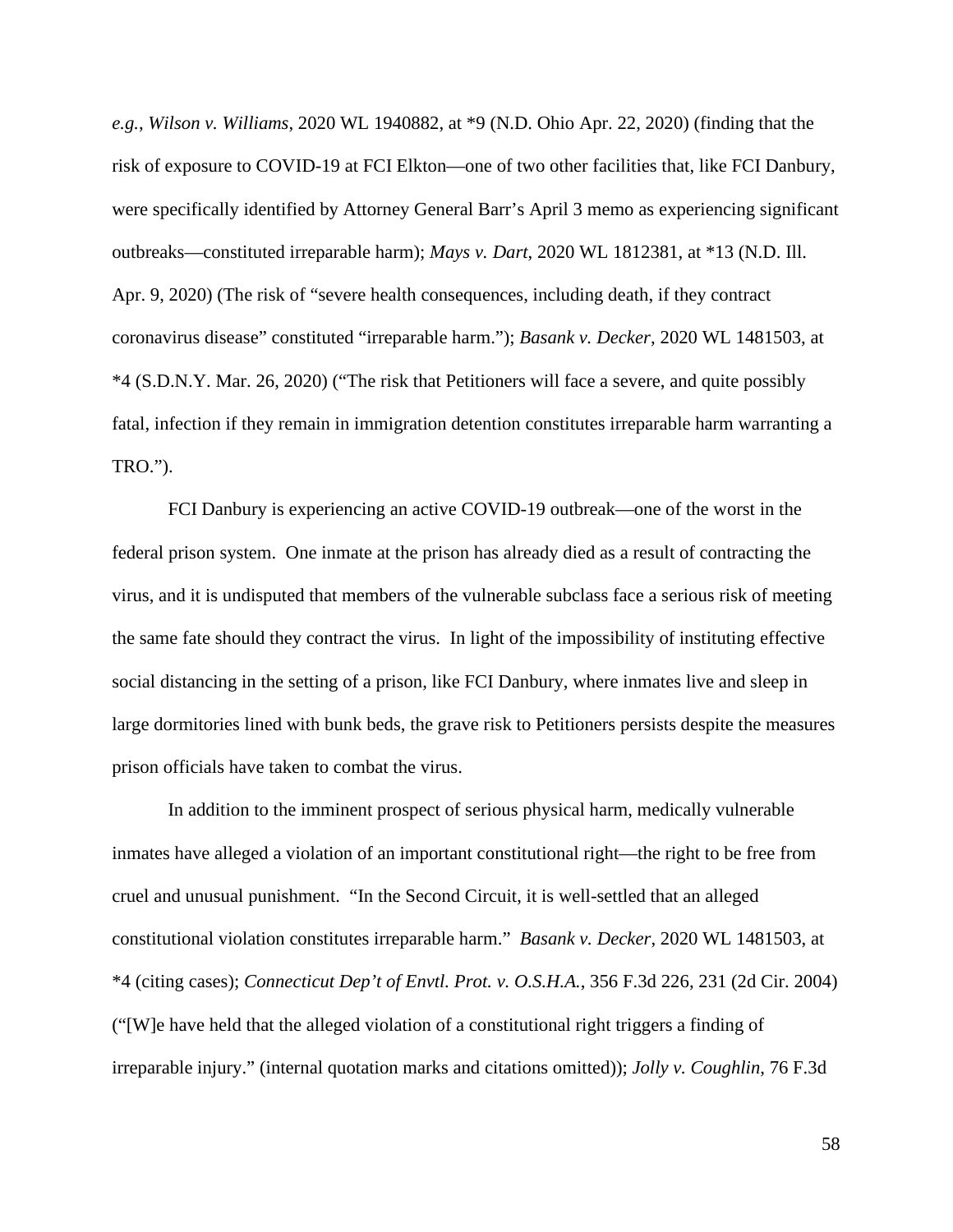468, 482 (2d Cir. 1996) ("[T]he *alleged* violation of a constitutional right . . . triggers a finding of irreparable harm." (emphasis original)). Thus, the alleged violation of subclass members' constitutional right to be free from cruel and unusual punishment itself constitutes "irreparable harm."

In short, Subclass Members easily satisfy the irreparable harm prerequisite for issuing a temporary restraining order.

### **c. Balance of the Equities and the Public Interest**

"Where the Government is the opposing party, the final two factors in the temporary restraining order analysis—the balance of the equities and the public interest—merge." *Coronel v. Decker*, 2020 WL 1487274, at \*7 (S.D.N.Y. Mar. 27, 2020) (citing *Planned Parenthood of New York City, Inc. v. U.S. Dep't of Health & Human Servs.*, 337 F. Supp. 3d 308, 343 (S.D.N.Y. 2018)).

As an initial matter, "the public interest is best served by ensuring the constitutional rights of persons within the United States are upheld." *Coronel*, 2020 WL 1487274, at \*7 (quoting *Sajous v. Decker*, 2018 WL 2357266, at \*13 (S.D.N.Y. 2018)); *see also Doe v. University of Connecticut*, 2020 WL 406356, at \*6 (D. Conn. Jan. 23, 2020) (noting the "public interest in avoiding violations of constitutional rights"); *Barbecho v. Decker*, 2020 WL 1876328, at \*7 (S.D.N.Y. Apr. 15, 2020); *G & V Lounge, Inc. v. Michigan Liquor Control Com'n*, 23 F.3d 1071, 1079 (6th Cir. 1994) ("[I]t is always in the public interest to prevent the violation of a party's constitutional rights.").

Moreover, the Petitioners' interest in avoiding serious illness or death must weigh heavily on the scales. While I am not unmindful of the unprecedented challenges faced by the Warden in combatting the COVID-19 pandemic, not to mention the challenges of operating a prison—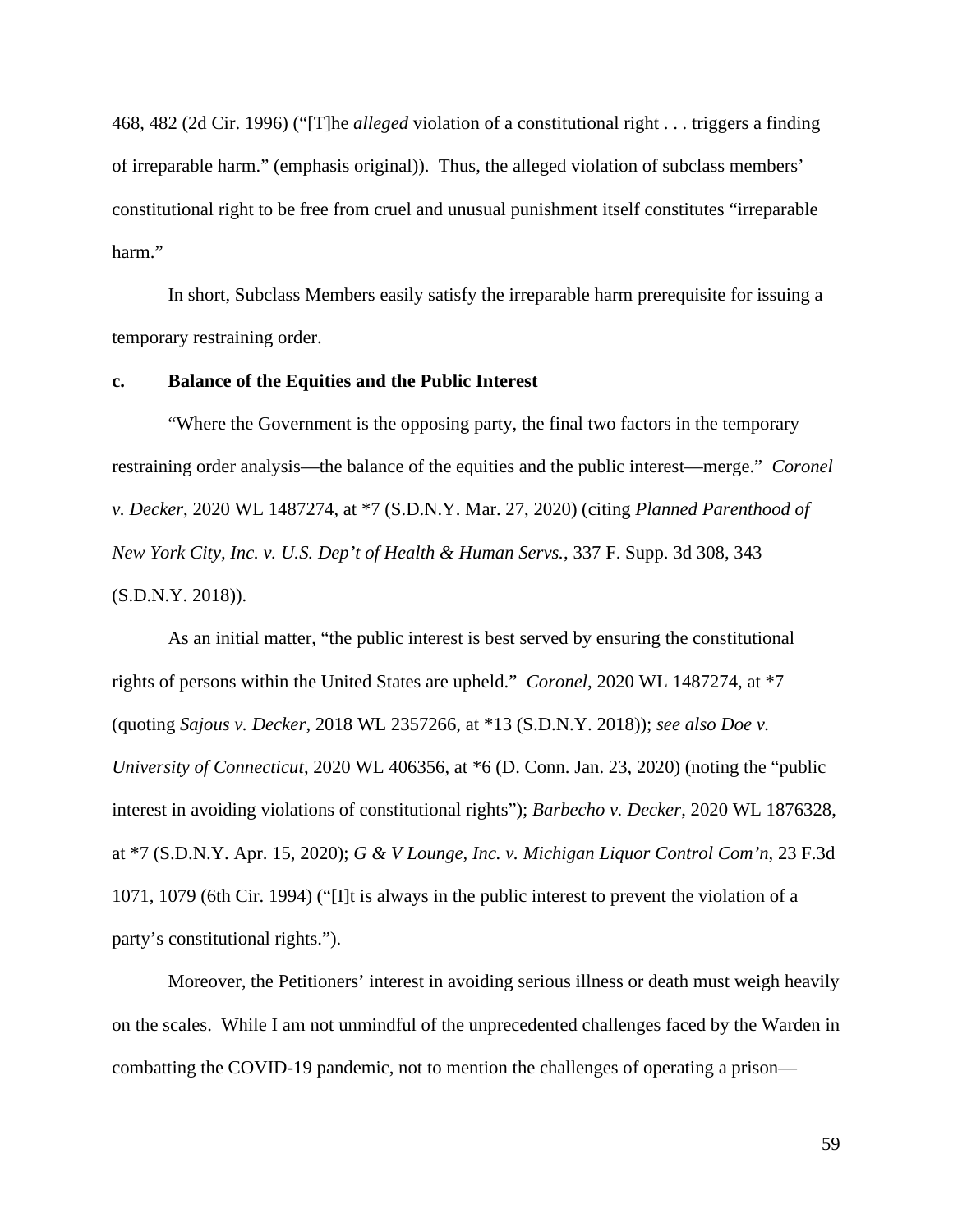including maintaining order and discipline, maintaining health and safety, and achieving the prison's penological and rehabilitative objectives—under even the best of circumstances, and while I approach imposing additional duties on her at this time with great hesitation, the burdens faced by the Warden must yield to medically vulnerable inmates' interest in avoiding serious illness or death, as well as the public's interest in seeing those inmates' constitutional rights vindicated.

Respondents argue that an assessment of the public interest also requires individualized consideration of an inmate's suitability for release, taking into account the safety of the inmate, his or her family, and the public. I agree, and the order I issue today mandates such individualized consideration, albeit on a basis more accelerated and more focused on the critical factors of inmate and public safety than the current home confinement review process at FCI Danbury.

# **3. Safety Measures**

With respect to the broader putative class, the Petitioners argue that the Warden has failed to institute the measures necessary to prevent the continued spread of COVID-19 at FCI Danbury and to protect inmates from infection. Aside from the Warden's use of home confinement and compassionate release to protect medically vulnerable patients and reduce the population at FCI Danbury, which is addressed above, the Petitioners argue that the Warden has further failed to (1) adequately screen inmates for COVID-19 symptoms, (2) test symptomatic inmates, (3) isolate infected patients, (4) quarantine patients thought to have been exposed, (5) implement adequate social distancing, (6) observe proper sanitation measures, (7) provide staff and inmates with adequate personal protective equipment, soap, and sanitizers, and (8) provide adequate medical care to inmates with COVID-19 as well as other medical conditions. But while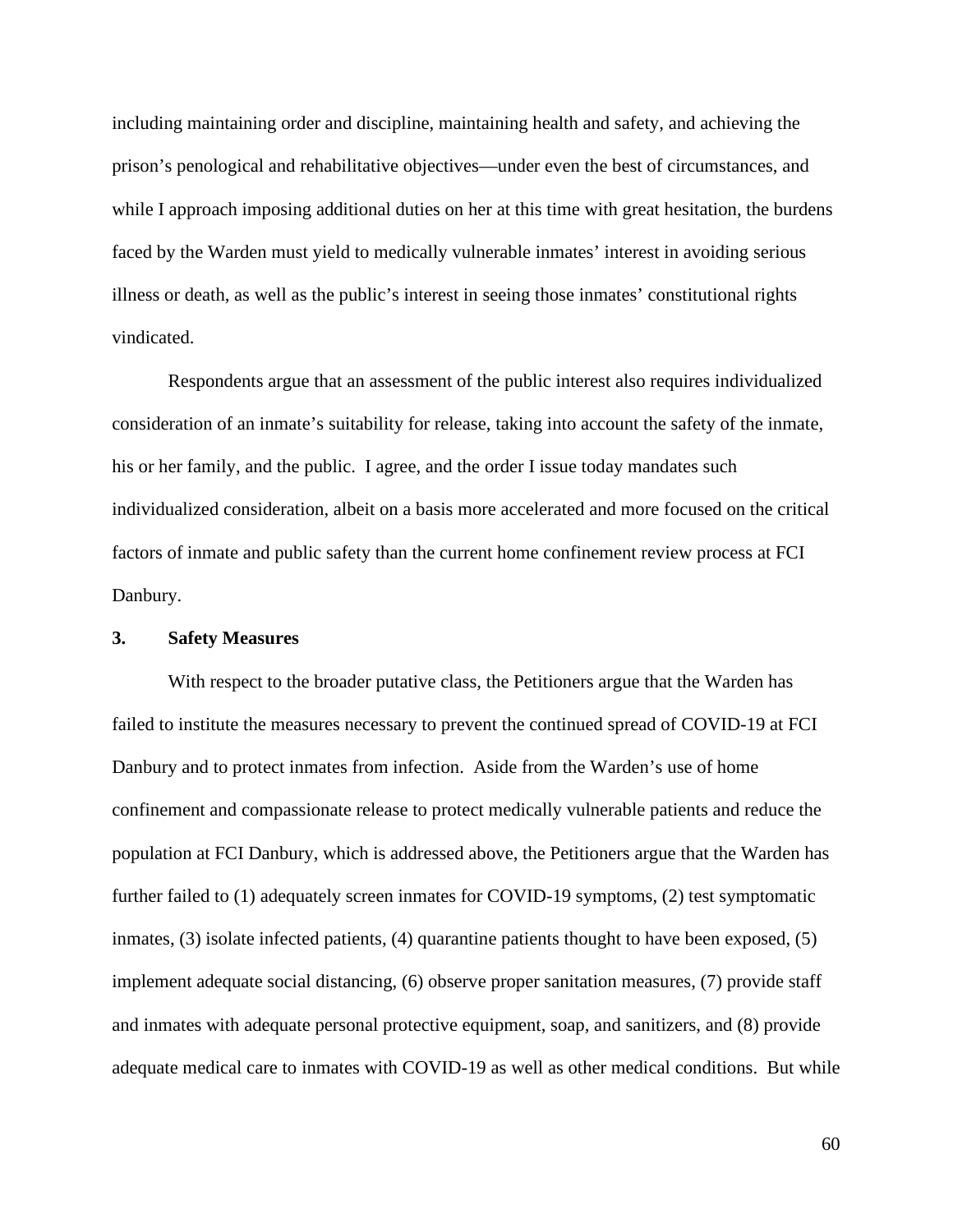the salient facts regarding the Warden's use of her home confinement and compassionate release authority are generally undisputed, factual disputes abound with respect to the Petitioners' other allegations. For example, while Petitioners contend that prison officials "willfully refused to take temperatures or test for fever in order to avoid identifying cases of possible COVID infection," ECF No. 1 ¶ 132, the Warden claims that "[t]his could not be further from the truth," and that, since April 9, 2020, FCI Danbury has conducted daily temperature checks for all inmates. ECF No. 24-2 at 24. Similarly, while Petitioners contend that symptomatic patients are not being tested appropriately, the Warden maintains that "[a]ny inmate at FCI Danbury presenting with symptoms consistent with COVID-19 is immediately evaluated by a medical provider to determine whether testing and/or isolation is appropriate." ECF No. 24-2 at 2. And while Petitioners claim that the use of personal protective equipment such as masks has been inconsistent and is not enforced, the Warden indicates that both staff and inmates are required to wear face masks and are provided with personal protective equipment as appropriate. *Id.* at 15.

These factual disputes preclude me from concluding at this stage that the Warden's implementation of measures to protect against the spread of COVID-19 exhibits deliberate indifference to the serious risks posed by the virus, and thus that the Petitioners are likely to succeed on the merits of this portion of their claim. It is well established that "[t]he existence of factual disputes necessitates an evidentiary hearing . . . before a motion for preliminary injunction may be decided." *Kern v. Clark*, 331 F.3d 9, 12 (2d Cir. 2003) (internal quotation marks and citations omitted). Perhaps recognizing the conflicting factual record on mitigation and safety measures, the Petitioners submitted a proposed order following oral argument, ECF No. 26-1, that does not include an order directing the Warden to implement the various measures at issue (again, most of which the Warden contends she is already implementing). I thus deny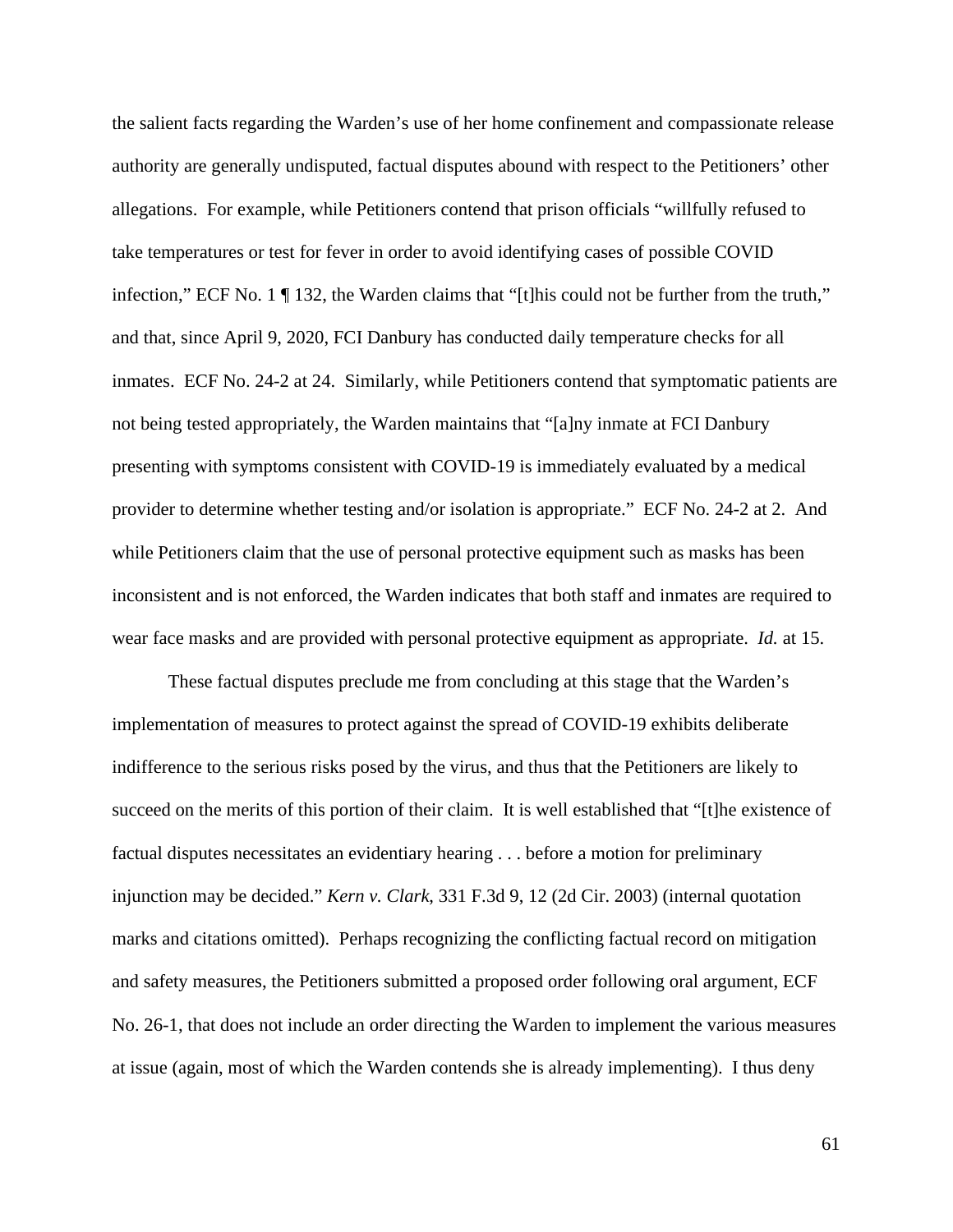the Petitioner's request for a temporary restraining order to the extent that it asks the Court to direct the Warden to implement safety measures and report to the Court on the status of those measures.

### **C. The Propriety of Multi-Party Treatment**

Although the Second Circuit has "conclude[d] that the class action device should not be imported into collateral actions, at least in its full vigor as contemplated by Rule 23," it has recognized "the power of the judiciary . . . to fashion for habeas actions appropriate modes of procedure, by analogy to existing rules or otherwise in conformity with judicial usage." *U.S. ex rel. Sero v. Preiser*, 506 F.2d 1115, 1125 (2d Cir. 1974). In *Preiser*, the court allowed "a multiparty proceeding similar to the class action" on behalf of young adults serving misdemeanor sentences, largely because the petitioners' claims were "applicable on behalf of the entire class" and "uncluttered by subsidiary issues." *Id.* at 1126. The Court noted several other "persuasive justifications" for affording class action treatment, including that "many of those serving reformatory sentences are likely to be illiterate or poorly educated," "most would not have the benefit of counsel to prepare habeas corpus petitions," and "considerable expenditure of judicial time and energy in hearing and deciding numerous individual petitions presenting the identical issue is thereby avoided." *Id.* Noting that "the precise provisions of Rule 23 are not applicable to these proceedings," the Court nonetheless found that consideration of the four Rule 23(a) prerequisites further bolstered its conclusion that class treatment was appropriate. *Id.* The approach laid out by the *Preiser* court is, in short, both flexible and sensitive to the particular circumstances of a given case.

In any event, I need not make a formal determination as to class certification—or, more precisely, as to whether a multi-party proceeding analogous to a class action is appropriate. "It is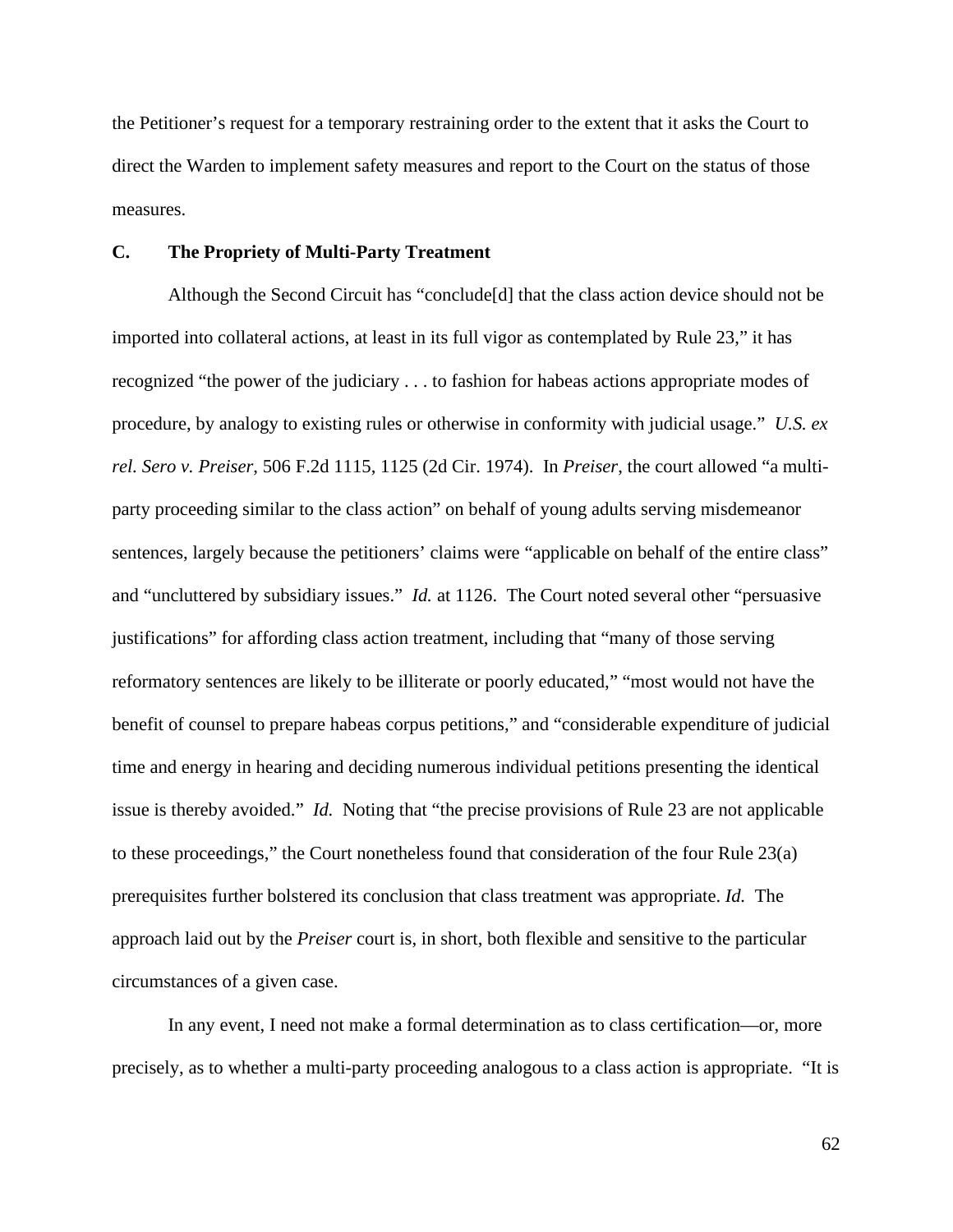well established that '[c]ertain circumstances give rise to the need for prompt injunctive relief for a named plaintiff or on behalf of a class' and that the 'court may conditionally certify the class or otherwise award a broad preliminary injunction, without a formal class ruling, under its general equity powers.'" *Strouchler v. Shah*, 891 F. Supp. 2d 504, 517 (S.D.N.Y. 2012) (quoting Alba Conte & Herbert Newberg, Newberg on Class Actions § 9:45 (4th Ed.2002)). Thus, in *Strouchler*, the court "[p]reliminarily examin[ed] plaintiffs' entitlement to class status," concluded that "it is likely that plaintiffs will be able to meet the Rule 23 prerequisites of numerosity, commonality, typicality, and adequacy" as well as the requirements of Rule 23(b)(2), and granted in part plaintiffs' motion for preliminary injunction. *Id.* at 518-19; *see also LaForest v. Former Clean Air Holding Co., Inc.*, 376 F.3d 48, 58 (2d Cir. 2004) (finding that the District Court did not abuse its discretion in issuing a preliminary injunction prior to class certification and in reliance on representative evidence of irreparable harm). By analogy to this established practice in the class action context, I need only determine at this stage whether multiparty treatment is *likely* to be appropriate.

Moreover, the scope of my inquiry as to multi-party treatment need not extend beyond the scope of the claim addressed by this ruling and the temporary restraining order I issue. I have concluded above that the Petitioners, as medically vulnerable inmates, have shown that they are likely to succeed on the merits of their claim that the Warden's implementation of her home confinement and compassionate release authority violates their constitutional rights. I have further found that they face irreparable harm should preliminary relief not be granted, and that issuing a temporary restraining order is in the public interest. The injunction I issue below directs the Warden to make prompt, meaningful use of her home confinement and compassionate release authority; expeditiously to consider all medically vulnerable inmates for home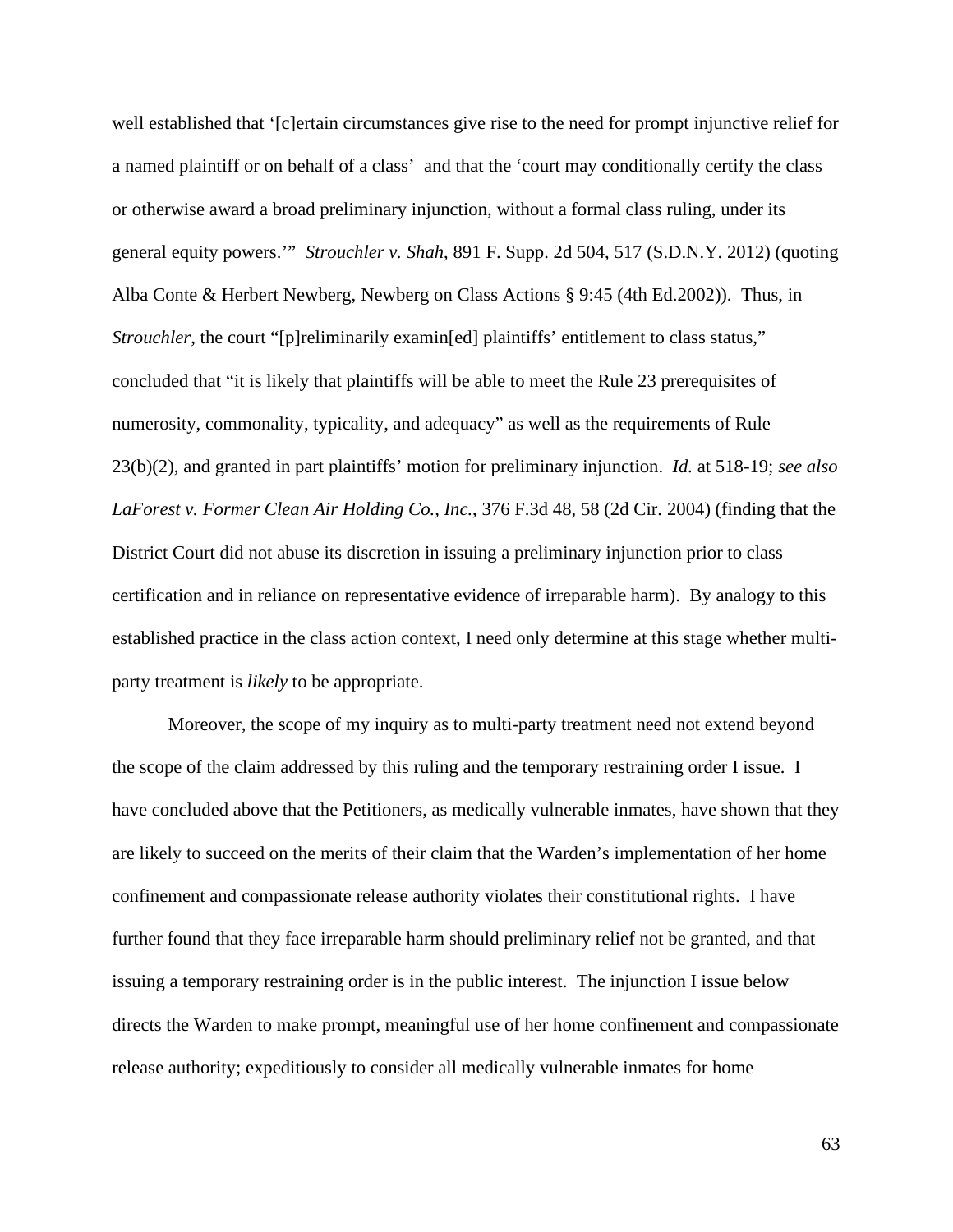confinement and compassionate release; and to discontinue the use of unduly burdensome eligibility criteria that are divorced from the interests of vulnerable inmates as well as the public and that preclude otherwise eligible inmates from consideration. At this stage, I need only consider, on a provisional basis, whether multi-party treatment is likely appropriate as to this claim and the associated relief. $29$ 

I find that, as in *Preiser*, the claim as to which I now grant preliminary relief—that the Warden's implementation of her home confinement and compassionate release authority violates the constitutional rights of medically vulnerable inmates—is plainly "applicable on behalf of the entire [subclass]" and "uncluttered by subsidiary issues." *Id.* It is the Warden's existing process as applied to medically vulnerable inmates that amounts to deliberate indifference—a process that applies to the entire subclass, as evidenced, for example, by the single set of home confinement criteria published by the Warden. *See* ECF Nos. 15-7, 15-8. I do not rule on the propriety of the Warden's determination as to any particular inmate; thus, the fact that these determinations will likely require at least some degree of individualized inquiry does not destroy the common questions inherent in the claims under consideration.

Other considerations also counsel in favor of a multi-party proceeding at this stage. As in *Preiser*, the majority of the vulnerable inmates would be unlikely to have the benefit of counsel in pursuing individual habeas petitions absent a multi-party proceeding. Similarly, multi-party treatment avoids the "considerable expenditure of judicial time and energy in hearing and deciding numerous individual petitions presenting the identical issue," *Preiser*, 506 F.2d at 1126.

<span id="page-63-0"></span> $29$  Should I later find that other claims, issues, or forms of relief the Petitioners are pursuing are inappropriate for multi-party, representative treatment, I see no reason why, for example, I could not employ an analogue to issue certification under Rule  $23(c)(4)$ . Thus, I need not determine whether all claims, issues, and forms of relief in this case are appropriate for multi-party treatment in this ruling.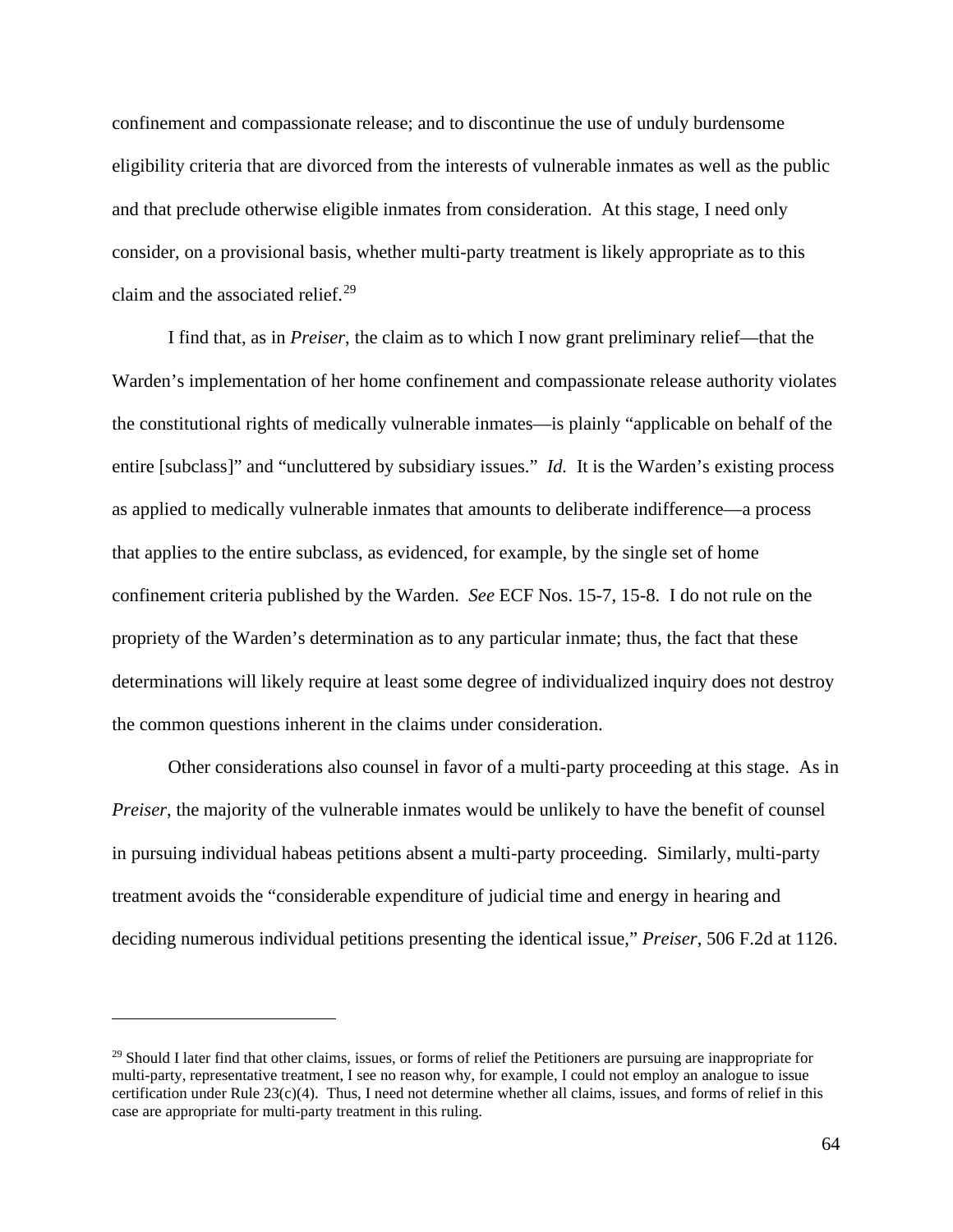Furthermore, because the present ruling addresses the constitutionality of the processes employed by the Warden—processes that, in the interest of fairness, efficiency, and accuracy, must be uniform—individual adjudication, and the conflicting directives it would likely generate, would unduly burden the Warden and interfere with the fair and efficient operation of the home confinement and compassionate release programs, thus undermining the very constitutional interests Petitioners seek to vindicate.

Consideration of the Rule 23(a) prerequisites further bolsters my conclusion that multiparty treatment is likely appropriate. According to the Government, there are 984 inmates at FCI Danbury. ECF No. 2401 at 14. At FCI Elkton, a facility with 2,368 inmates,<sup>[30](#page-64-0)</sup> Petitioners indicate that the BOP identified 837 medically vulnerable prisoners. ECF No. 26 at 3. If a similar proportion of inmates at FCI Danbury are medically vulnerable, that would mean the putative Medically Vulnerable Subclass consists of roughly 350 inmates. This would easily satisfy Rule 23's numerosity requirement.<sup>[31](#page-64-1)</sup> I also find that, even applying the "more stringent" standards" alluded to by the *Preiser* court, 506 F.2d at 1127, commonality is likewise satisfied. Facts regarding the process employed by the Warden in considering inmates for home confinement and compassionate release are common to the entire putative subclass, as are the legal questions regarding whether the Warden's handling of those processes in these circumstances is constitutional. And while members of the putative class may vary in terms of the severity of their COVID-19 risk factors, all are recognized as falling in the high-risk group as to which heightened precautions are justified.<sup>[32](#page-64-2)</sup> Typicality is similarly satisfied; because the

<span id="page-64-1"></span><sup>31</sup> *See Consolidated Rail Corp. v. Town of Hyde Park*, 47 F.3d 473, 483 (2d Cir.1995) (holding that "numerosity is presumed at a level of 40 members") and *Robidoux v. Celani*, 987 F.2d 931, 935 (2d Cir.1993) (courts do not require "evidence of exact class size or identity of class members to satisfy the numerosity requirement").

<span id="page-64-0"></span><sup>30</sup> *FCI Elkton*, BOP.gov, https://www.bop.gov/locations/institutions/elk (last visited May 10, 2020).

<span id="page-64-2"></span><sup>&</sup>lt;sup>32</sup> Petitioners and Respondents jointly propose that the Medically Vulnerable Subclass be defined as follows: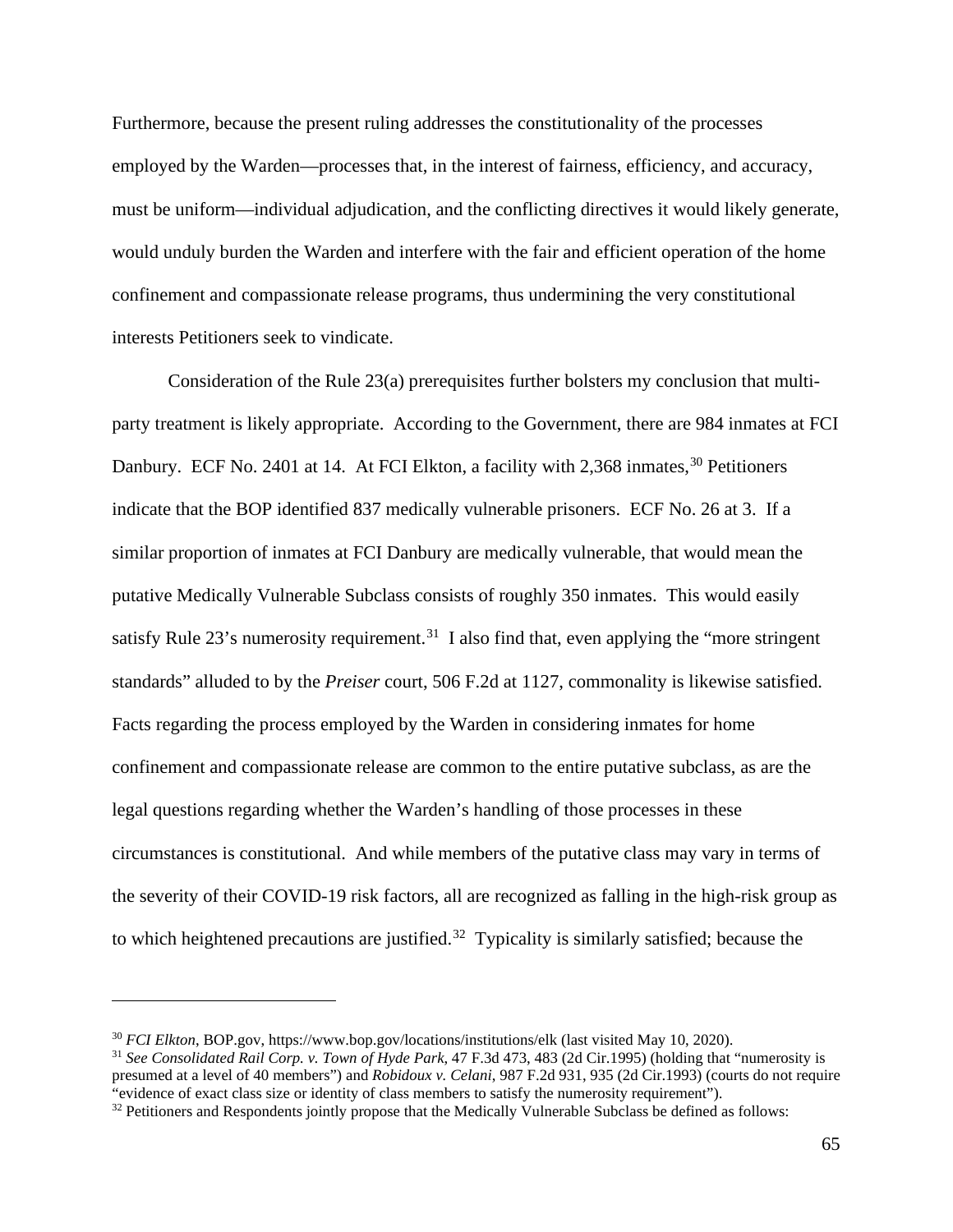process at issue is applicable to all inmates, "each member's claim arises from the same course of events,"—the establishment and operation of this process—"and each class member makes similar legal arguments to prove the defendant's liability." *In re Flag Telecom Holdings, Ltd. Securities Litigation*, 574 F.3d 29, 35 (2d Cir. 2009) (internal quotation marks and citations omitted); *see also Robidoux v. Celani*, 987 F.2d 931, 937 (2d Cir. 1993) ("Evidence indicating the employer discriminated *in the same general fashion* against the class representatives and against other members of the class was held sufficient to satisfy the typicality requirement." (citing *Rossini v. Ogilvy & Mather, Inc.*, 798 F.2d 590, 596-98 (2d Cir. 1986))). Finally, Petitioners are represented by experienced and qualified counsel, and there is no reason to think that the named petitioners are inadequate representatives of the class, thus satisfying the adequacy requirement.

In short, I conclude that the Petitioners are likely to show that proceeding on a multiparty basis with respect to the claim at issue is appropriate, and thus that injunctive relief as to the medically vulnerable subclass is appropriate at this stage.

#### **D. The Government's Rule 12(b)(6) Motion**

In deciding a motion to dismiss under Rule  $12(b)(6)$ , the Court must determine whether the plaintiff has alleged "enough facts to state a claim to relief that is plausible on its face." *Bell* 

All individuals in custody at FCI Danbury, while the threat of COVID-19 at the facility remains, who are aged 65 or over and/or who have any of the following conditions specifically identified by the United States Centers for Disease Control as putting them at higher risk for severe illness from COVID-19: (a) chronic lung disease including moderate to severe asthma, COPD, emphysema, chronic bronchitis, idiopathic pulmonary fibrosis and/or cystic fibrosis; (b) immunocompromised status, including status as a transplant recipient, on chemotherapy, HIV positive, prolonged use of corticosteroids, using immunosuppressive medication, and/or having an immune deficiency; (c) severe obesity (BMI of 40 or higher); (d) diabetes mellitus Type I or Type II, (e) gestational diabetes mellitus; (f) chronic kidney disease on dialysis; (g) chronic liver diseases, cirrhosis; and/or serious heart conditions, including congestive heart failure, coronary artery disease, congenital heart disease, cardiomyopathy, and/or pulmonary hypertension.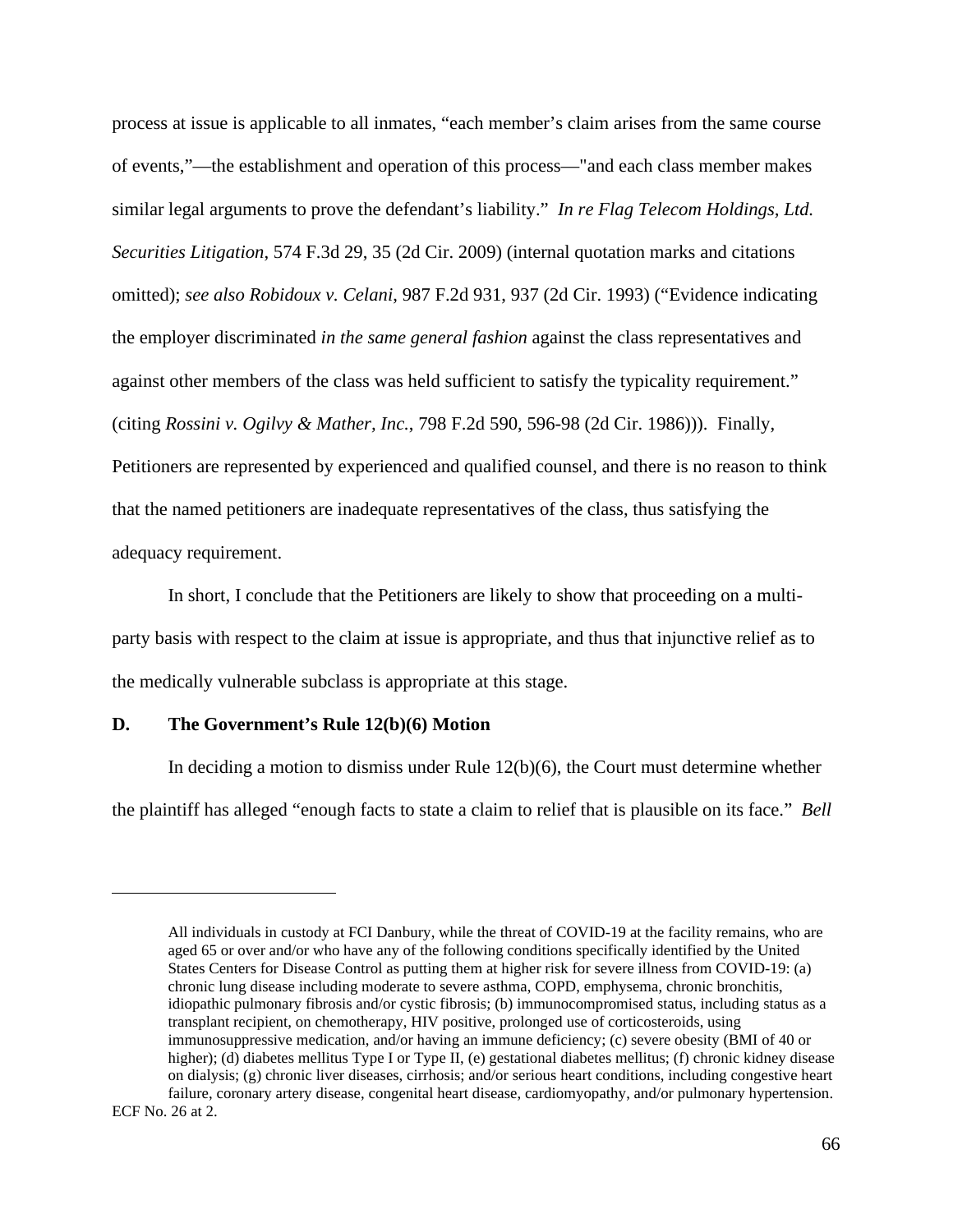*Atl. Corp. v. Twombly*, 550 U.S. 544, 570 (2007). "A claim has facial plausibility when the pleaded content allows the court to draw the reasonable inference that the defendant is liable for the misconduct alleged." *Ashcroft v. Iqbal*, 566 U.S. 662, 678 (2009) (internal quotation marks and citations omitted). In considering such a motion, the court must construe the complaint liberally, "accepting all factual allegations in the complaint as true, and drawing all reasonable inferences in the plaintiff's favor." *Chambers v. Time Warner, Inc.*, 282 F.3d 147, 152 (2d Cir. 2002). To survive a motion to dismiss, "[a]fter the court strips away conclusory allegations, there must remain sufficient well-pleaded factual allegations to nudge plaintiff's claims across the line from conceivable to plausible." *In re Fosamax Products Liab. Litig.*, 2010 WL 1654156, at \*1 (S.D.N.Y. Apr. 9, 2010). "When a complaint is based solely on wholly conclusory allegations and provides no factual support for such claims, it is appropriate to grant defendants['] motion to dismiss." *Scott v. Town of Monroe*, 306 F. Supp. 2d 191, 198 (D. Conn. 2004).

With respect to the Petitioners' claim that the Warden's failure to make prompt, meaningful use of her home confinement and compassionate release authority constitutes deliberate indifference under the Eighth Amendment, I have found that the Petitioners' claim is not only plausible, but is likely to succeed on the merits.

The Petitioners have also plausibly alleged that the Warden has failed to implement adequate measures to prevent the continued spread of COVID-19 at the prison, in violation of the Petitioners' Eighth Amendment rights. The Petitioners have plausibly alleged that they face a grave risk of serious illness or death due to COVID-19, *see, e.g.*, Petition ¶¶ 25-34 (listing Petitioners' medical conditions rendering them particularly vulnerable to COVID-19), ¶¶ 56-76 (describing why prisons are particularly susceptible to outbreaks of COVID-19), and thus that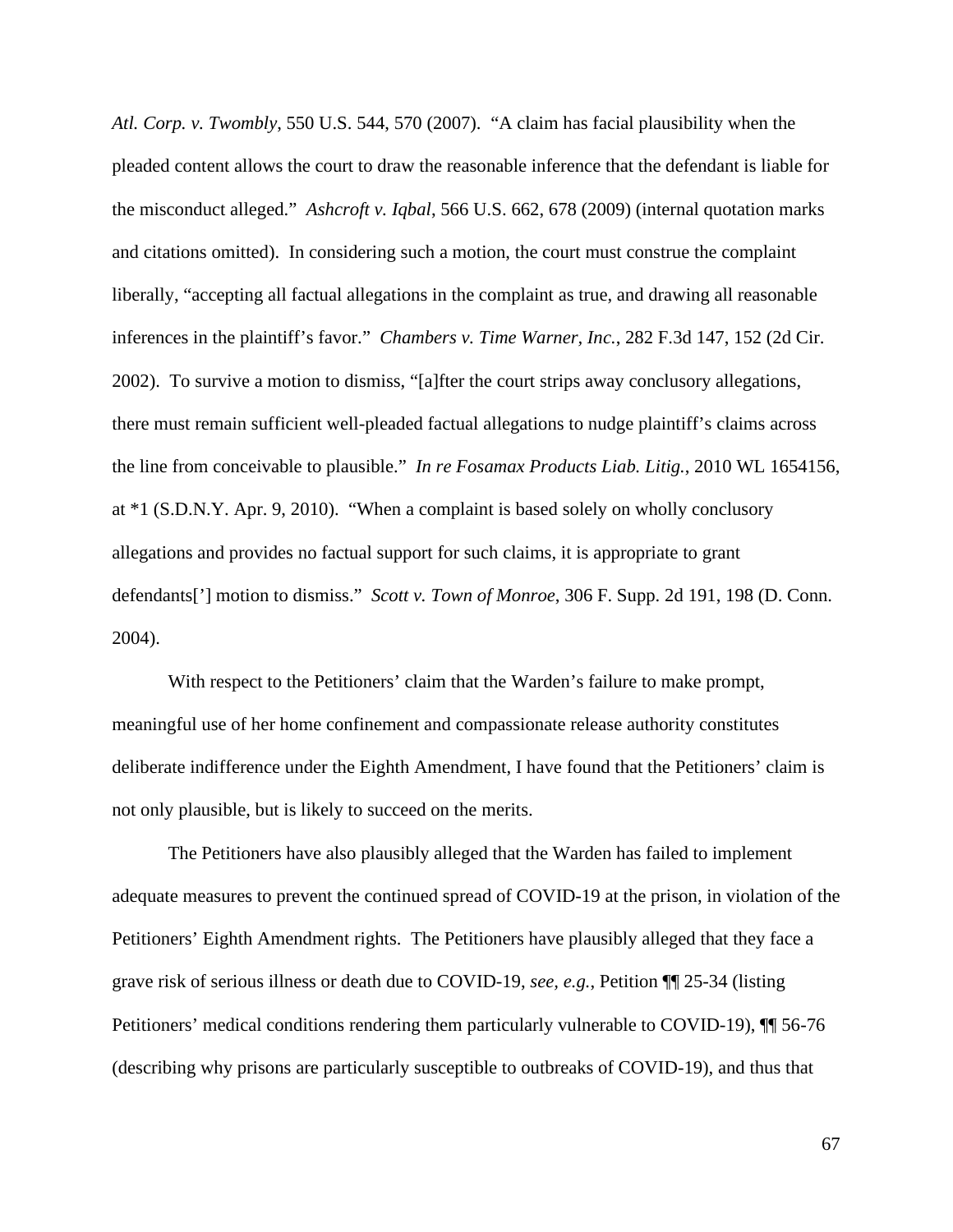they are "incarcerated under conditions posing a substantial risk of serious harm," *Farmer*, 511 U.S. at 834, satisfying the objective component of the deliberate indifference analysis. The prisoners have further plausibly alleged that prison officials "kn[ew] of and disregard[ed] an excessive risk to inmate health or safety," *Brock*, 315 F.3d at 164. Petitioners have alleged, for example, that instead of screening inmates for COVID-19 in good faith, so that symptomatic patients can be tested and, if necessary, isolated, prison officials have "falsely discounted the readings of elevated temperatures in order to avoid taking appropriate follow-up action." Petition ¶ 132. While the Warden contests this account, I must accept the Petitioners allegations as true for the purposes of this motion. Similarly, Petitioners allege that on April 24, a woman at the satellite prison exhibiting serious symptoms was ignored by correctional staff and left among the general population for hours, despite the urgings of the other prisoners, before finally being taken to the hospital where she tested positive for COVID-19. Petition ¶ 54. The Petitioners further allege that prison officials threatened retaliation against any inmate who told anyone on the outside about this incident. *Id.* These and other allegations—which I must accept as true for the purposes of this motion—satisfy the subjective component of the deliberate indifference standard.

For the above reasons, the Government's Rule 12(b)(6) motion to dismiss is DENIED.

#### **V. RELIEF**

For the reasons discussed above, I grant in part and deny in part Petitioners' motion for temporary restraining order and issue the orders set forth below. The temporary restraining order that follows is aimed at accelerating the process for evaluating inmates for home confinement and compassionate release, and focusing that process on achieving a "reasonable" balance between the risks to inmate safety and the risks to public safety. *See Farmer*, 511 U.S. at 847.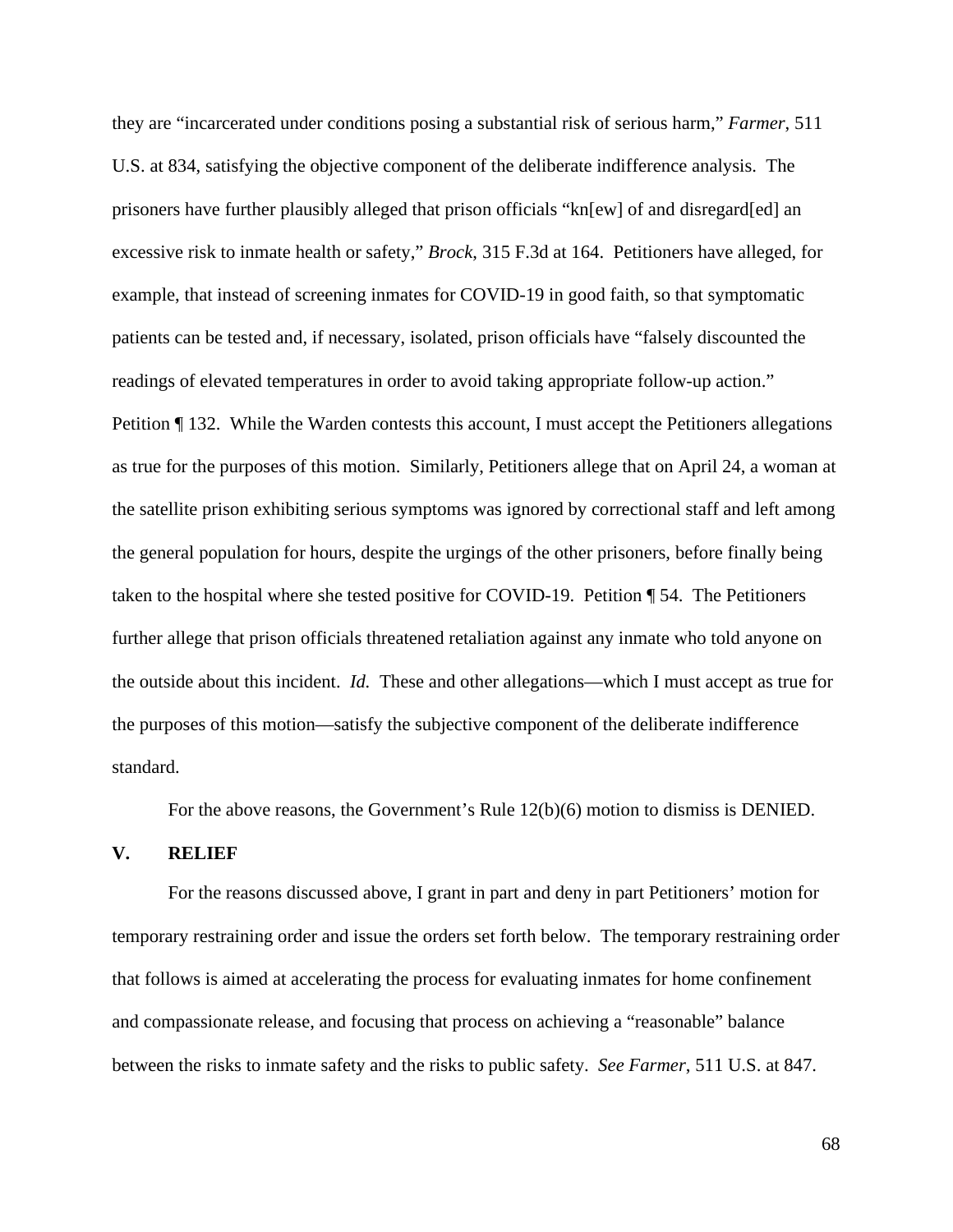#### TEMPORARY RESTRAINING ORDER

1. Within **3 days** of this order, Respondent Warden (the "Respondent") shall file on the docket, under seal, a list of "medically vulnerable inmates at Danbury FCI," consisting, more specifically, of the following:

All individuals in custody at FCI Danbury who are aged 65 or over and/or who have any of the following conditions specifically identified by the United States Centers for Disease Control as putting them at higher risk for severe illness from COVID-19: (a) chronic lung disease including moderate to severe asthma, COPD, emphysema, chronic bronchitis, idiopathic pulmonary fibrosis and/or cystic fibrosis; (b) immunocompromised status, including status as a transplant recipient, on chemotherapy, HIV positive, prolonged use of corticosteroids, using immunosuppressive medication, and/or having an immune deficiency; (c) severe obesity (BMI of 40 or higher); (d) diabetes mellitus Type I or Type II, (e) gestational diabetes mellitus; (f) chronic kidney disease on dialysis; (g) chronic liver diseases, cirrhosis; and/or (g) serious heart conditions, including congestive heart failure, coronary artery disease, congenital heart disease, cardiomyopathy, and/or pulmonary hypertension.

a. Within 1 day of this order, counsel for petitioners and respondents shall confer with each other (to the extent they have not already done so) about how to identify promptly the inmates who fit the criteria listed above, including, if feasible, through the use of ICD codes, as discussed during the recent teleconference;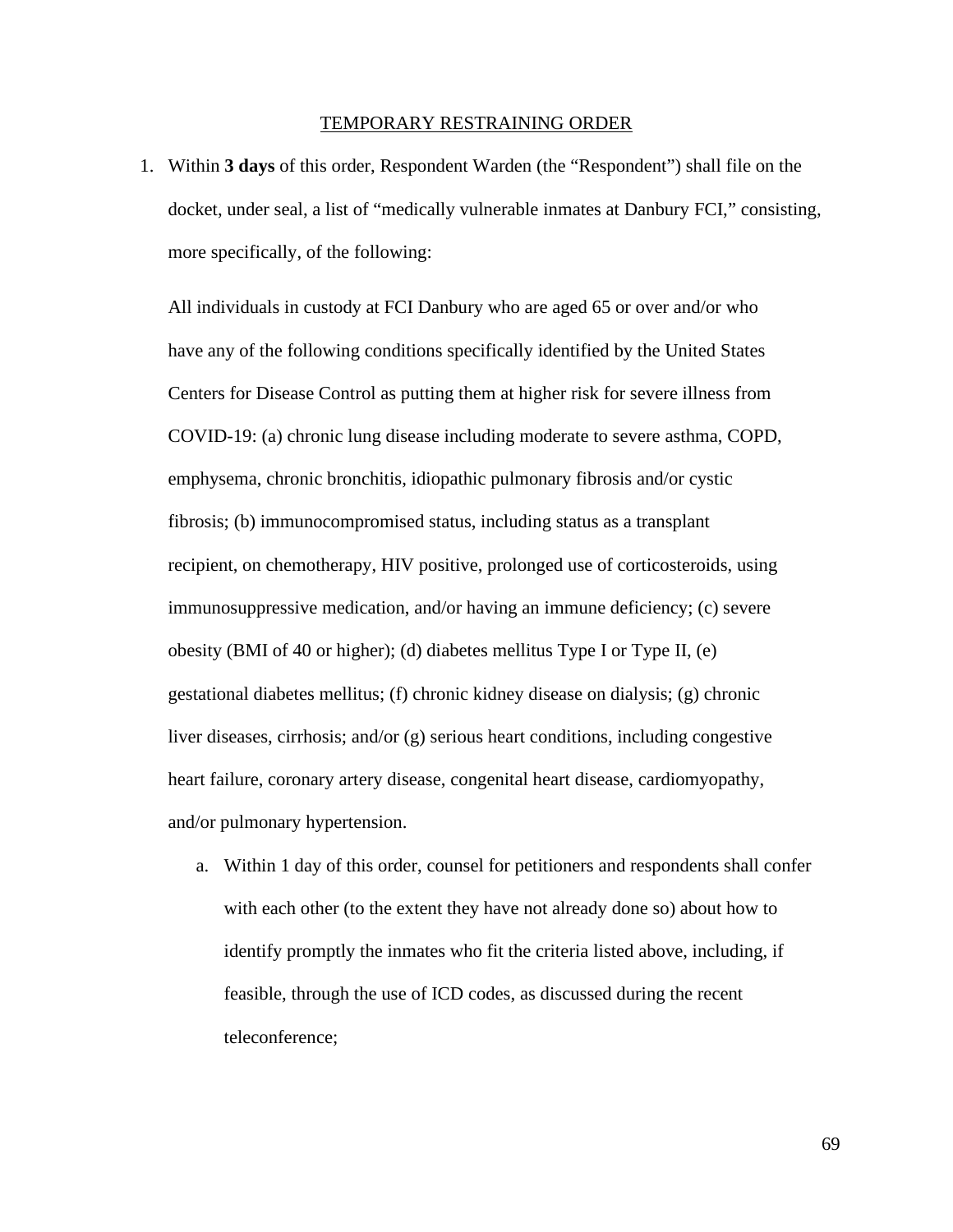- b. The list referred to in paragraph 1 shall include the identity of the inmate, the inmate's sentencing court, and the case number of the inmate's underlying criminal conviction but shall not include information about the specific medical condition suffered by each inmate;
- c. The list referred to in paragraph 1 shall be organized by facility within Danbury FCI (*i.e.*, one list for the men's facility, one list for the women's satellite prison, and one list for the women's camp)
- d. The list shall indicate, as to each inmate, whether that inmate (a) has submitted a request for compassionate release under 18 U.S.C.  $\S 3582(c)(1)(A)$ , and (b) has been reviewed for home confinement since March 26, 2020, and if so, whether the inmate has been designated for home confinement.
- e. If compiling the information described in paragraph 1d. will significantly delay the creation and filing of a list setting forth just the information described in paragraphs 1, 1b., and 1c., then the Respondents may initially, within 3 days of this order, file a list including only the information set forth in paragraphs 1, 1b., and 1c., and then, within 7 days of this order, file a second version of the list including all of the information described in paragraphs 1 and 1b.-1d.
- f. Respondent shall provide the list to Petitioners' counsel, and the list shall be marked "Confidential-Attorneys' Eyes Only" and be treated accordingly under the Protective Order entered in this case, ECF No. 9.
- g. Respondent shall file on the docket with the list a declaration setting forth the process used to identify those persons described in paragraph 1, including a description of the databases searched.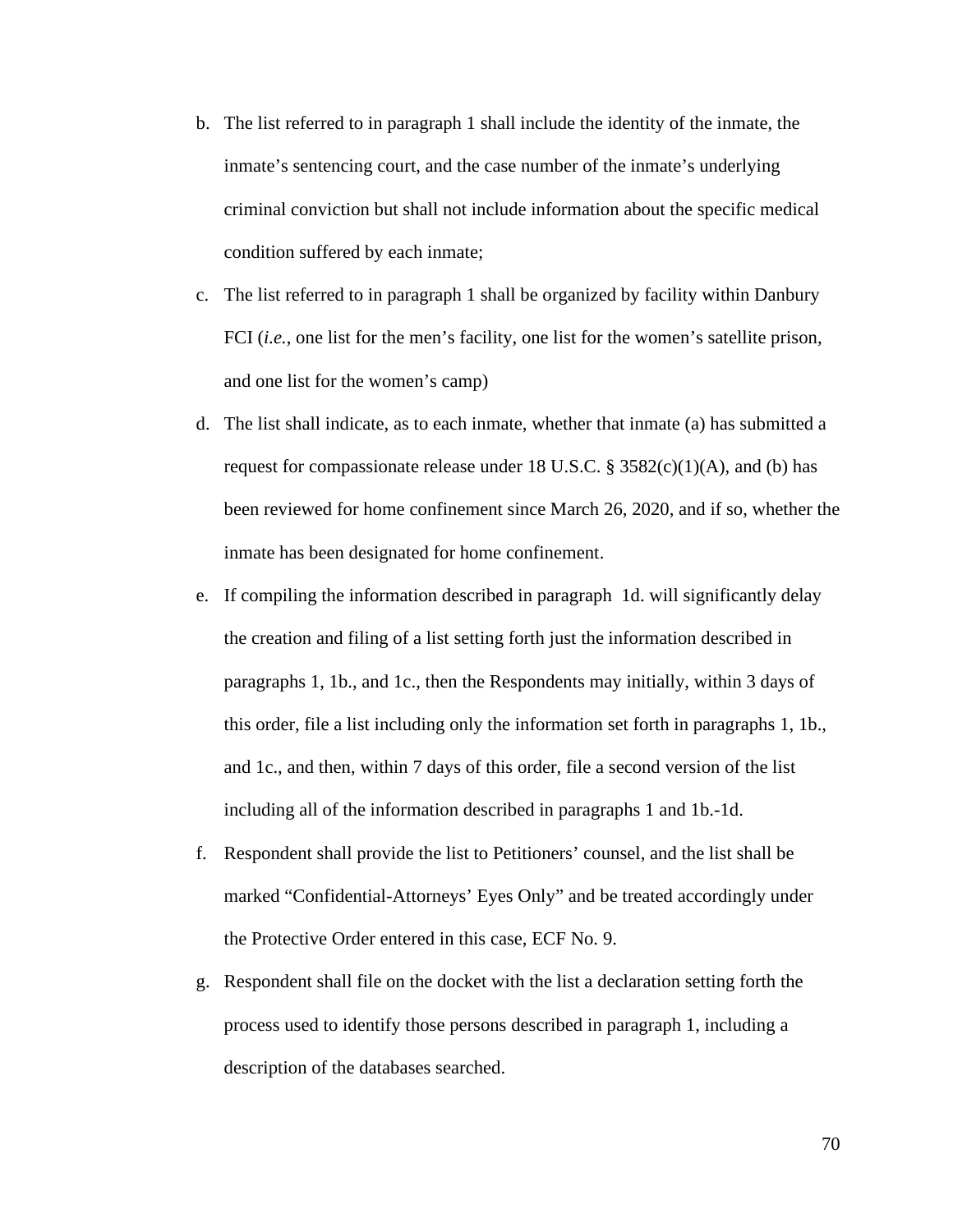- 2. Within **3 days** of this order, Respondent shall:
	- a. Finalize and implement a process that makes full and speedy use of the home confinement authority under 18 U.S.C. § 3624(b) and the CARES Act and, as directed by the Attorney General's April 3, 2020 Memorandum, "immediately maximize[s] appropriate transfers to home confinement [for] all appropriate inmates held at . . . FCI Danbury," in particular, by (a) prioritizing for review for home confinement all inmates identified on the list described in paragraph 1, (b) assigning substantial weight in that review to the inmate's risk factors for COVID-19 based on CDC guidance, (c) eliminating all requirements that the inmate have served some portion of his or her sentence to be eligible for placement on home confinement, (d) eliminating the requirement that a "primary or prior offense" not be a violent offense; (e) eliminating the requirement that the inmate be "without incident reports in the past 12 months (regardless of severity level)"; (f) modifying any requirement that a person approved for home confinement be quarantined at the facility for 14 days to allow for immediate release to home confinement for those inmates as to whom Respondent verifies, after reasonable inquiry, that the inmate is not showing symptoms and is able to self-isolate for the same period in the home confinement setting.<sup>33</sup>

<span id="page-70-0"></span> $33$  By "eliminating" particular "requirements," I do not mean to suggest that these considerations are irrelevant to the Warden's assessment of the appropriateness of home confinement for a particular inmate. To the contrary, a particular inmate's violent history, for example, is obviously relevant to the assessment of the danger his or her release might pose to the public and thus should be accorded weight in the determination. The purpose of eliminating these and other categorical exclusions is to make the process more individualized and more amenable to a proper and reasonable balancing of inmate safety and public safety.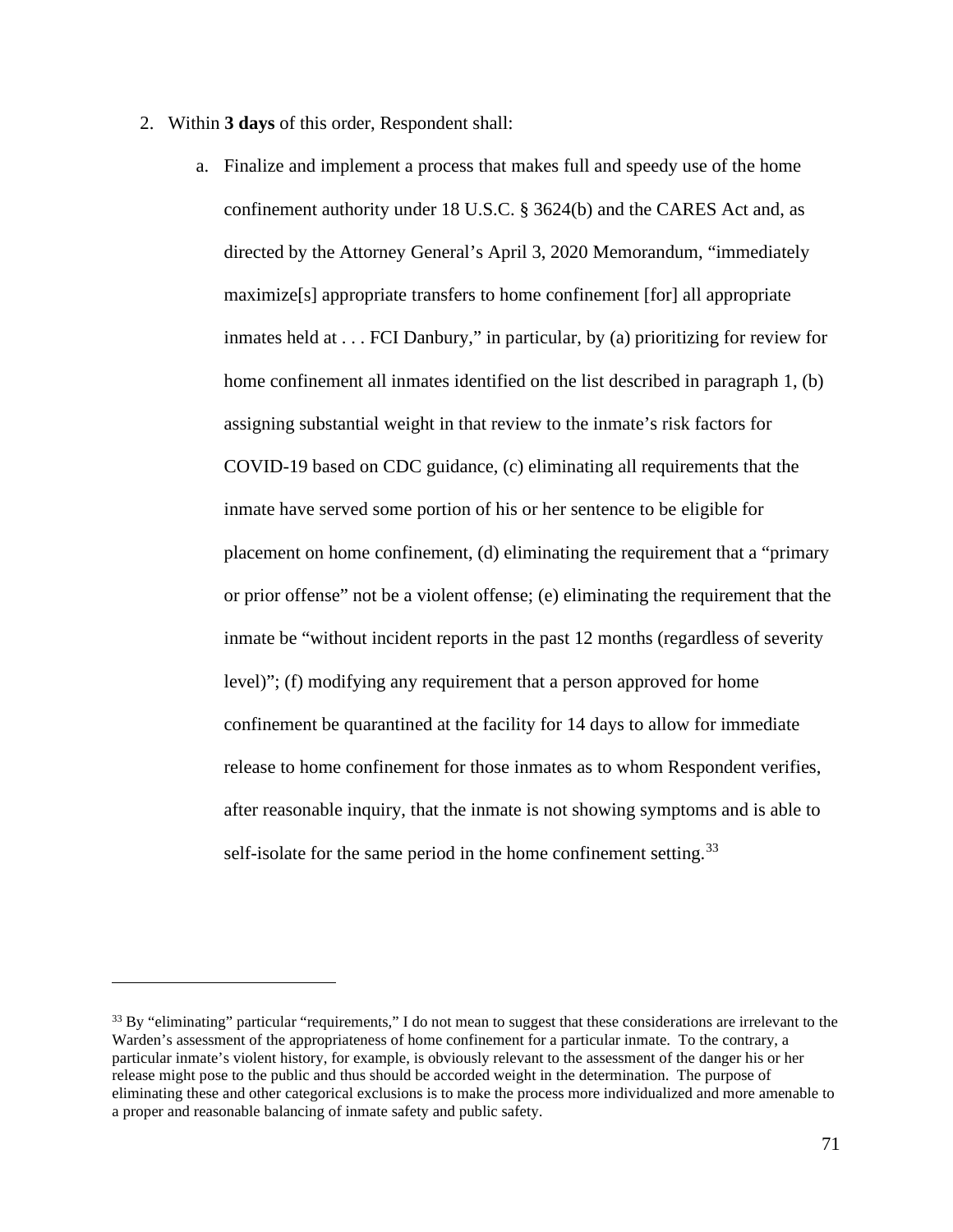- b. File a statement on the docket explaining why the Court should not also require the review process described in paragraph 2a. to eliminate or modify the requirements that the PATTERN risk score be "MIN" and that the Mental Health Care Level be less than IV, ECF No. 15-8 at 2.
- c. Publish to inmates the factors to be considered in the revised home confinement review process developed by the Warden in accordance with this order.
- 3. Within **7 days** of this order, Respondent shall:
	- a. Provide written notice of either (a) a referral of the matter in writing with recommendation of approval of the request, 28 C.F.R. § 571.62, or (b) a denial of the request, together with the appropriate appeal form, 28 C.F.R. §§ 571.63, 542.15, to each inmate described in paragraph 1 (or, if that is not administratively feasible, to each inmate) who has made a written request for compassionate release based on COVID-19 under 18 U.S.C.  $\S$  3582(c)(1)(A) but has not yet received a decision.
	- b. Finalize and implement a process whereby each inmate described in paragraph 1 (or, if that is not administratively feasible, each inmate) who makes a written request for compassionate release based on COVID-19 receives notice of either the referral of their request, with a recommendation of approval, or its denial, with the appropriate appeal form, within 7 days of the date the request is received by a member of the Danbury FCI staff.
	- c. File a statement on the docket explaining whether and how the criteria in the BOP's Program Statement governing compassionate release have been updated to take account of the COVID-19 crisis and, if they have not been, showing cause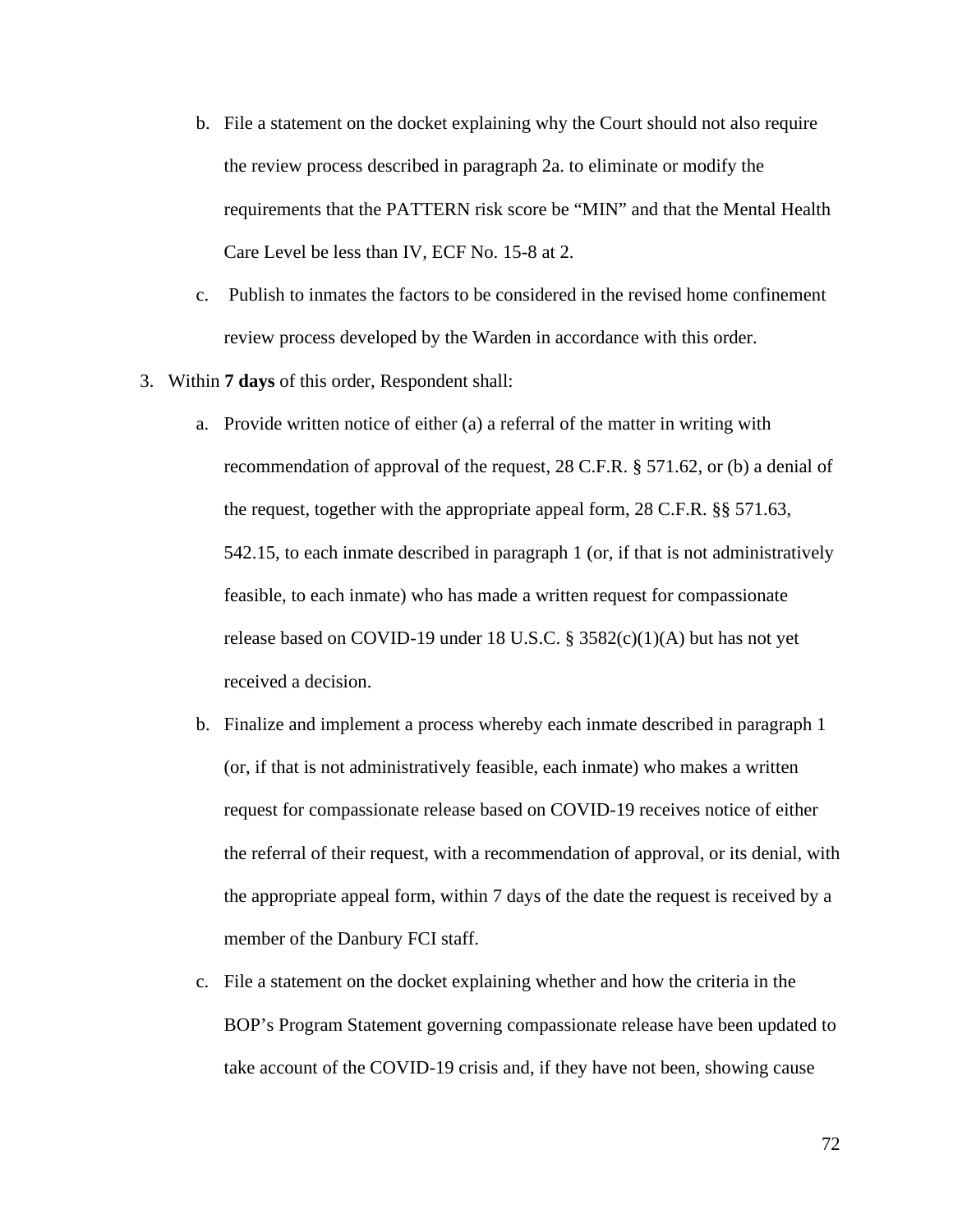why the Court should not require the Warden to promulgate revised compassionate release criteria for use at FCI Danbury that take full and appropriate account of the threat posed by COVID-19 to medically vulnerable inmates.

- 4. Within **13 days** of this order, as to each person described in paragraph 1, the Respondent Warden shall complete the home confinement review process described in paragraph 2a. and shall either (a) approve such person for home confinement and (i) place him or her on home confinement or (ii) place him or her in quarantine within the facility for 14 days before placing him or her on home confinement, or (b) deny such person home confinement.
- 5. Within **13 days** of this order, the Respondent Warden shall provide to the Court (under seal) an individualized explanation for each denial of home confinement as to an inmate described in paragraph 1, including at least a brief description of the factual basis for any factors deemed to outweigh the danger to the inmate from COVID-19, and shall show cause why each such inmate should not be transferred to another facility within the BOP where adequate social distancing is possible.
- 6. Within **13 days** of this order, Respondent shall file a status report describing her efforts to comply with this order.
- 7. On **May 26, 2020, at 1:00 p.m.**, the parties shall participate in a telephonic status conference with the Court to determine whether this order should be extended. *See* Fed. R. Civ. P. 65(b)(2).